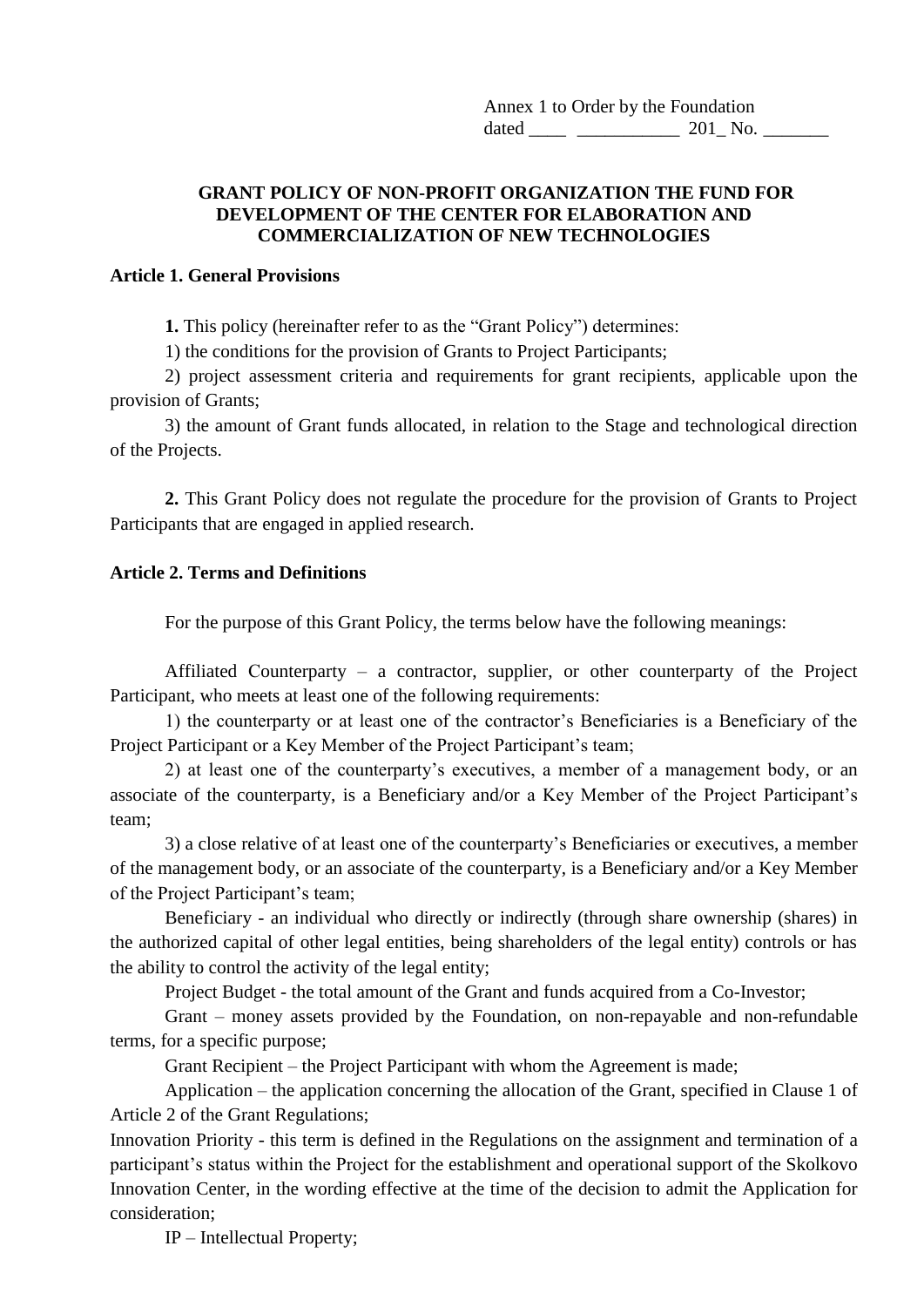Key Members of the Project Participant's Team – Individuals identified as key team members in the Grant Application and whose participation in the project comprises at least 50% of their work time;

Mentor - an experienced specialist who has a good reputation in the major field of the Project, who assists the Project Participant and Key Members of its team with their knowledge and experience (both for a fee and on a pro bono basis);

Mini-Grant – this term is defined in Clause 2 of Article 4 of the Grant Regulations;

Areas of Focus - 1) energy efficiency and energy conservation, including the development of innovative energy technologies; 2) nuclear technologies; 3) space technologies, especially in the field of telecommunications and navigation systems (including the creation of appropriate ground infrastructure); 4) medical technologies in the areas of equipment and medical product development; 5) strategic computer technologies and software; 6) biotechnologies in agriculture and industry;

Report - a report on the use of the Grant, which is submitted on completion of a Stage, in accordance with the form determined in the Agreement and pursuant to the Grant Regulations;

Plan – a plan for the Project implementation;

Grant Regulations - the Regulations on Grants submitted to project participants for the establishment and operational support of the Skolkovo Innovation Center, approved by a resolution of the Skolkovo Foundation Council on September 27, 2013, and confirmed by the Skolkovo Foundation Board of Trustees on December 11, 2013;

Product - the product and/or technology created as a result of the Project;

Project - the innovation project, which meets the requirements of the Regulations on the Assignment and Termination of a Participant's Status, the Grant Regulations, as well as the requirements of the Agreement, and is implemented by the Grant Recipient within the framework of their research activity, in accordance with the Law;

Budget Estimate - the Grant Recipient's estimated budget for the expenditure of Grant assets and funds provided by the Co-Investor for the purpose of the Project implementation;

Agreement – the Agreement for the provision of the Grant made between the Grant Recipient and the Foundation;

Co-Investor – a Russian or a foreign individual or legal entity, including a Participant of the Grant Recipient's team, as well as a group of declared entities, providing or intending to provide, for the purposes of the project implementation, funds to the Grant Recipient on a free and nonrefundable basis, not assuming the counter payment by the Grant Recipient, in accordance with the guidelines for raising funds from a Co-Investor, stipulated in Clause 3 of Article 3 of the Grant Policy, and in accordance with the applicable laws of the Russian Federation. The Grant Recipient cannot also be the Co-Investor of the Project implemented by him/her;

Stage – a part of the Project implementation process, determined in accordance with the requirements stipulated in Annex 1 to the Grant Policy;

Project Participant – a legal entity, having obtained the status of project participant for the establishment and operational support of the Skolkovo Innovation Center;

Foundation – a Non-Profit Organization, the Fund for Development of the Center for Elaboration and Commercialization of New Technologies;

Centers for Collective Use- this term is defined in Clause 1 of Article 1 of the Regulations on accreditation of the Centers for Collective Use, Technopark Skolkovo LLC.

Grant Installment - part of the Grant allotted for the next Stage of the Project development, in an amount necessary for the Grant Recipient to implement the Project within a timeframe that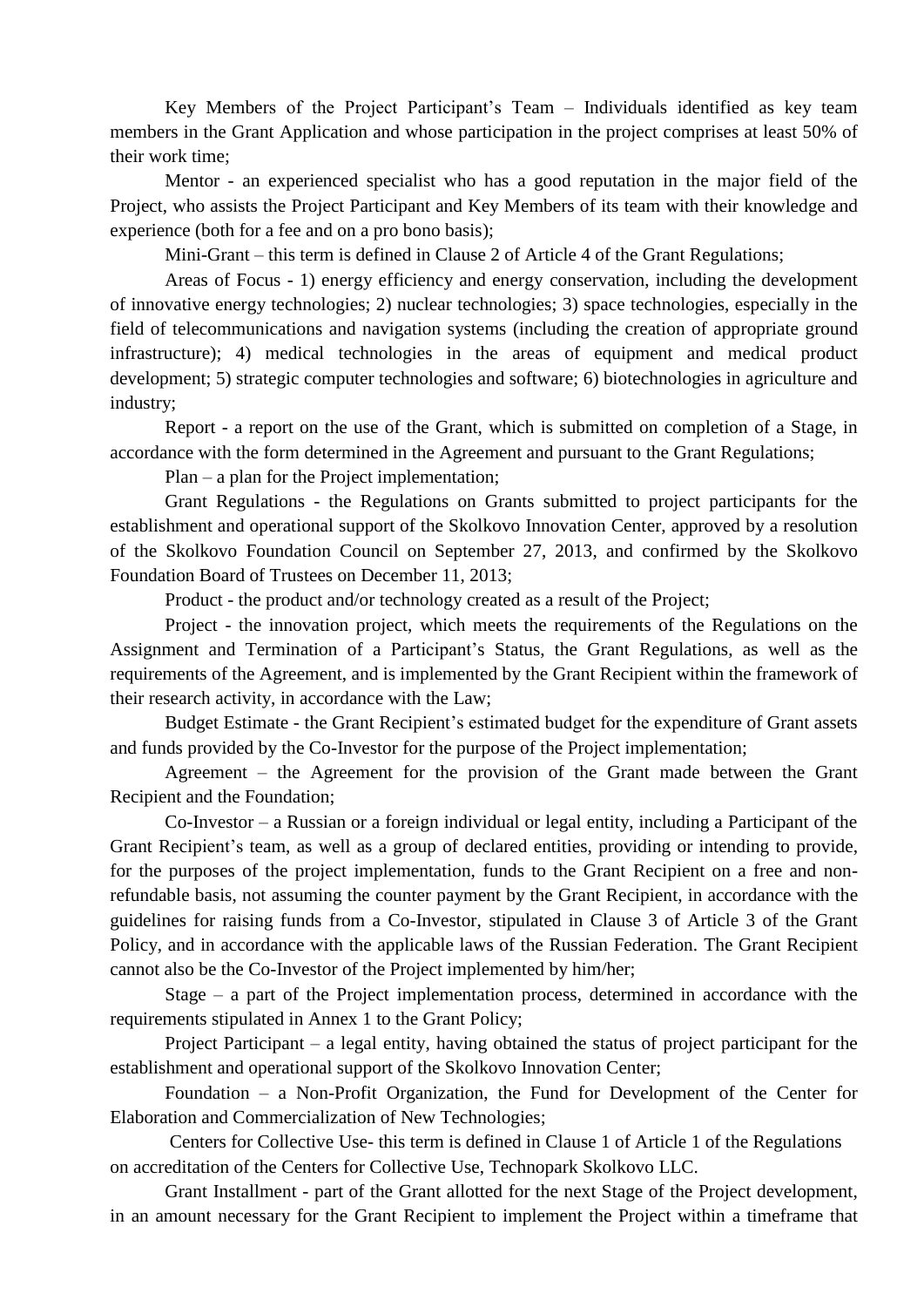enables the Foundation to review the Report in essence upon competition of the previous Stage (the amount of the Grant Installment for each Stage is specified in the Plan);

IPC stands for Skolkovo Intellectual Property Center, Limited Liability Company

Clean Room – a room necessary for the implementation of the Project, which allows one to control the size and amount, per cubic meter and with in a given range, of particles in the air, such as: dust, microbes, aerosol particles, and chemical vapors; as well as permitting for the control of parameters such as, humidity, pressure, and temperature;

Phase – a part of the Project lasting from 6 to 12 months inclusive, characterized by the achievement of measurable results that are significant for the implementation of the Project.

#### **Article 3. Principles on Provision of Grants**

**1.** Grants are provided for implementation of Projects that are consistent with the Innovation Priorities and are focused on the development of a particular product, aimed at a specific market. Moreover, the Product may consist of several components, linked together and combined to form a single product or service in terms of their final consumer use, or a single technological process focused on the procurement (provision) of such products or services.

The Foundation provides no more than one Grant to each Project Participant to implement one Stage, not taking Mini-Grants into account.

The Foundation may provide a Mini-Grant (Mini-Grants) to the Project Participant, the total amount of which may not exceed 5,000,000 (five million) rubles for one Project. A Mini-Grant may be given to a Project Participant if there is an Agreement for Project Stages 1-2. A Mini-Grant cannot be allocated to a Project Participant that has an approved Application for Stage 3.

**2.** The Foundation provides Grants to develop Projects that may be described, among other things, as transitioning from one stage to another. One of the Criteria for determining the Stages of the Project is the confirmation of results achieved by the Project during the previous Stage.

The Foundation shall not provide Grants for a subsequent Stage of the Project implementation if the Project Participant received a Grant to implement the Project at an earlier Stage and did not provide a Report about the previous Stage of the Project, and, as such, the Foundation is unable to take it into consideration in accordance with Clause 5 of Article 11 of the Grant Regulations.

The Foundation will not consider Applications from the Project Participant if the Project Participant received a Grant from the Foundation for the implementation of a different Project and the Foundation did not receive a Report for its consideration on the final Stage. Within the framework of one Stage, the Foundation provides Grants (except for Mini-Grants) by installment for each Phase of the Project implementation.

**3.** The conditions on which the Foundation bases the allocation of the Grant (except in the case of a Mini-Grant) include, the provision of documents by the Grant Recipient confirming that funds have been raised from the Co-Investor after the signing of a protocol of the Grant Committee Meeting, at which a resolution on the provision of a Grant for the Project (including for the next Stage of the Project implementation), in proportion to the total Project Budget and depending on the Stage, which cannot be less than what is specified in Clause 4 of this article, is adopted. Such fundraising from Co-Investors is carried out before the Grant is provided for each Stage and before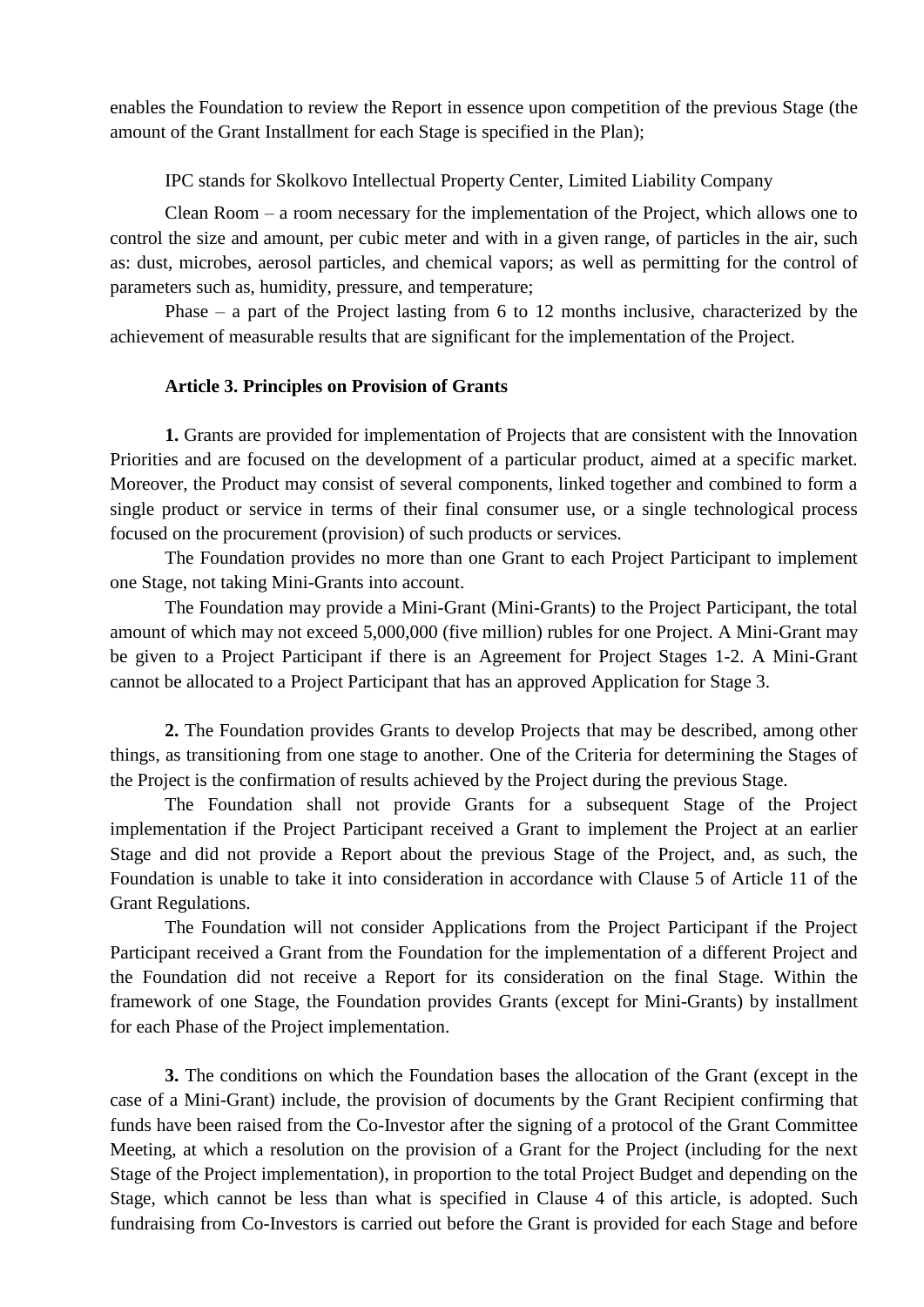receiving any part of the Grant. The Co-Investor or Co-Investors may provide funds for both current and consecutive Stages of the Project implementation.

Admissible options of fundraising from the Co-Investor or Co-Investors:

1) contribution to the authorized capital of the Grant Recipient – limited liability company;

2) acquisition from the Grant Recipient – joint stock company – of its shares (applicable for joint stock companies only);

3) cash contribution to the Grant Recipient's assets (applicable for limited liability companies only);

4) transfer of money assets by way of gift to the Grant Recipient (inapplicable if the Co-Investor and the Grant Recipient are Russian commercial organizations).

By agreement with the Foundation, those Project Participants that are neither limited liability companies nor joint stock companies may have other options for raising funds from Co-Investors, if said investment generation, taking into account the specifics of the Project Participant's legal form, is on a free and non-refundable basis, not involving reimbursement by the Project Participant, and is in accordance with all applicable laws of the Russian Federation.

**4.** Requirements for receiving maximum Grant provisions and the minimum amount of funding to be raised from Co-Investors. Requirements for the duration of each Stage and the total number of their Phases differ depending on the Stage, as follows:

| <b>Stage</b> | <b>Maximum</b><br>amount of the<br><b>Grant</b> (Rubles) | <b>Minimum amount of funds to</b><br>be raised from Co-Investors<br>(as a percentage of the Project<br><b>Budget</b> ) | <b>Stage Timeframe</b>     |
|--------------|----------------------------------------------------------|------------------------------------------------------------------------------------------------------------------------|----------------------------|
| Mini-Grant   | 5,000,000                                                | $\theta$                                                                                                               | Up to 1 year, no Phases    |
| Stage 1      | 30,000,000                                               | 25%                                                                                                                    | Up to 2 years, Phases 6-12 |
|              |                                                          |                                                                                                                        | months                     |
| Stage 2      | 150,000,000                                              | 50%                                                                                                                    | Up to 3 years, Phases 6-12 |
|              |                                                          |                                                                                                                        | months                     |
| Stage 3      | 300,000,000                                              | 75%                                                                                                                    | Up to 3 years, Phases 6-12 |
|              |                                                          |                                                                                                                        | months                     |
| Stage 1-3    | 20,000,000                                               | In accordance with the Stage                                                                                           | 1 Phase, up to 9 months    |

**5.** To confirm the achievements of the Project implementation by the Grant Recipient (Project Phases), the Foundation has the right to request additional documents and to call on entities independent from the Grant Recipient, including on the following issues:

1) examining or testing the samples, models, prototypes, components of a Product or technology;

2) analysis of the consistency of the progress towards the stated objectives of IP protection;

3) market research and study of patent information.

**6.** In order to make a decision on the provision of a Grant to the Project Participant, the Foundation has the right to engage entities, independent from the Grant Recipient, to perform patent research with respect to the Project.

**7.** Apart from the possibility of overlooking some of the requirements for the Project and/or the Budget Estimate, stipulated in Annexes 1 and 2 to the Grant Policy (but not more than two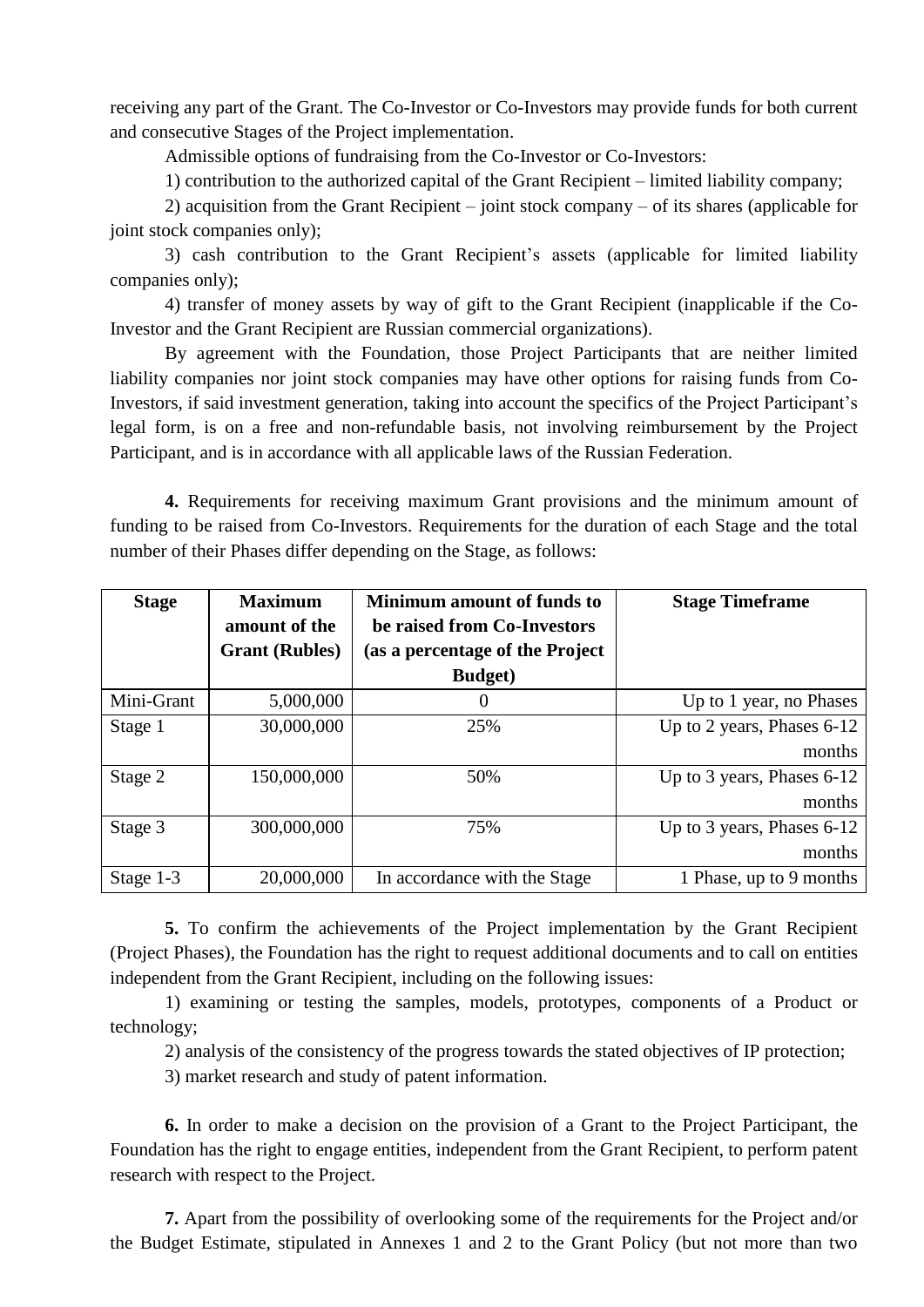requirements specified in the lowest-level clauses of the corresponding numbered list), upon the resolution of the Grant Committee of the Foundation, expenses for the payment of products, work, and/or services of the Affiliated Сounterparties, not conforming with the requirements of Clause 4 of Article 5 of the Grant Policy, may be included in the Budget Estimate of the Project.

### **Article 4. Requirements for the Project Participant and their Project**

**1.** The following requirements are set for the Project Participant and their Project, irrespective of the Stage of the Project:

1) The Project Participant must hold the rights to the intellectual property of third parties, which are necessary and sufficient for conducting research on the Project Product and for their commercialization in projected markets (e.g. by making agreements for licensing, and the alienation of the exclusive right to produce goods, perform works, render services), without violation of the third parties' rights, or must undertake to purchase such rights or to conclude licensing agreements or contracts for the alienation of exclusive rights, before the Grant is provided;

2) The Project Participant must execute (register), solely in its name, the exclusive rights to intellectual property (including trade secrets (know-how)) created within the framework of the Project, including the Product or its components, and its means of identification, as well as the rights to the independent use of the aforementioned results of intellectual activity and/or means of its identification (to conclude on its behalf licensing agreements, agreements on the alienation of exclusive rights, to give consent for transactions, produce goods, perform work, provide services, taking into consideration the constraints of the Foundation's acts, which contain rules for the Project within the meaning of this term, stipulated by Federal Law No. 244-FZ On the Skolkovo Innovation Center, September 28, 2010);

4) The Project Participant is to ensure that the information contained in documents submitted to the Foundation is complete and accurate. The Foundation has the right to independently check the reliability of the information provided by the Project Participant;

5) The Project Participant is to provide the Foundation with complete and accurate information on its Beneficiaries and the Beneficiaries of the Co-Investor.

6) Key Members of the team, as well as the managers and Beneficiaries of the Project Participant should not have any outstanding convictions for economic crimes.

**2.** The requirements for Projects, which differ according to their Stages, are specified in Annex 1 to the Grant Policy. Additionally, the requirements for the results of the Project implementation are individually laid out in Annex 1 to the Grant Policy for each of the following areas of activity:

1) R&D;

2) Creation of a commercial version of the product. Marketing and Roll-Out;

3) IP Protection;

4) Human Resources;

5) Raising investments and financial indicators.

#### **Article 5. Requirements for the Budget Estimate**

**1.** The requirements for the Budget Estimate are listed in Annex 2 to the Grant Policy, which specifies the expenditure to be covered by the Grant and by the funds from the Co-Investor.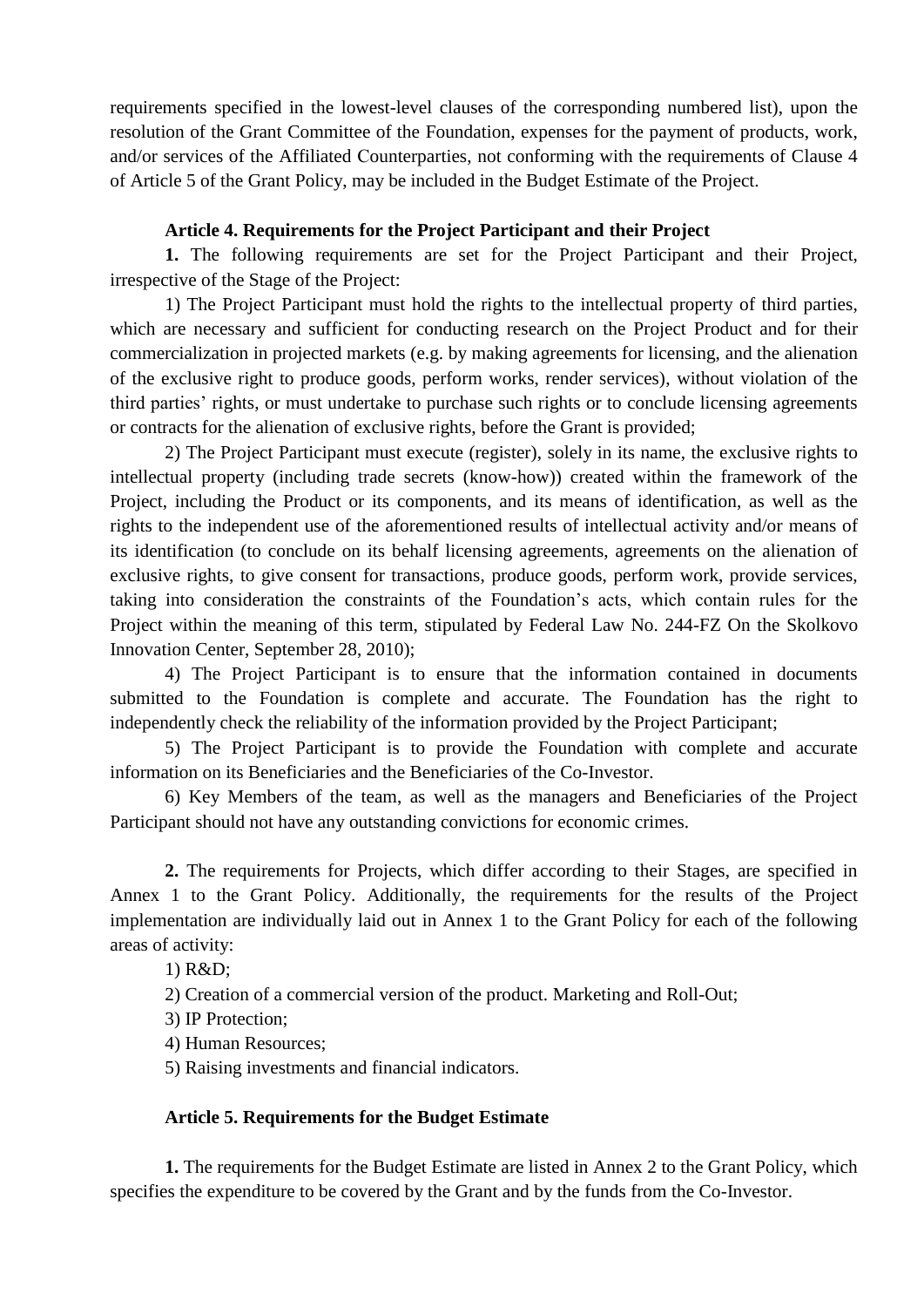**2.** In all articles of the Budget Estimate, the prices for goods, works, and services shall not exceed average market prices for similar goods, works, and services.

**3.** The Grant Recipient shall be entitled to use Grant funds to pay for work and services rendered by subsidiaries of the Foundation. If it is possible to perform the same work (render similar services), by a subsidiary of the Foundation, its tariffs are subject to mandatory consideration in analyzing the market average level of prices.

**4.** The inclusion of expenditure on goods and/or services of an Affiliated Сounterparty in the Budget Estimate (except in the case of expenses for the rental of equipment and premises) is allowed only if all of the following conditions are met:

1) The Project Participant provided, in the opinion of the Foundation, comprehensive, adequate, and accurate information on the grounds of the affiliation of the Affiliated Сounterparties when filing the Application and the Grant Memorandum;

2) The participation of the Affiliated Сounterparty is not associated with testing or obtaining expert reports that are to be used as an independent validation of the results of the Project;

3) The Project Participant's employees and/or Key Team Members of the Project Participant are not employees of the Affiliated Сounterparty and do not participate in its authorized capital or its activities;

4) Works or services performed (rendered) by the Affiliated Сounterparty do not duplicate the work performed by employees of the Project Participant and/or the Key Team Members of the Project Participant;

5) The goods, works, or services supplied, performed, rendered by the Affiliated Сounterparty, in opinion of the experts evaluating the Project, are not a significant factor in the implementation of the project at the Stage for which the Grant is provided, or the experts do not express an explicit opinion regarding this issue;

6) The goods, works, and/or services supplied, performed and/or rendered by the Affiliated Сounterparty cannot be delivered, performed, and/or rendered for a comparable or lower price by an entity which is not the Affiliated Сounterparty;

7) The Project Participant has provided detailed and accurate information on the number of its employees and the level of their engagement, including the use of equipment and resources, that the Affiliated Сounterparty intends to use in the performance of its obligations set in its contract with the Project Participant;

8) The engagement of an Affiliated Сounterparty is reasonable according to the experts evaluating the Project, or the experts do not express an explicit opinion regarding this issue.

**5.** Limitations set forth in Clause 4 of this Article do not apply to counterparties under agreements for lease of equipment and premises.

## **Article 6. Publication of Information on the Provision and Use of the Grant**

Information about decisions of the Grant Committee, as well as other information about the provision and use of the Grant by the Project Participant, should be published on the website of the Foundation in the section "Information about Grants", containing the following:

1) Name of the Project Participant;

2) Name of the Project;

3) The operative part of the resolution taken by the Grant Committee (with the date of the meeting and general results of the voting);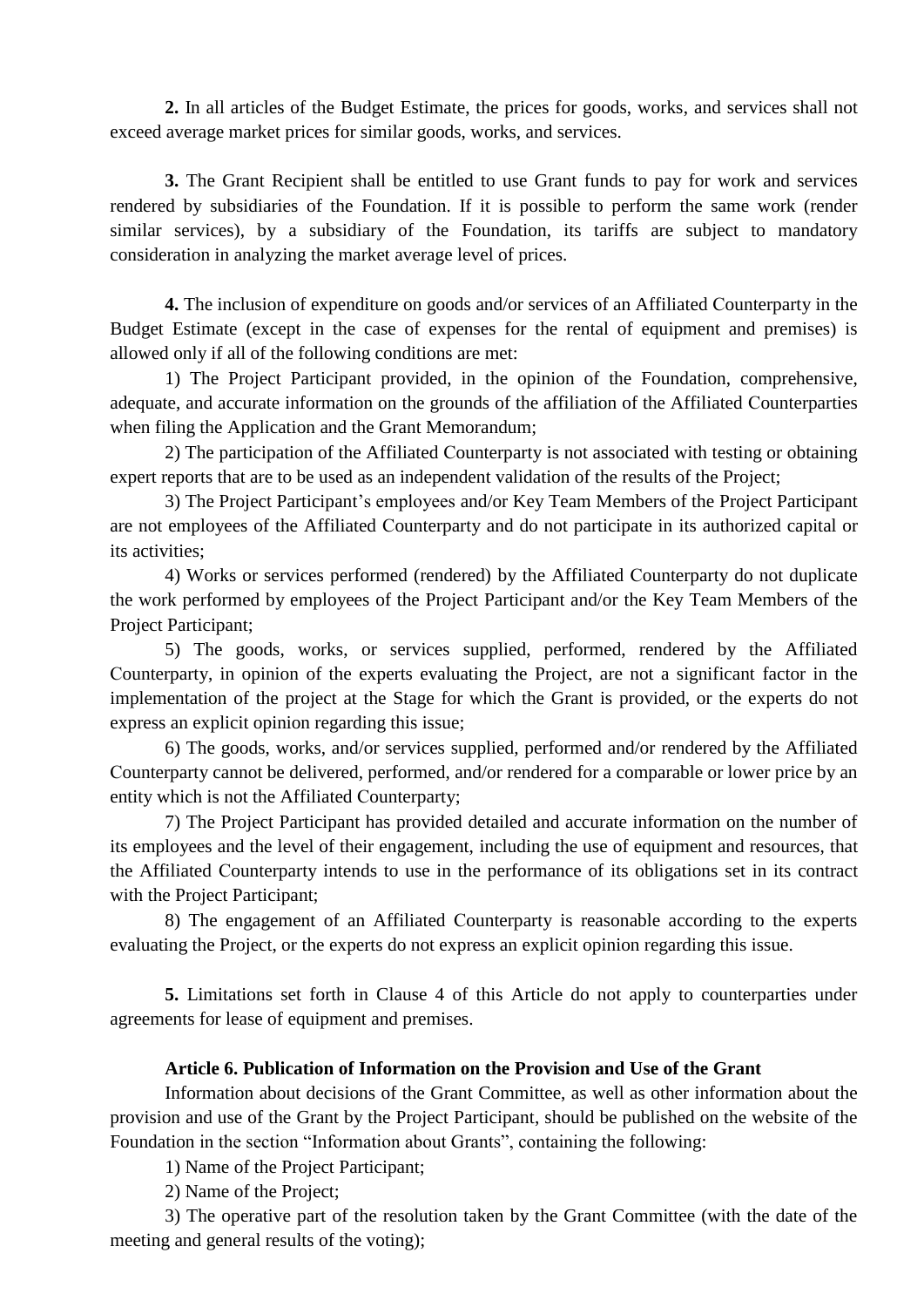4) Information on the date of the Agreement;

5) Information on the dates of the Reports submitted to the Foundation by the Project Participant and the decisions of the Foundation after consideration of such Reports.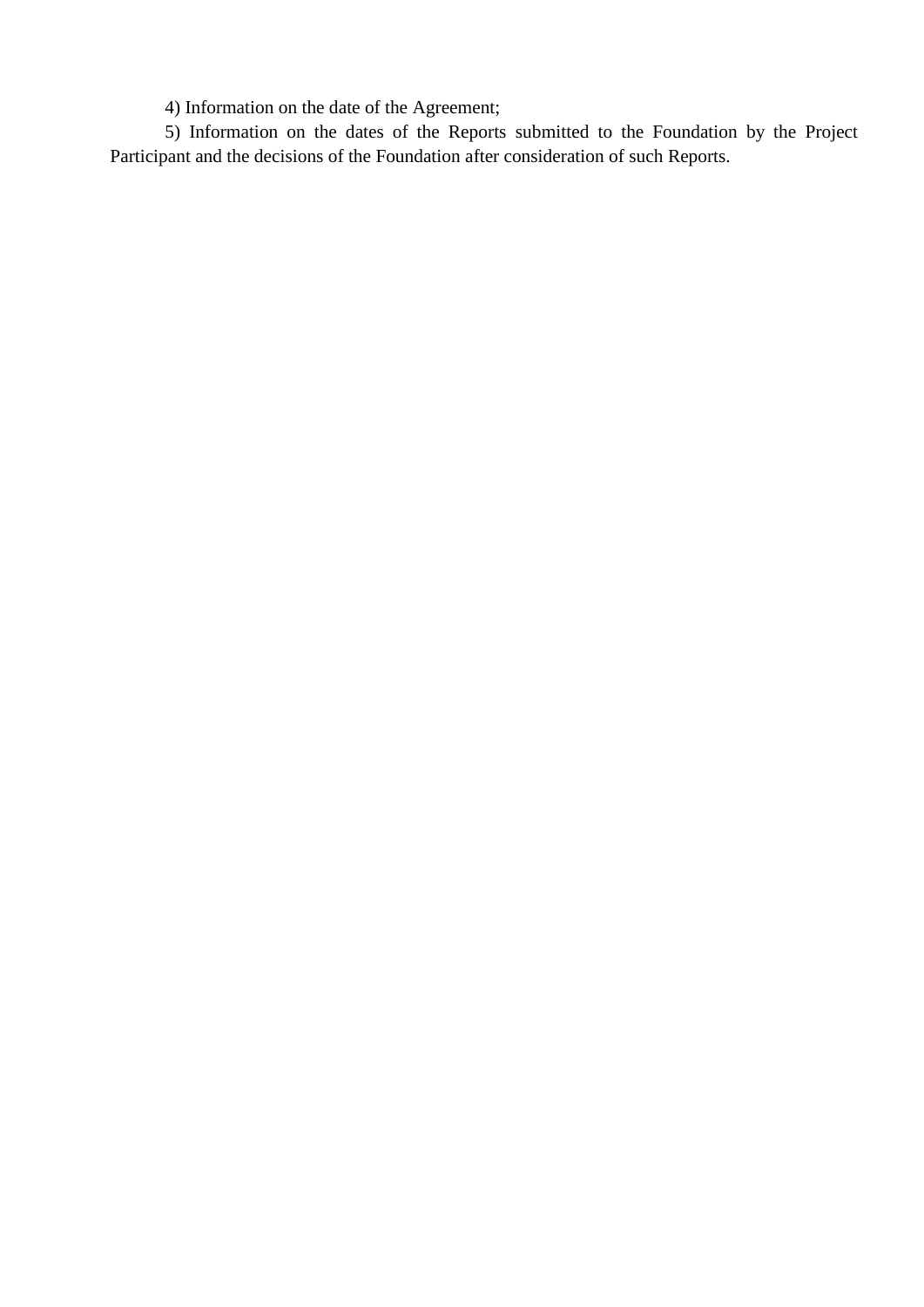# Annex 1 to the Grant Policy

# **Requirements for Projects According to their Stages**

*1. Requirements for Projects when Mini-Grants are provided*

| I. Criteria      | 1. The Project must be theoretically implementable (it shall not be in conflict with basic scientific principles).                                                                                                   |  |  |  |
|------------------|----------------------------------------------------------------------------------------------------------------------------------------------------------------------------------------------------------------------|--|--|--|
| for              |                                                                                                                                                                                                                      |  |  |  |
| determining      |                                                                                                                                                                                                                      |  |  |  |
| the Stage        |                                                                                                                                                                                                                      |  |  |  |
| <b>II.</b> Stage | At least one of the following Stage results is mandatory (moreover, funds from a Mini-Grant cannot be spent for other purposes):                                                                                     |  |  |  |
| <b>Results</b>   | An analysis of risks and prospects for the developed (planned) Product in the sphere of IP sphere was conducted, a total of at least 2 of the following actions were                                                 |  |  |  |
|                  | taken:                                                                                                                                                                                                               |  |  |  |
|                  | 1.1. a patent map was created;                                                                                                                                                                                       |  |  |  |
|                  | 1.2. a patent purity study was performed (in Russia and in other planned markets);                                                                                                                                   |  |  |  |
|                  | 1.3. a non-disclosure status (trade secrets) was implemented;                                                                                                                                                        |  |  |  |
|                  | 1.4. documents identifying and codifying production secrets (know-how) were issued, and/or Russian and/or international applications for the issue of patents to                                                     |  |  |  |
|                  | the Grant Recipient (including patent support in Russia and abroad) were filed;                                                                                                                                      |  |  |  |
|                  | 1.5. potentially protectable technical solutions were identified;                                                                                                                                                    |  |  |  |
|                  | 1.6. the level of technology was identified (based on the technical solutions described above);                                                                                                                      |  |  |  |
|                  | 1.7. a legal study of the risks of potential court or other proceedings in Russia and in other planned markets was conducted (in the absence of patent purity or in                                                  |  |  |  |
|                  | case of doubts);                                                                                                                                                                                                     |  |  |  |
|                  | 1.8. the mode and approximate schedule for the protection of aforementioned technical solutions, in Russia and in other target markets (know-how, filing Russian                                                     |  |  |  |
|                  | (Eurasian, international) patent applications, approximate duration of transition to a national phase of international applications, publicly available                                                              |  |  |  |
|                  | publications), were determined;                                                                                                                                                                                      |  |  |  |
|                  | 1.9. a study, concerning the actual use of the copyright items and any official results of intellectual activity, the rights to which were owned by third parties in                                                 |  |  |  |
|                  | Russia and in other planned markets, was conducted;                                                                                                                                                                  |  |  |  |
|                  | 1.10. relationships with the authors of the results of intellectual activity were formalized.                                                                                                                        |  |  |  |
|                  | Marketing research was carried out.<br>2.                                                                                                                                                                            |  |  |  |
|                  | Joint activity agreements, attracting of Co-Investors, were negotiated and/or concluded, and letters of intent from potential customers (letters about the possible<br>3.<br>purchase of the Product) were received. |  |  |  |
|                  | The technical requirements for the Product were developed.<br>4.                                                                                                                                                     |  |  |  |
|                  | Participation in a conference and a report on participation in this conference was prepared.<br>5.                                                                                                                   |  |  |  |
|                  | A plan for the introduction of the Product onto the market was prepared.<br>6.                                                                                                                                       |  |  |  |
|                  | Refinements and/or testing and/or inspection of the Product results were conducted.<br>7.                                                                                                                            |  |  |  |
|                  | Research confirming the features of the Product was performed.<br>8.                                                                                                                                                 |  |  |  |
|                  | Research and development for creation of the Product, in accordance with the research plan, was conducted (a laboratory sample and/or experimental technology<br>9.                                                  |  |  |  |
|                  | was developed; or technical documentation was developed; or a pilot sample of the Product was developed and/or pilot technology was developed; or technical                                                          |  |  |  |
|                  | documentation for the pilot sample and/or pilot technology was developed; or working design documentation was prepared; or a pilot batch of the Product was                                                          |  |  |  |
|                  | produced; or a pilot production facility and/or pilot production technology was created).                                                                                                                            |  |  |  |
|                  | 10. A team of at least 2 people was organized, confirming their participation in the Project, including at least one researcher and one chief production engineer                                                    |  |  |  |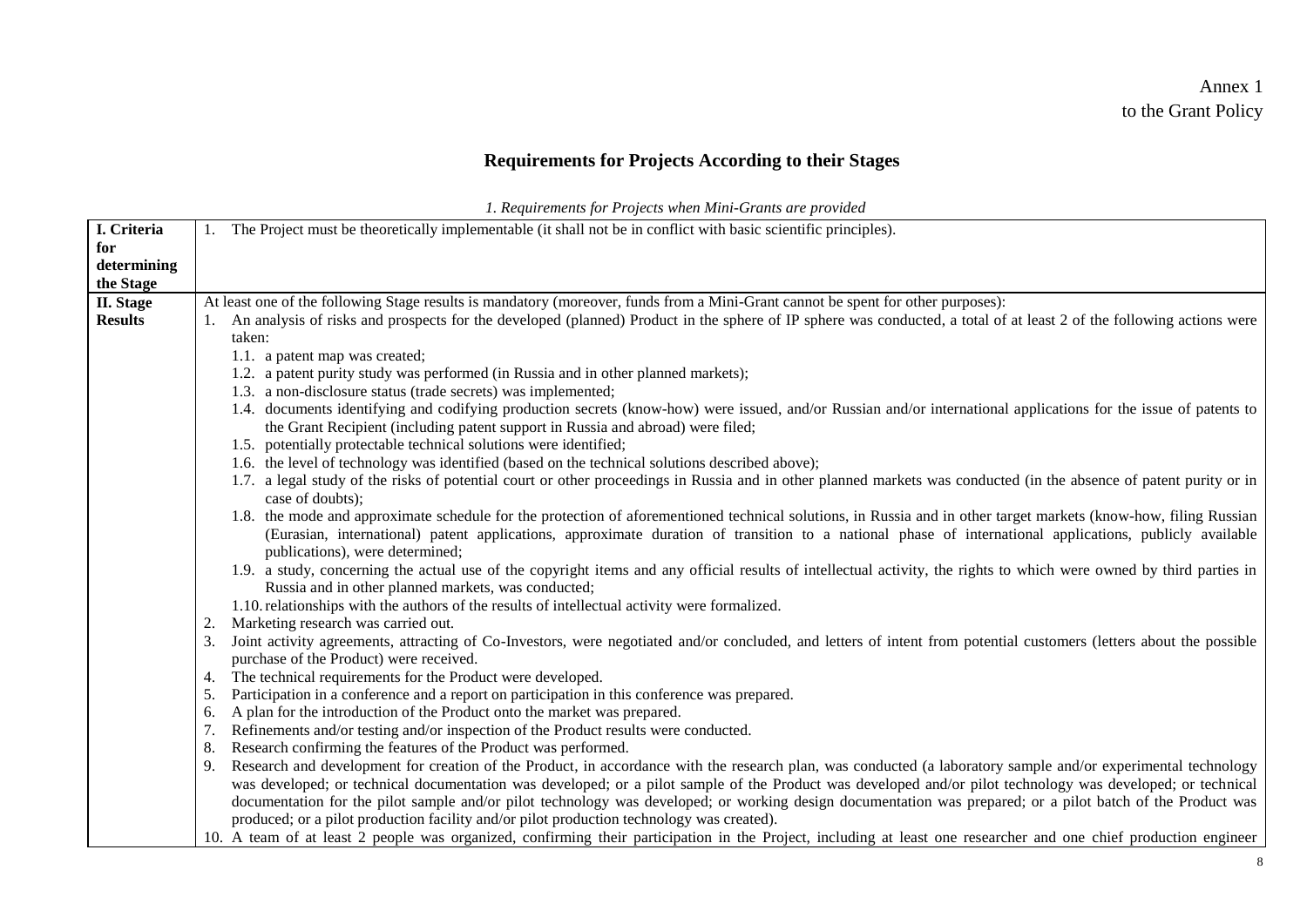(biologist, doctor, engineer) with experience in the field of the Project (these specializations may be possessed by one person).

Note:

When providing Mini-Grants for the performance of works in just one of the areas, specified in clauses 1, 2, 4-7 of sub-section II. Stage Results of the section entitled, Requirements for the Projects According to Stages of Annex 1, the requirements of clause 4 of sub-section Co-Investors of the section Other Expenses of Annex 2 to the Grant Policy, do not apply.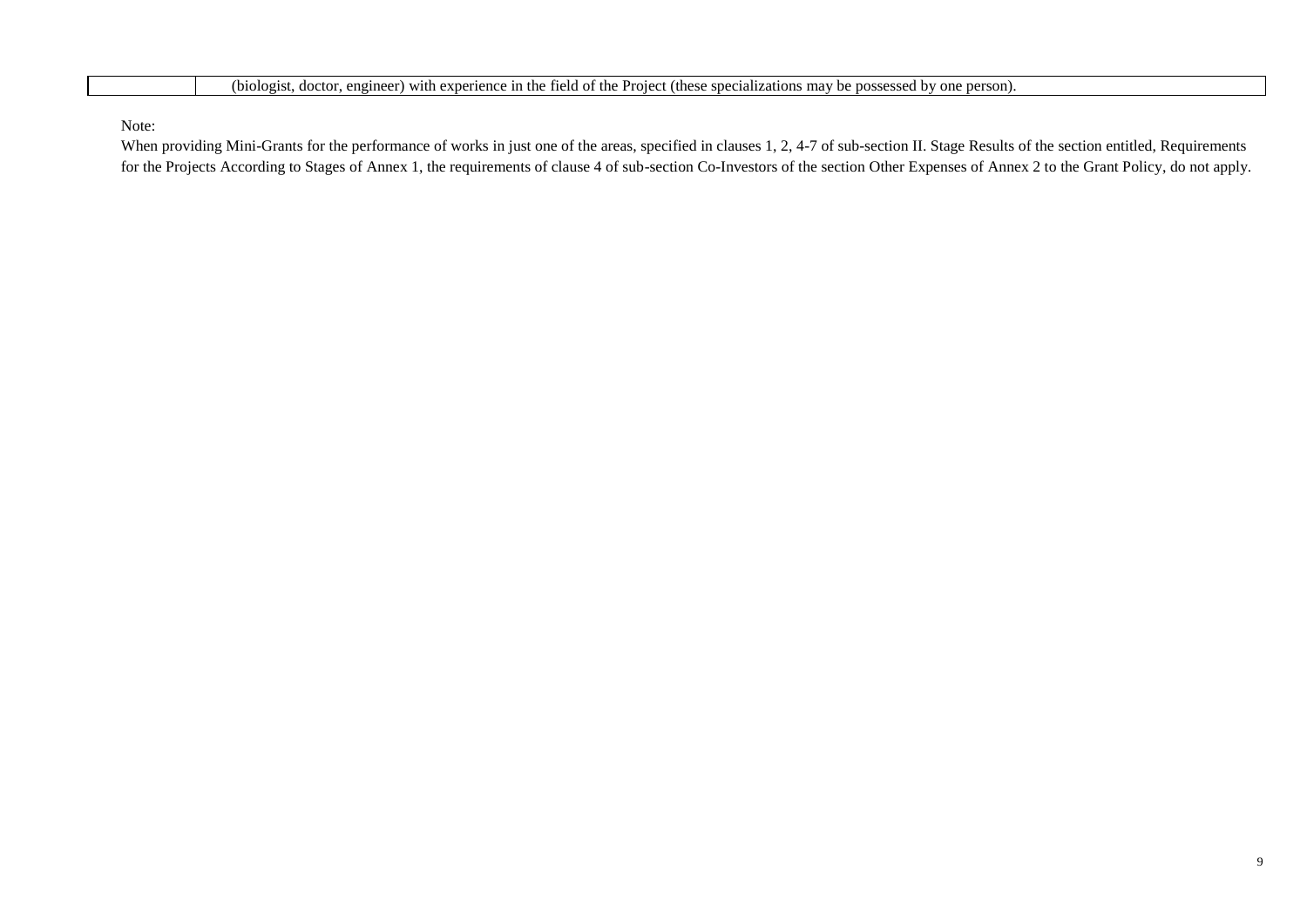|         | <b>Areas</b>      | <b>Criteria for determining the Stage</b>                   | <b>Stage results</b>                                                                                 |
|---------|-------------------|-------------------------------------------------------------|------------------------------------------------------------------------------------------------------|
|         | I. R&D            | The Project scientific concept was developed.<br>1.         | Medical equipment, medical devices, diagnostic systems:                                              |
|         |                   | The concept confirmation was received.<br>2.                | 1. For medical equipment and devices: a prototype or pilot sample of the Product and (or) the        |
|         |                   | R&D plan was provided.<br>3.                                | experimental units of the Product were created in accordance with the plan of research               |
|         |                   |                                                             | activities.                                                                                          |
|         |                   |                                                             | 2.<br>A design of the diagnostic test was developed; the analysis of (technical) feasibility (of the |
|         |                   |                                                             | Project) and the feasibility study were conducted.                                                   |
|         |                   |                                                             |                                                                                                      |
|         |                   |                                                             | Medicines, biomedical technologies:                                                                  |
|         |                   |                                                             | At least one of the following Stage results must be present:                                         |
|         |                   |                                                             | 3. The confirmation of the concept of the effect of a new connection or technology was               |
|         |                   |                                                             | completed                                                                                            |
|         |                   |                                                             | One or several pharmaceutical preformulations were selected based on the preclinical<br>4.           |
|         |                   |                                                             | screening and lead optimization for completion of preclinical trials and beginning of clinical       |
|         |                   |                                                             | trials. A sufficient quantity of product was obtained for further tests.                             |
|         |                   |                                                             | Preclinical studies of the pharmaceutical preformulation were performed partially or in full.<br>5.  |
|         |                   |                                                             |                                                                                                      |
|         |                   |                                                             | Information system/computer system/database:                                                         |
|         |                   |                                                             | 6. The design of the system was completed and/or the architecture of the product (database,          |
|         |                   |                                                             | software) was developed.                                                                             |
|         |                   |                                                             | 7. The method and tools for creation of the product were selected.                                   |
|         |                   |                                                             | The alpha version of the product was created.                                                        |
|         |                   |                                                             | Database architecture, annotation scheme and method for data collection and<br>9.                    |
|         |                   |                                                             | conceptualization were developed.                                                                    |
|         |                   |                                                             | 10. Minimum data for testing the database were collected.                                            |
|         |                   |                                                             | 11. Algorithms and individual elements were tested.                                                  |
|         |                   |                                                             | 12. Functional requirements and specifications were developed (FRS/SRS).                             |
|         |                   |                                                             | 13. The plan for development work for the beta version was provided.                                 |
|         |                   |                                                             |                                                                                                      |
|         | II. IP Protection | Analysis of risks and prospects in the IP sphere was<br>1.  | Analysis of risks and prospects in the IP sphere was conducted for the developed (planned)<br>1.     |
|         |                   | conducted for the developed (planned) Product, namely:      | Product, namely:                                                                                     |
|         |                   | 1.1. Potentially protectable solutions were identified;     | 1.1. Patent clearance search was performed (in Russia and abroad, taking into consideration          |
|         |                   | 1.2. In furtherance of the plan of research activities and  | of patent landscape) and a list of third-party results of intellectual activity necessary and        |
|         |                   | the plan for publication of results, there were defined     | sufficient for the implementation (including commercialization) of the Project (in the               |
|         |                   | the mode and approximate schedule of the protection         | absence of patent clearance or in case of doubts) was prepared;                                      |
|         |                   | of technical solutions, listed above, in Russia and in      | 1.2. Patent information research was performed to verify the patentability of technical              |
|         |                   | the target markets (know-how, the filing of Russian         | solutions based on the results of which findings were prepared concerning termination                |
|         |                   | (Eurasian, international) patent applications, the          | of studies, continuation of studies, changes in the research program (commercialization)             |
|         |                   | approximate duration of the transition to a national        | and (or) improvement of the existing results of the Project for patentability and/or                 |
|         |                   | Stage of international applications, freely accessible      | patent clearance, in the event of its absence;                                                       |
| Stage 1 |                   | publications);                                              | 1.3. The mode and protection schedule in Russia and in the target markets of engineering             |
|         |                   | 1.3. A list of third-party results of intellectual activity | solutions were defined (know-how, filing of Russian (Eurasian, international) patent                 |

*2. Requirements for Medical Technologies Projects involving the development of medical equipment and medicinal products*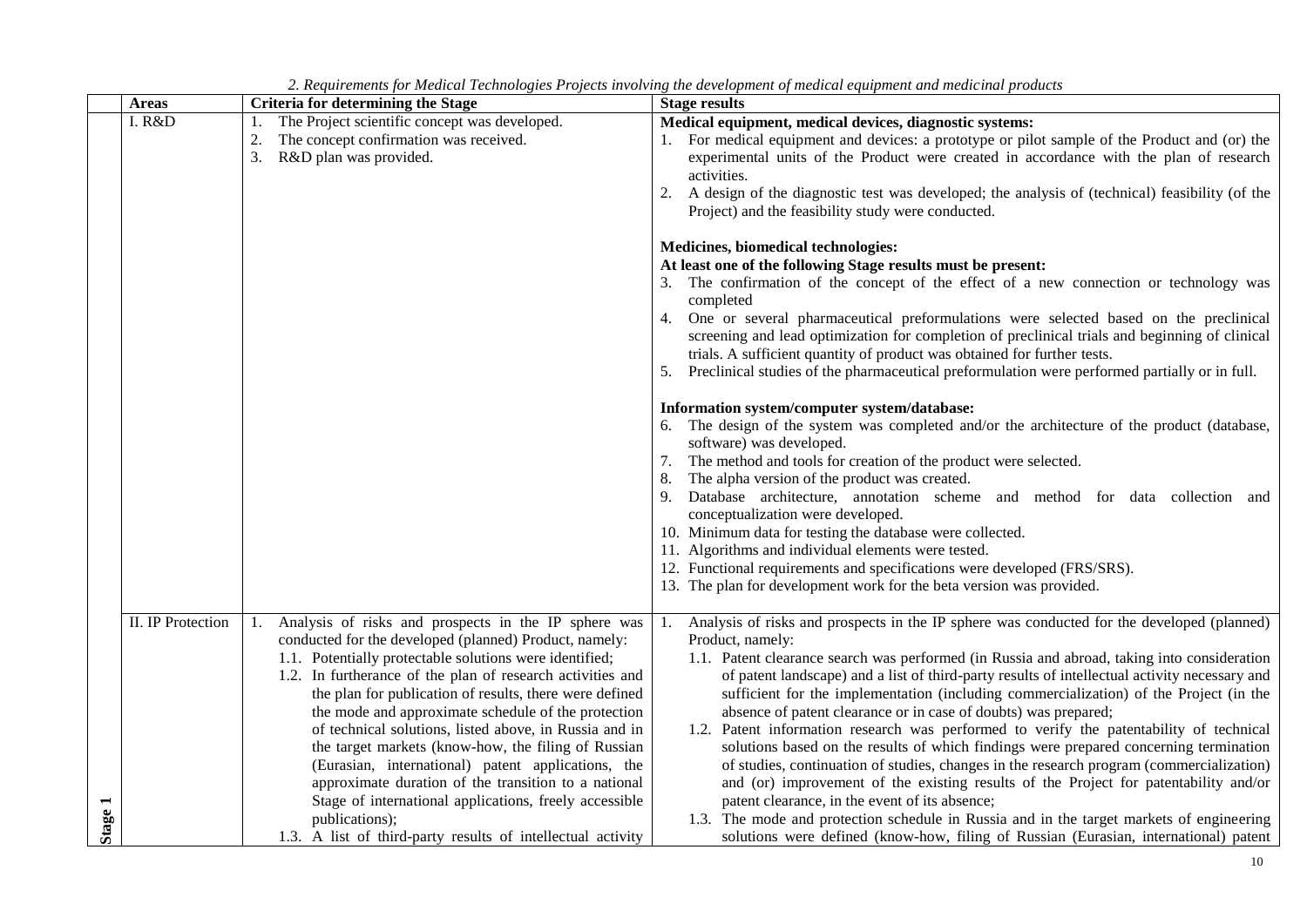|              | <b>Areas</b>                                                                | <b>Criteria for determining the Stage</b>                                                                                                                                                                                                                                                                                                                                                                                                                                                                                                                                          | <b>Stage results</b>                                                                                                                                                                                                                                                                                                                                                                                                                                                                                                                                                                                                                                                                                                                                                                                                                                                                                                                                                                                                                                                                                                                                                                                                                                                                                             |
|--------------|-----------------------------------------------------------------------------|------------------------------------------------------------------------------------------------------------------------------------------------------------------------------------------------------------------------------------------------------------------------------------------------------------------------------------------------------------------------------------------------------------------------------------------------------------------------------------------------------------------------------------------------------------------------------------|------------------------------------------------------------------------------------------------------------------------------------------------------------------------------------------------------------------------------------------------------------------------------------------------------------------------------------------------------------------------------------------------------------------------------------------------------------------------------------------------------------------------------------------------------------------------------------------------------------------------------------------------------------------------------------------------------------------------------------------------------------------------------------------------------------------------------------------------------------------------------------------------------------------------------------------------------------------------------------------------------------------------------------------------------------------------------------------------------------------------------------------------------------------------------------------------------------------------------------------------------------------------------------------------------------------|
|              |                                                                             | necessary and sufficient for the implementation<br>(including commercialization) of the Project (in the<br>absence of patent clearance or in case of doubts) was<br>prepared;<br>1.4. A status of confidentiality (trade secret) was<br>implemented, a non-disclosure agreement in Russian<br>and/or foreign language(s) exists.<br>Relations with the authors of the official results of the<br>2.<br>intellectual property (if any) are formalized.<br>Russian and/or international patent applications on the<br>3.<br>results of the Project were filed (if applicable).       | requests, approximate term of transfer to the national phase regarding the international<br>requests, general publication), patent objects (the result on the whole, its component,<br>etc.) regarding the patent requests, their number is defined;<br>1.4. A conclusion was prepared on the results of the investigation conducted for the actual<br>use of copyright and any official results of intellectual activity, the rights to which are<br>owned by third parties in Russia and on the planned market;<br>1.5. The confidentiality (trade secret) status was updated, a non-disclosure agreement in<br>Russian and/or foreign language(s) exists;<br>1.6. Relations with the authors of the official results of the intellectual property are<br>formalized (with regard to new employees).<br>Documents defining the distribution of rights to the official results of intellectual activity, the<br>amount and procedures for remuneration payment to the authors are formalized.<br>Documents identifying and establishing the specific work secrets (know-how) were issued<br>3.<br>and/or the Russian and/or international applications for patents for the results of the Project<br>were filed.<br>The protection in a know-how mode, without patenting, but with additional justification, is |
|              | III. Creation of a                                                          | 1. Competitive advantages over the foreign and Russian                                                                                                                                                                                                                                                                                                                                                                                                                                                                                                                             | allowed<br>A strategy for the Product positioning in the market was created.<br>1.                                                                                                                                                                                                                                                                                                                                                                                                                                                                                                                                                                                                                                                                                                                                                                                                                                                                                                                                                                                                                                                                                                                                                                                                                               |
|              | commercial<br>version of the<br>product.<br>Marketing and<br>implementation | analogues were justified by the time of entering the<br>market.<br>2. The range of target parameters of the Project Product and<br>the size of the target market were determined.<br>3. Presence of Skolkovo logo on marketing materials and<br>documents (if any).                                                                                                                                                                                                                                                                                                                | 2.<br>The source of financing for the further implementation of the Project was determined.<br>3.<br>Presence of Skolkovo logo on marketing materials and documents.                                                                                                                                                                                                                                                                                                                                                                                                                                                                                                                                                                                                                                                                                                                                                                                                                                                                                                                                                                                                                                                                                                                                             |
|              | IV. HR                                                                      | A Project Team was formed composed of at least 3 members<br>who accepted to participate in the Project (with a written                                                                                                                                                                                                                                                                                                                                                                                                                                                             | There are at least 2 employees (except for the founders of the company, who are not obliged to be<br>part of the staff), including:                                                                                                                                                                                                                                                                                                                                                                                                                                                                                                                                                                                                                                                                                                                                                                                                                                                                                                                                                                                                                                                                                                                                                                              |
|              |                                                                             | application, under a civil law agreement or an employment<br>agreement) with the following requirements:<br>1. One of the employees of the Project has publications on<br>the subject of the Project or experience in the development<br>of a similar product in an organization operating in the<br>core industry;<br>At least one employee of the team has confirmed<br>2.<br>international experience in the market of the Project or<br>there is a research, technical or business consultant with<br>international experience in this industry with 5 years of<br>experience. | At least one researcher;<br>1.<br>2.<br>Chief process engineer (biologist, doctor, chief architect) with experience in the Project's<br>sphere (this position can be combined with that of the researcher);<br>3.<br>Of these team members, at least one member of the team has proven international experience<br>in the market of the Project;<br>On the team there is a full-time specialist with experience in investments or Project<br>4.<br>implementation in the respective activity, or there is a Mentor (Consultant) with relevant<br>experience.                                                                                                                                                                                                                                                                                                                                                                                                                                                                                                                                                                                                                                                                                                                                                     |
| $\mathbf{z}$ | I. R&D                                                                      | The prototype of the Product and (or) the experimental<br>1.<br>units of the Product are available, design of the diagnostic                                                                                                                                                                                                                                                                                                                                                                                                                                                       | Medical equipment, medical devices, diagnostic systems:<br>An industrial prototype was created.                                                                                                                                                                                                                                                                                                                                                                                                                                                                                                                                                                                                                                                                                                                                                                                                                                                                                                                                                                                                                                                                                                                                                                                                                  |
| Stage:       |                                                                             | test was developed, the analysis of (technical) feasibility<br>(of the Project) and the feasibility study were conducted.                                                                                                                                                                                                                                                                                                                                                                                                                                                          | 2.<br>Bench tests and preclinical trials of the industrial prototype of the medical equipment or<br>device were carried out.                                                                                                                                                                                                                                                                                                                                                                                                                                                                                                                                                                                                                                                                                                                                                                                                                                                                                                                                                                                                                                                                                                                                                                                     |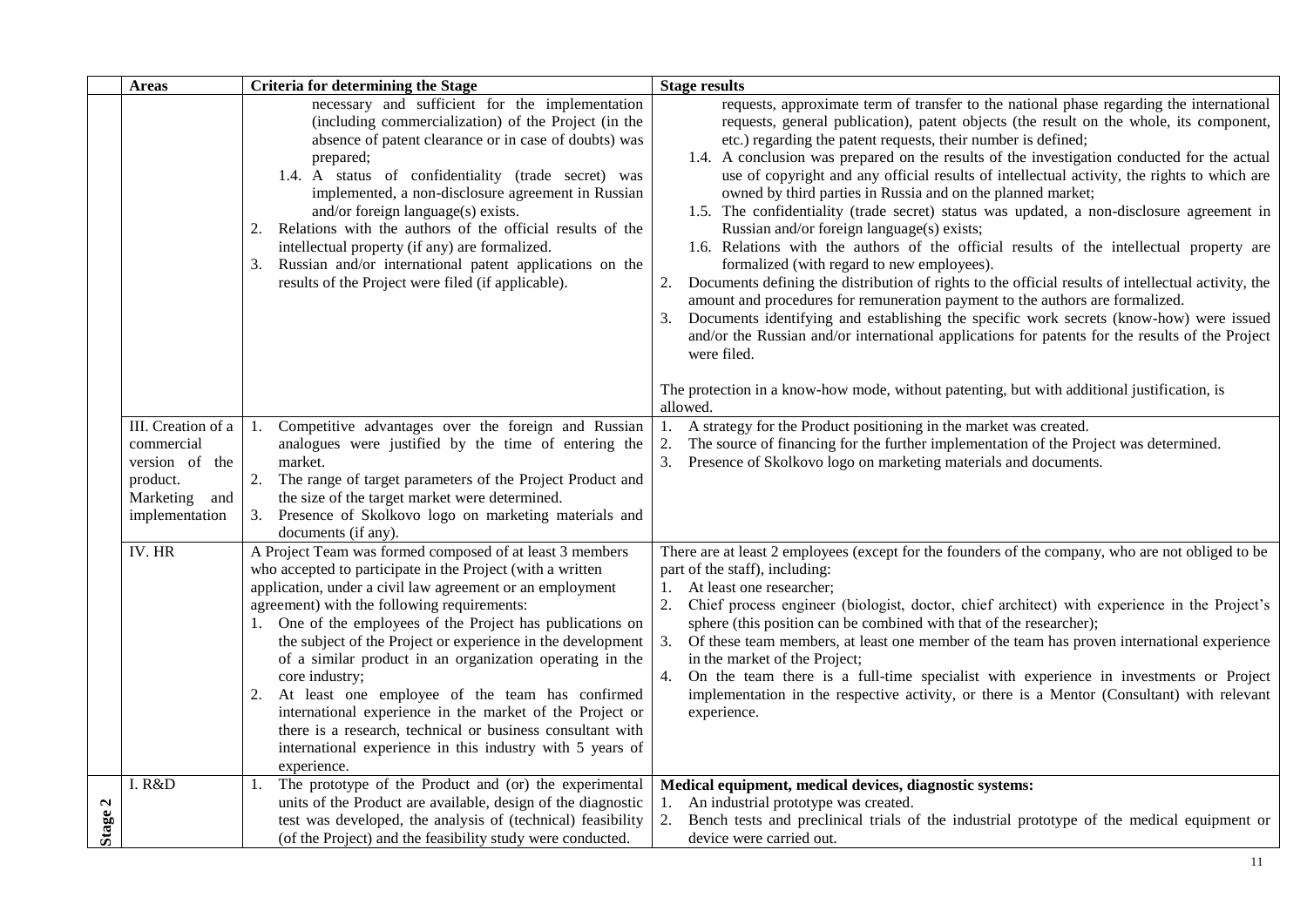| <b>Areas</b>      | <b>Criteria for determining the Stage</b>                                                                                                                                                                                                                                                                                                                                                                                                                                                                                                                                                                                                                                                                                                                                                                                                                                                                                                                                                                                                                                                                                                                                             | <b>Stage results</b>                                                                                                                                                                                                                                                                                                                                                                                                                                                                                                                                                                                                                                                                                                                                                                                                                                                                                                                                                                                                                                                                                                                                                                                                                                                                                                                                                                                                                                                                                                                                                                                                                                                                                                                                            |
|-------------------|---------------------------------------------------------------------------------------------------------------------------------------------------------------------------------------------------------------------------------------------------------------------------------------------------------------------------------------------------------------------------------------------------------------------------------------------------------------------------------------------------------------------------------------------------------------------------------------------------------------------------------------------------------------------------------------------------------------------------------------------------------------------------------------------------------------------------------------------------------------------------------------------------------------------------------------------------------------------------------------------------------------------------------------------------------------------------------------------------------------------------------------------------------------------------------------|-----------------------------------------------------------------------------------------------------------------------------------------------------------------------------------------------------------------------------------------------------------------------------------------------------------------------------------------------------------------------------------------------------------------------------------------------------------------------------------------------------------------------------------------------------------------------------------------------------------------------------------------------------------------------------------------------------------------------------------------------------------------------------------------------------------------------------------------------------------------------------------------------------------------------------------------------------------------------------------------------------------------------------------------------------------------------------------------------------------------------------------------------------------------------------------------------------------------------------------------------------------------------------------------------------------------------------------------------------------------------------------------------------------------------------------------------------------------------------------------------------------------------------------------------------------------------------------------------------------------------------------------------------------------------------------------------------------------------------------------------------------------|
|                   | 2. The concept was proven (that is, a proof of the concept or                                                                                                                                                                                                                                                                                                                                                                                                                                                                                                                                                                                                                                                                                                                                                                                                                                                                                                                                                                                                                                                                                                                         | Work design documentation was developed (for the medical equipment or device).<br>3.                                                                                                                                                                                                                                                                                                                                                                                                                                                                                                                                                                                                                                                                                                                                                                                                                                                                                                                                                                                                                                                                                                                                                                                                                                                                                                                                                                                                                                                                                                                                                                                                                                                                            |
|                   | principle of its implementation was obtained in order to                                                                                                                                                                                                                                                                                                                                                                                                                                                                                                                                                                                                                                                                                                                                                                                                                                                                                                                                                                                                                                                                                                                              | Clinical trials of the diagnostic systems began.<br>4.                                                                                                                                                                                                                                                                                                                                                                                                                                                                                                                                                                                                                                                                                                                                                                                                                                                                                                                                                                                                                                                                                                                                                                                                                                                                                                                                                                                                                                                                                                                                                                                                                                                                                                          |
|                   | test and demonstrate the possibility of its use), a sufficient                                                                                                                                                                                                                                                                                                                                                                                                                                                                                                                                                                                                                                                                                                                                                                                                                                                                                                                                                                                                                                                                                                                        |                                                                                                                                                                                                                                                                                                                                                                                                                                                                                                                                                                                                                                                                                                                                                                                                                                                                                                                                                                                                                                                                                                                                                                                                                                                                                                                                                                                                                                                                                                                                                                                                                                                                                                                                                                 |
|                   | quantity of the substance was produced to carry out                                                                                                                                                                                                                                                                                                                                                                                                                                                                                                                                                                                                                                                                                                                                                                                                                                                                                                                                                                                                                                                                                                                                   | Medicines, biomedical technologies:                                                                                                                                                                                                                                                                                                                                                                                                                                                                                                                                                                                                                                                                                                                                                                                                                                                                                                                                                                                                                                                                                                                                                                                                                                                                                                                                                                                                                                                                                                                                                                                                                                                                                                                             |
|                   | further research work. Preclinical studies of the                                                                                                                                                                                                                                                                                                                                                                                                                                                                                                                                                                                                                                                                                                                                                                                                                                                                                                                                                                                                                                                                                                                                     | At least one of the following Stage results must be present:                                                                                                                                                                                                                                                                                                                                                                                                                                                                                                                                                                                                                                                                                                                                                                                                                                                                                                                                                                                                                                                                                                                                                                                                                                                                                                                                                                                                                                                                                                                                                                                                                                                                                                    |
|                   | pharmaceutical preformulation were performed partially<br>or in full in accordance with the requirements of the<br>regulatory authorities. R&D plan was provided.<br>The plan for the Project Product testing (if applicable) was<br>3.<br>provided; the associate contractors (counterparties) for                                                                                                                                                                                                                                                                                                                                                                                                                                                                                                                                                                                                                                                                                                                                                                                                                                                                                   | 5. Preclinical trials have been conducted to the extent sufficient to obtain clinical trial<br>authorization; the substance to be tested has been produced under certified manufacturing<br>conditions in the amount sufficient for further studies.<br>Clinical trials corresponding to phase I/II were carried out to determine the safety and/or<br>6.<br>tolerability and/or the optimum dose and/or to confirm the clinical concept (clinical                                                                                                                                                                                                                                                                                                                                                                                                                                                                                                                                                                                                                                                                                                                                                                                                                                                                                                                                                                                                                                                                                                                                                                                                                                                                                                              |
|                   | performance of tests were selected.                                                                                                                                                                                                                                                                                                                                                                                                                                                                                                                                                                                                                                                                                                                                                                                                                                                                                                                                                                                                                                                                                                                                                   | efficiency was proved) of the medicine being studied.<br>Information system/computer system/database:                                                                                                                                                                                                                                                                                                                                                                                                                                                                                                                                                                                                                                                                                                                                                                                                                                                                                                                                                                                                                                                                                                                                                                                                                                                                                                                                                                                                                                                                                                                                                                                                                                                           |
|                   |                                                                                                                                                                                                                                                                                                                                                                                                                                                                                                                                                                                                                                                                                                                                                                                                                                                                                                                                                                                                                                                                                                                                                                                       | 7. A beta version or a prototype of the Product were created (database, software, combination in<br>an integrated system).                                                                                                                                                                                                                                                                                                                                                                                                                                                                                                                                                                                                                                                                                                                                                                                                                                                                                                                                                                                                                                                                                                                                                                                                                                                                                                                                                                                                                                                                                                                                                                                                                                      |
|                   |                                                                                                                                                                                                                                                                                                                                                                                                                                                                                                                                                                                                                                                                                                                                                                                                                                                                                                                                                                                                                                                                                                                                                                                       | An external test of functionality and performance has been tested based on industry<br>standards.                                                                                                                                                                                                                                                                                                                                                                                                                                                                                                                                                                                                                                                                                                                                                                                                                                                                                                                                                                                                                                                                                                                                                                                                                                                                                                                                                                                                                                                                                                                                                                                                                                                               |
|                   |                                                                                                                                                                                                                                                                                                                                                                                                                                                                                                                                                                                                                                                                                                                                                                                                                                                                                                                                                                                                                                                                                                                                                                                       | Functional requirements and (or) software specifications (FRS\SRS) were developed for the<br>9.                                                                                                                                                                                                                                                                                                                                                                                                                                                                                                                                                                                                                                                                                                                                                                                                                                                                                                                                                                                                                                                                                                                                                                                                                                                                                                                                                                                                                                                                                                                                                                                                                                                                 |
|                   |                                                                                                                                                                                                                                                                                                                                                                                                                                                                                                                                                                                                                                                                                                                                                                                                                                                                                                                                                                                                                                                                                                                                                                                       | beta version of the Product, including the plan for in-situ testing of the Product.                                                                                                                                                                                                                                                                                                                                                                                                                                                                                                                                                                                                                                                                                                                                                                                                                                                                                                                                                                                                                                                                                                                                                                                                                                                                                                                                                                                                                                                                                                                                                                                                                                                                             |
| II. IP Protection | Analysis of risks and prospects in the IP sphere was<br>$\mathbf{I}$ .<br>conducted for the developed (planned) Product, namely:<br>1.1. Potentially protectable solutions were identified;<br>1.2. In furtherance of the plan of research activities and<br>the plan for publication of results, there were defined<br>the mode and approximate schedule of the protection<br>of technical solutions, listed above, in Russia and in<br>the target markets (know-how, the filing of Russian<br>(Eurasian, international) patent applications, the<br>approximate duration of the transition to national<br>Stage of international applications, freely accessible<br>publications);<br>1.3. A list of third-party results of intellectual activity<br>necessary and sufficient for the implementation<br>(including commercialization) of the Project (in the<br>absence of patent clearance) was prepared;<br>1.4. The confidentiality (trade secret) status was<br>implemented; a non-disclosure agreement in Russian<br>and/or in a foreign language exists.<br>Relations with the authors of the official results of the<br>2.<br>intellectual property (if any) are formalized. | Analysis of risks and prospects in the IP sphere was conducted for the developed (planned)<br>1.<br>Product, namely:<br>1.1. Patent clearance search was performed (in Russia and abroad, taking into consideration<br>of patent landscape) and a list of third-party results of intellectual activity necessary and<br>sufficient for the implementation (including commercialization) of the Project (in the<br>absence of patent clearance or in case of doubts) was prepared;<br>1.2. Patent information research was performed to verify the patentability of technical<br>solutions based on the results of which findings were prepared concerning termination<br>of studies, continuation of studies, changes in the research program (commercialization)<br>and (or) improvement of the existing results of the Project for patentability and/or<br>patent clearance, in the event of its absence;<br>1.3. The mode and protection schedule in Russia and in the target markets of engineering<br>solutions were defined (know-how, filing of Russian (Eurasian, international) patent<br>requests, approximate term of transfer to the national phase regarding the international<br>requests, general publication), patent objects (the result on the whole, its component,<br>etc.) regarding the patent requests, their number is defined;<br>1.4. A conclusion was prepared on the results of the investigation conducted for the actual<br>use of copyright and any official results of intellectual activity, the rights to which are<br>owned by third parties in Russia and on the planned market;<br>1.5. the confidentiality (trade secret) status was updated, a non-disclosure agreement in<br>Russian and/or foreign language(s) exists; |
|                   | Production secrets (know-how) were identified and fixed<br>and/or the Russian and/or international applications for                                                                                                                                                                                                                                                                                                                                                                                                                                                                                                                                                                                                                                                                                                                                                                                                                                                                                                                                                                                                                                                                   | 1.6. Relations with the authors of the official results of the intellectual property are<br>formalized (with regard to new employees).                                                                                                                                                                                                                                                                                                                                                                                                                                                                                                                                                                                                                                                                                                                                                                                                                                                                                                                                                                                                                                                                                                                                                                                                                                                                                                                                                                                                                                                                                                                                                                                                                          |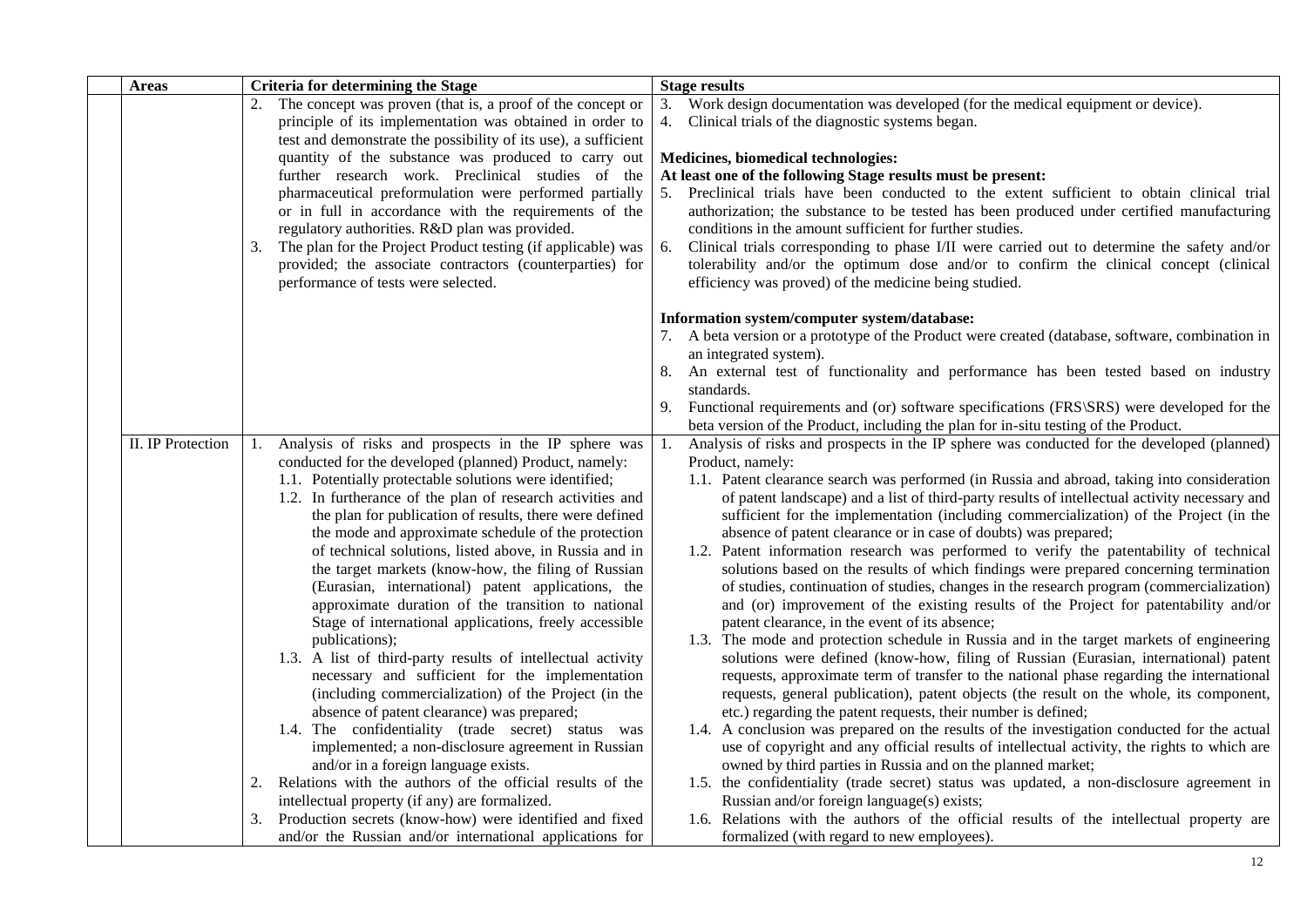| <b>Areas</b>                                                                                      | <b>Criteria for determining the Stage</b>                                                                                                                                                                                                                                                                                                                                                                                                                                                                                        | <b>Stage results</b>                                                                                                                                                                                                                                                                                                                                                                                                                                                                                                                                                                                                                                                                                                                                                                                                                                                                                                                                                                                                          |
|---------------------------------------------------------------------------------------------------|----------------------------------------------------------------------------------------------------------------------------------------------------------------------------------------------------------------------------------------------------------------------------------------------------------------------------------------------------------------------------------------------------------------------------------------------------------------------------------------------------------------------------------|-------------------------------------------------------------------------------------------------------------------------------------------------------------------------------------------------------------------------------------------------------------------------------------------------------------------------------------------------------------------------------------------------------------------------------------------------------------------------------------------------------------------------------------------------------------------------------------------------------------------------------------------------------------------------------------------------------------------------------------------------------------------------------------------------------------------------------------------------------------------------------------------------------------------------------------------------------------------------------------------------------------------------------|
|                                                                                                   | patents for the results of the Project were filed.<br>4. Russian and/or international applications for trademark<br>registration were filed (if applicable).                                                                                                                                                                                                                                                                                                                                                                     | Documents identifying and establishing the specific work secrets (know-how) were issued<br>and/or the Russian and/or international applications for patents for the results of the Project<br>were filed.<br>Documents defining the distribution of rights to the official results of intellectual activity, the<br>3.<br>amount and procedures for remuneration payment to the authors are formalized.<br>Licensing or other agreements were made, in respect of intellectual property of third parties<br>4.<br>that are necessary and sufficient for the implementation (including commercialization) of the<br>Project (in the absence of patent purity or in case of doubts).<br>On submitted applications, before providing the Grant, Russian and/or foreign patents on the<br>5.<br>results of the Project and trademark registration certificates, etc. were received (if<br>applicable).<br>The protection in a know-how mode, without patenting, but with additional justification, is                             |
| III. Creation of a<br>commercial<br>version of the<br>product.<br>Marketing and<br>implementation | 1. Competitive advantages over the foreign and Russian<br>analogues were justified by the time of entering the<br>market.<br>2. All the Product parameters essential for the consumers<br>were identified.<br>The business development strategy was prepared.<br>3.<br>Presence of Skolkovo logo on marketing materials and<br>4.<br>documents (if any).                                                                                                                                                                         | allowed.<br>A list of potential co-investors was prepared.<br>1.<br>2.<br>An agreement of intent was signed with at least one co-investor to fund the next Stage.<br>3. Presence of Skolkovo logo on marketing materials and documents.<br>Medical equipment, medical devices, diagnostic systems:<br>4. The pilot operation together with interested consumers is confirmed.<br>5. Letters or agreements of intent were signed with at least 2 potential customers of the Product.<br>Medicines, biomedical technologies:<br>6. Data were provided confirming the relevance of the Product for the market from the point of<br>view of competition, market potential etc.<br>Information system/computer system/database:<br>Proof of relevance and demand for the Product. Agreements of intent were signed with at<br>least one independent customer of the Product.<br>The strategy for sale of the product and interaction with prospective buyers was formed.<br>8.<br>9. A standard commercial proposal was developed. |
| IV. HR                                                                                            | A project team with at least 3 employees was formed (except<br>for the founders of the company, who are not obliged to be<br>part of the staff):<br>1. One of the employees of the Project has publications on<br>the subject of the Project or experience in the development<br>of a similar product in an organization operating in the<br>core industry;<br>Chief process engineer (biologist, engineer) with<br>experience in the subject of the Project;<br>At least one person with experience in preclinical and/or<br>3. | There are at least 3 full-time employees, including:<br>1.1. At least one researcher;<br>1.2. Chief process engineer (biologist, doctor, chief architect) with experience in the<br>Project's sphere (this position can be combined with that of the researcher);<br>1.3. At least one person with experience in clinical trials (for projects related to the<br>development of medicines);<br>1.4. A specialist experienced in investments or Project implementation for the respective<br>activity.<br>1.5. Of these team members, at least one member of the team has proven international<br>experience in the market of the Project;                                                                                                                                                                                                                                                                                                                                                                                     |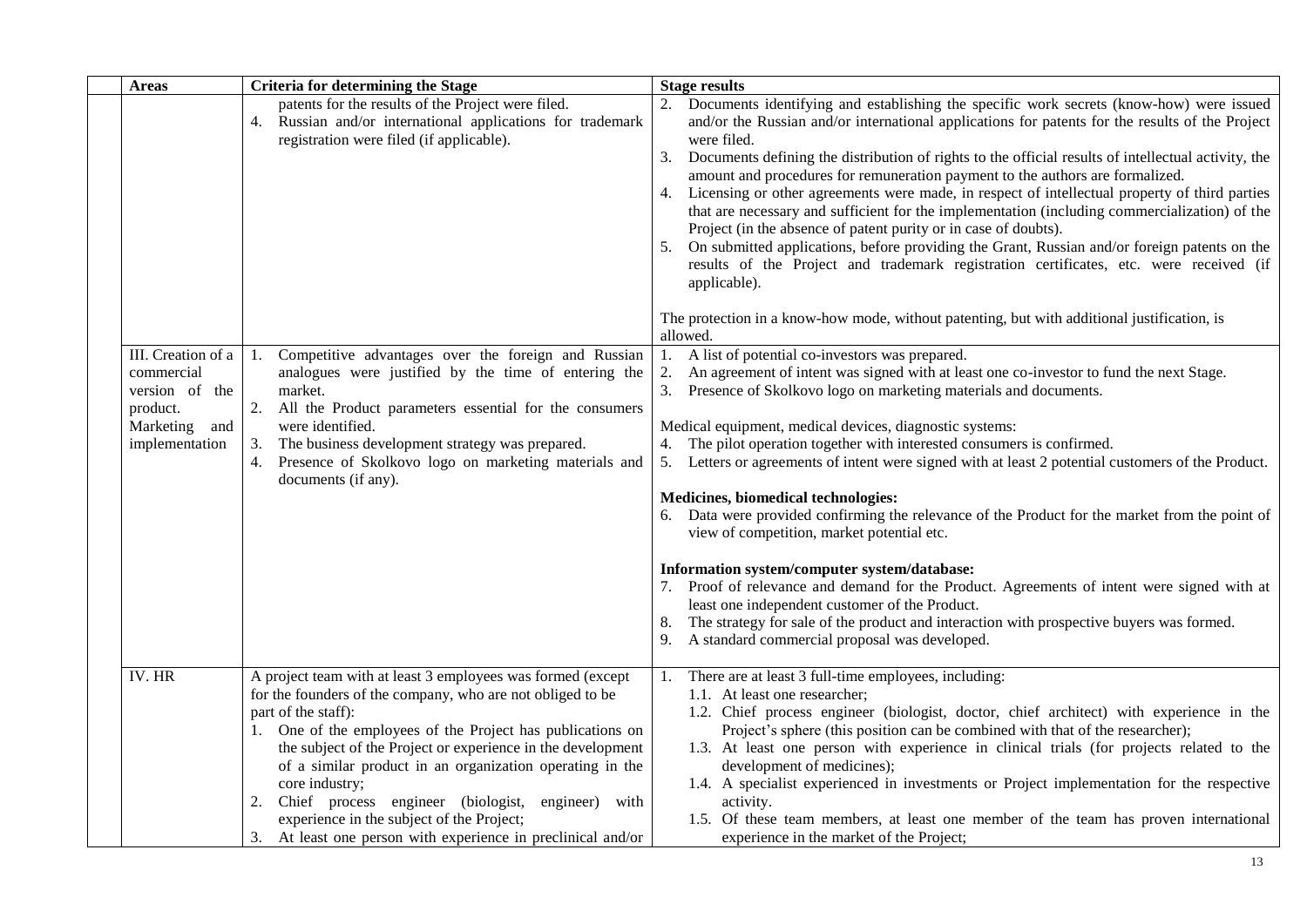|                                                                                                                                                                                                                                                                                                                                                                                                                                                                                                                                                                                                                                                                                                                                                                                                                           | <b>Stage results</b>                                                                                                                                                                                                                                                                                                                                                                                                                                                                                                                                                                                                                                                                                                                                                                                                                                                                                                                                                                                                                                                                                                                                                                                                                                                                                                                                                                                            |
|---------------------------------------------------------------------------------------------------------------------------------------------------------------------------------------------------------------------------------------------------------------------------------------------------------------------------------------------------------------------------------------------------------------------------------------------------------------------------------------------------------------------------------------------------------------------------------------------------------------------------------------------------------------------------------------------------------------------------------------------------------------------------------------------------------------------------|-----------------------------------------------------------------------------------------------------------------------------------------------------------------------------------------------------------------------------------------------------------------------------------------------------------------------------------------------------------------------------------------------------------------------------------------------------------------------------------------------------------------------------------------------------------------------------------------------------------------------------------------------------------------------------------------------------------------------------------------------------------------------------------------------------------------------------------------------------------------------------------------------------------------------------------------------------------------------------------------------------------------------------------------------------------------------------------------------------------------------------------------------------------------------------------------------------------------------------------------------------------------------------------------------------------------------------------------------------------------------------------------------------------------|
| clinical trials;<br>4. At least one member of the team has confirmed                                                                                                                                                                                                                                                                                                                                                                                                                                                                                                                                                                                                                                                                                                                                                      |                                                                                                                                                                                                                                                                                                                                                                                                                                                                                                                                                                                                                                                                                                                                                                                                                                                                                                                                                                                                                                                                                                                                                                                                                                                                                                                                                                                                                 |
| there is a research, technical or business consultant with                                                                                                                                                                                                                                                                                                                                                                                                                                                                                                                                                                                                                                                                                                                                                                |                                                                                                                                                                                                                                                                                                                                                                                                                                                                                                                                                                                                                                                                                                                                                                                                                                                                                                                                                                                                                                                                                                                                                                                                                                                                                                                                                                                                                 |
| The pilot model is ready for certification tests and clinical<br>trials (for medical equipment and medical devices).<br>Clinical trials and verification testing of the diagnostic                                                                                                                                                                                                                                                                                                                                                                                                                                                                                                                                                                                                                                        | Medical equipment, medical devices, diagnostic systems:<br>Work design documentation was prepared for industrial production, technical and clinical<br>trials and studies were carried out, the set of documents for registration of the Product was<br>prepared.                                                                                                                                                                                                                                                                                                                                                                                                                                                                                                                                                                                                                                                                                                                                                                                                                                                                                                                                                                                                                                                                                                                                               |
| Documents were issued that prove the claimed properties                                                                                                                                                                                                                                                                                                                                                                                                                                                                                                                                                                                                                                                                                                                                                                   | 2.<br>Pilot sales (introduction) were performed.                                                                                                                                                                                                                                                                                                                                                                                                                                                                                                                                                                                                                                                                                                                                                                                                                                                                                                                                                                                                                                                                                                                                                                                                                                                                                                                                                                |
| Preclinical studies were successfully completed, except<br>for long-term studies of possible long-term consequences<br>of use of the medicine and other preclinical trials which                                                                                                                                                                                                                                                                                                                                                                                                                                                                                                                                                                                                                                          | Medicines, biomedical technologies:<br>3.<br>Phase 2 or 3 registration clinical studies were completed in accordance with the following<br>conditions: preclinical and/or clinical studies were carried out by a company with Project                                                                                                                                                                                                                                                                                                                                                                                                                                                                                                                                                                                                                                                                                                                                                                                                                                                                                                                                                                                                                                                                                                                                                                           |
| for human use, regulatory approvals to begin clinical trials<br>were received, collaborators (counterparties) were<br>determined for clinical trials from among a number of                                                                                                                                                                                                                                                                                                                                                                                                                                                                                                                                                                                                                                               | Participant status; the study drug or technology is not registered in Russia and/or in other<br>countries.<br>Regulatory approvals for further trials were obtained (if necessary).<br>4.<br>5.<br>The registration certificate or another regulatory approval for sale was obtained.                                                                                                                                                                                                                                                                                                                                                                                                                                                                                                                                                                                                                                                                                                                                                                                                                                                                                                                                                                                                                                                                                                                           |
| organizations with sufficient experience in the provision<br>of research services to the pharmaceutical and<br>biotechnology sectors.                                                                                                                                                                                                                                                                                                                                                                                                                                                                                                                                                                                                                                                                                     | Information system/computer system/database:<br>6. Development work was completed.                                                                                                                                                                                                                                                                                                                                                                                                                                                                                                                                                                                                                                                                                                                                                                                                                                                                                                                                                                                                                                                                                                                                                                                                                                                                                                                              |
| Clinical trials corresponding to Phase I and/or II were<br>4.<br>carried out.                                                                                                                                                                                                                                                                                                                                                                                                                                                                                                                                                                                                                                                                                                                                             | 7.<br>Operability was demonstrated in-situ, including based on the results of testing by Product<br>users.                                                                                                                                                                                                                                                                                                                                                                                                                                                                                                                                                                                                                                                                                                                                                                                                                                                                                                                                                                                                                                                                                                                                                                                                                                                                                                      |
| Preclinical and/or early clinical studies were carried pout<br>5.<br>by a company with the status of Project Participant.                                                                                                                                                                                                                                                                                                                                                                                                                                                                                                                                                                                                                                                                                                 | 8.<br>The commercial product (software release) is ready for production.                                                                                                                                                                                                                                                                                                                                                                                                                                                                                                                                                                                                                                                                                                                                                                                                                                                                                                                                                                                                                                                                                                                                                                                                                                                                                                                                        |
| conducted for the developed (planned) Product, namely:<br>1.1. A patent clearance study was performed (in Russia<br>and in the planned markets, determined with regard<br>to the patent landscape);<br>1.2. A list of third-party results of intellectual activity<br>necessary and sufficient for the implementation<br>(including commercialization) of the Project (in the<br>absence of patent clearance) was prepared;<br>1.3. A status of confidentiality (trade secret) was<br>implemented, a non-disclosure agreement in Russian<br>and foreign language(s) exists.<br>Licensing or other agreements were made, in respect of<br>intellectual property of third parties that are necessary and<br>sufficient for the implementation<br>(including)<br>commercialization) of the Project (in the absence of patent | 1. Analysis of risks and prospects in the IP sphere was conducted for the developed (planned)<br>Product, namely:<br>1.1. Patent clearance search was performed (in Russia and abroad, taking into consideration<br>of patent landscape), based on which a conclusion on refinement of Project<br>implementation results was prepared to achieve patent clearance;<br>1.2. A conclusion was prepared on the results of the investigation conducted for the actual<br>use of copyright and any official results of intellectual activity, the rights to which are<br>owned by third parties in Russia and on the planned market;<br>1.3. The confidentiality (trade secret) status was updated, a non-disclosure agreement in<br>Russian and/or foreign language(s) exists;<br>1.4. Relations with the authors of the official results of the intellectual property are<br>formalized (with regard to new employees).<br>2. Documents identifying and establishing the specific work secrets (know-how) were issued.<br>3. Documents defining the distribution of rights to the official results of intellectual activity,<br>the amount and procedures for remuneration payment to the authors are formalized.<br>4. For all target markets of the Project exclusive commercialization rights or licenses were<br>received in the required amount in respect of intellectual property of third parties that are |
|                                                                                                                                                                                                                                                                                                                                                                                                                                                                                                                                                                                                                                                                                                                                                                                                                           | <b>Criteria for determining the Stage</b><br>international experience in the market of the Project or<br>international experience in this industry.<br>systems began.<br>of the developed prototype.<br>do not lead to restrictions to the approval of the product<br>1. Analysis of risks and prospects in the IP sphere was<br>purity or in case of doubts).                                                                                                                                                                                                                                                                                                                                                                                                                                                                                                                                                                                                                                                                                                                                                                                                                                                                                                                                                                                                                                                  |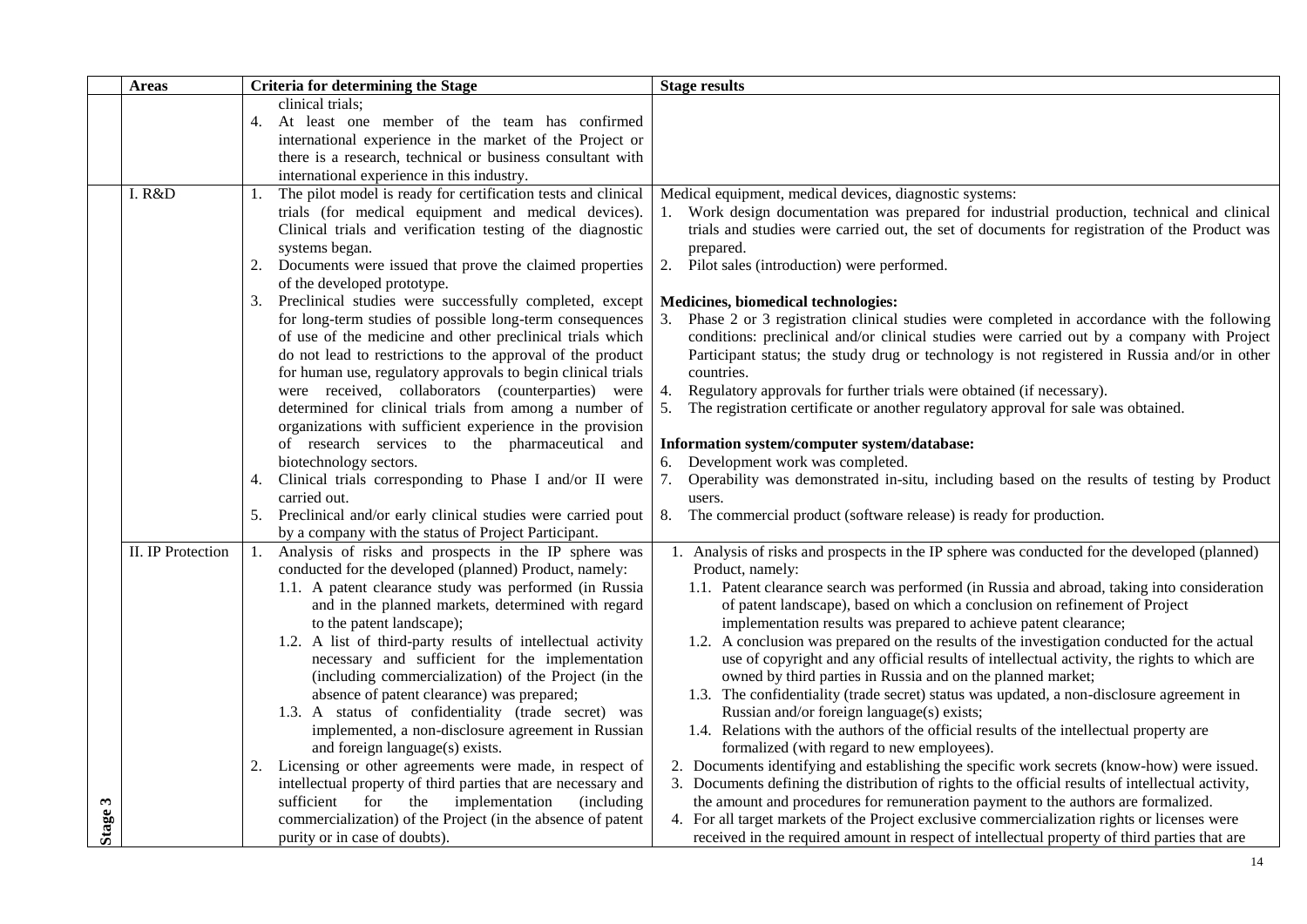| <b>Areas</b>                                                                                      | <b>Criteria for determining the Stage</b>                                                                                                                                                                                                                                                                                                                                                                                                                                                                                                                                                                                                                   | <b>Stage results</b>                                                                                                                                                                                                                                                                                                                                                                                                                                                                                                                                                                                                                                                                                                                                                                                                                                                                                                                                                                                                                                                   |
|---------------------------------------------------------------------------------------------------|-------------------------------------------------------------------------------------------------------------------------------------------------------------------------------------------------------------------------------------------------------------------------------------------------------------------------------------------------------------------------------------------------------------------------------------------------------------------------------------------------------------------------------------------------------------------------------------------------------------------------------------------------------------|------------------------------------------------------------------------------------------------------------------------------------------------------------------------------------------------------------------------------------------------------------------------------------------------------------------------------------------------------------------------------------------------------------------------------------------------------------------------------------------------------------------------------------------------------------------------------------------------------------------------------------------------------------------------------------------------------------------------------------------------------------------------------------------------------------------------------------------------------------------------------------------------------------------------------------------------------------------------------------------------------------------------------------------------------------------------|
|                                                                                                   | Relations with the authors of the official results of the<br>intellectual property are formalized.<br>Production secrets (know-how) were identified and fixed.<br>4.<br>Required Russian and/or foreign patents on the results of<br>5.<br>the Project, the certificates of registration for Russian and<br>international (foreign) trademarks, etc. were received.                                                                                                                                                                                                                                                                                         | necessary and sufficient for the implementation (including commercialization) of the Project<br>(in the absence of patent purity or in case of doubts).<br>5. For the segment "Medicines, biomedical technologies" a protection document was received<br>in at least one of the planned countries of commercialization, or patent applications were<br>submitted in one or several planned countries of commercialization.<br>The protection in a know-how mode, without patenting, but with additional justification, is                                                                                                                                                                                                                                                                                                                                                                                                                                                                                                                                              |
| III. Creation of a<br>commercial<br>version of the<br>product.<br>Marketing and<br>implementation | Presence of Skolkovo logo on marketing materials and<br>1.<br>documents (if any).<br>Medical equipment, medical devices, diagnostic systems:<br>2. Letters or agreements of intent were signed with at least 2<br>potential customers for purchase of the Product.<br>3. A Commercialization Plan was developed, which may<br>include licensing or agreement on the cession of the rights<br>for IP:<br>Medicines, biomedical technologies:<br>4. A plan to negotiate the commercialization was developed,<br>which includes licensing or agreement on the cession of<br>the rights for IP and the Product distribution.                                    | allowed.<br>1. Presence of Skolkovo logo on marketing materials and documents.<br>Medical equipment, medical devices, diagnostic systems:<br>Pilot implementation was performed.<br>2.<br>Agreements were signed with at least one customer (distributor) of the Product;<br>3.<br>Targets of the Marketing Plan for the Product were achieved;<br>4.<br>5.<br>Commercialization plan was implemented, which has been developed before the Stage<br>beginning. It may include licensing or agreements on the cession of the rights for IP.<br>Medicines, biomedical technologies:<br>6. The partner (investor, buyer) for commercialization was determined.<br>Information system/computer system/database:<br>7. Agreements of intent were signed with at least 10 independent customers of the Product<br>(commercial or non-commercial).<br>8. A Commercialization Plan was developed, which may include licensing or agreement on the<br>cession of the rights for IP;<br>9. The source of financing for the further implementation of the Project was determined. |
| IV. HR                                                                                            | A Project Team was formed composed of at least 3<br>1.<br>employees who accepted to participate in the Project<br>(under an employment agreement) with the following<br>requirements:<br>1.1. At least one researcher;<br>1.2. Chief process engineer (biologist, doctor, and<br>engineer) with experience in the subject of the<br>Project;<br>1.3. At least one member of the team has proven<br>international experience in the market of the Projects<br>subject;<br>1.4. At least one person with experience in clinical trials.<br>There is a Mentor (Consultant) or staff member on the<br>investment direction experienced in investment or Project | There are at least 4 full-time employees, including:<br>1.<br>1.1. At least one researcher;<br>1.2. Chief process engineer (biologist, doctor, chief architect) with experience in the<br>Project's sphere (this position can be combined with that of the researcher);<br>1.3. At least one manager with experience in the marketing (sales, implementation) of the<br>Product in the market area of the Project;<br>1.4. At least one person with experience in clinical trials.<br>1.5. An investment specialist experienced in investments or Project implementation for the<br>respective activity.<br>1.6. Of these team members, at least one member of the team has proven international<br>experience in the market of the Project;                                                                                                                                                                                                                                                                                                                           |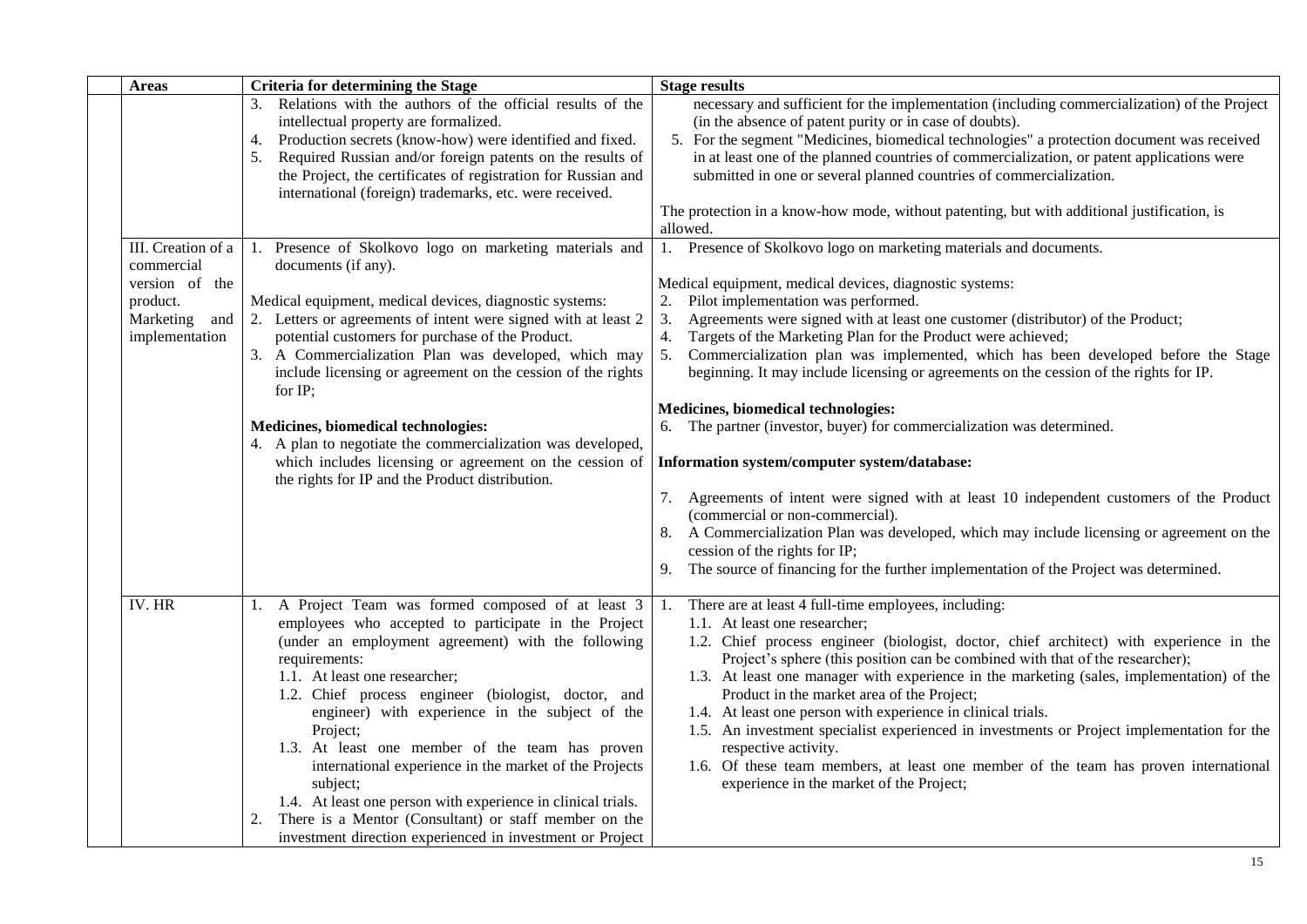| <b>Areas</b>      | Criteria for determining the Stage          | Stage results                                                                                     |
|-------------------|---------------------------------------------|---------------------------------------------------------------------------------------------------|
|                   | implementation for the respective activity. |                                                                                                   |
| Attraction of     |                                             | The contract for the sale of Project Participant's shares, the license agreement in respect of IP |
| investments and   |                                             | rights or the agreement on the cession of the rights for IP were made.                            |
| financial indices |                                             | The partner (investor, buyer) for business development was determined.                            |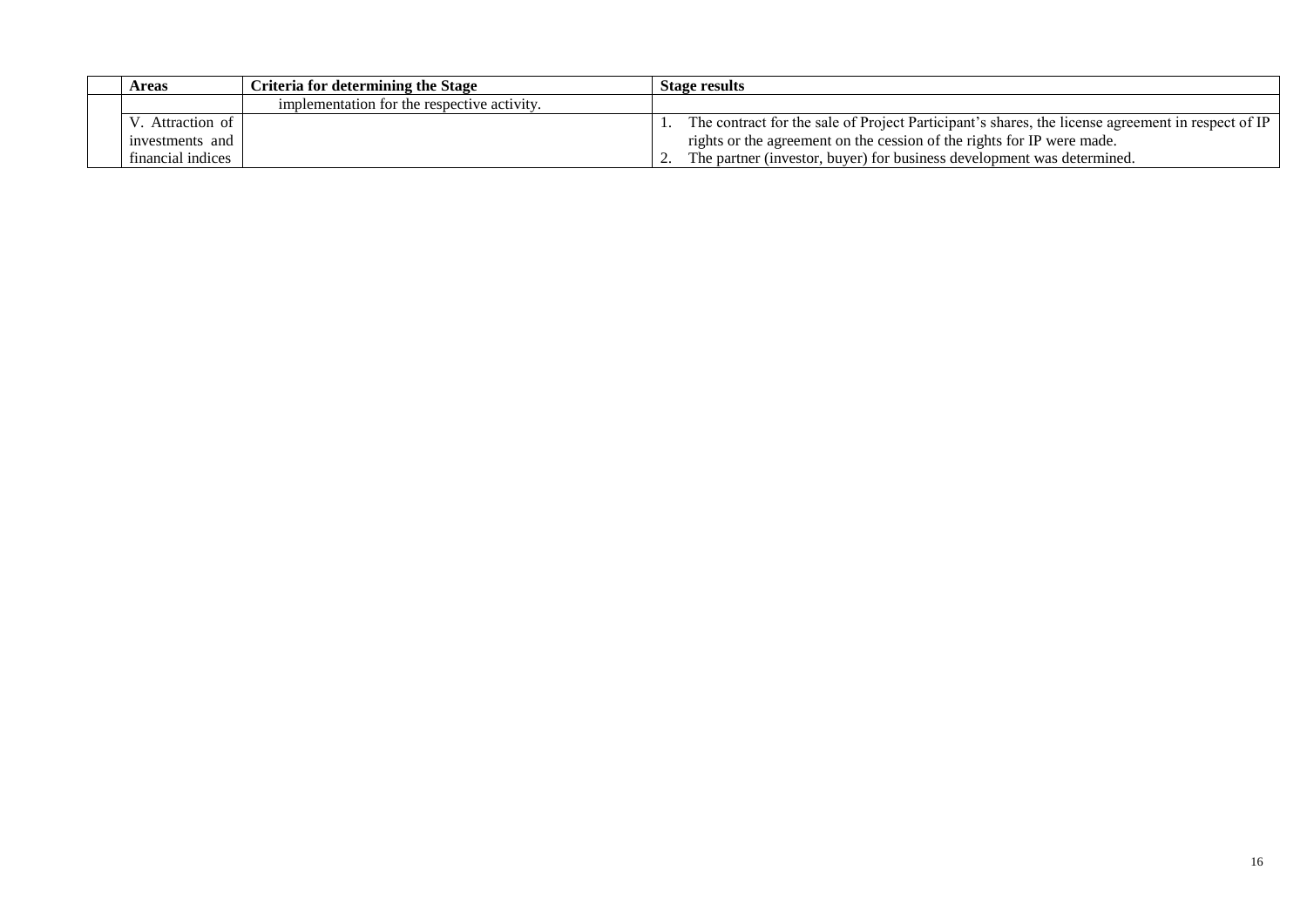|         | <b>Areas</b>      |    | <b>Criteria for determining the Stage</b>                                                                                                                                  |          | <b>Stage Results</b>                                                                                                                                                                                                                                                                    |
|---------|-------------------|----|----------------------------------------------------------------------------------------------------------------------------------------------------------------------------|----------|-----------------------------------------------------------------------------------------------------------------------------------------------------------------------------------------------------------------------------------------------------------------------------------------|
|         | I. R&D            |    | Requirements for the Product are developed, including a<br>substantiation of its scientific and technological novelty                                                      | 2.       | The Product Architecture (Design) was created.<br>The tools and the methodology of the Project were selected.                                                                                                                                                                           |
|         |                   | 2. | (PRD - Product Requirements Document).<br>An R&D plan was provided.                                                                                                        | 3.<br>4. | A function test on the algorithms of separate system components was performed.<br>Functional requirements specifications and/or Software requirements specifications                                                                                                                    |
|         |                   |    |                                                                                                                                                                            |          | (FRS\SRS) were created.                                                                                                                                                                                                                                                                 |
|         |                   |    |                                                                                                                                                                            |          | 5. Operational and critical parameters of the environment were defined, including a testing plan                                                                                                                                                                                        |
|         |                   |    |                                                                                                                                                                            |          | and trials in relevant simulated conditions (Test environment).                                                                                                                                                                                                                         |
|         | II. IP Protection |    | 1. Relationships with the authors of the results of $\vert$ 1. IP protection documents were updated:                                                                       |          |                                                                                                                                                                                                                                                                                         |
|         |                   |    | intellectual activity were formalized.<br>2. A status of confidentiality agreement (trade secrets)                                                                         |          | 1.1. relationships with the authors of the results of intellectual activity were formalized (as<br>concerns new employees).                                                                                                                                                             |
|         |                   |    | was implemented, a non-disclosure agreement in                                                                                                                             |          | 1.2. non-disclosure agreements in Russian and a foreign language were updated to a status                                                                                                                                                                                               |
|         |                   |    | Russian and/or foreign language(s) exists;;                                                                                                                                |          | of confidentiality agreement (trade secret);                                                                                                                                                                                                                                            |
|         |                   |    | 3. A list of the intellectual property of third parties, which<br>are necessary and sufficient for the implementation<br>(including commercialization) of the Project, was |          | 1.3. a list of intellectual property of third parties, which are necessary and sufficient for the<br>implementation (including commercialization) of the Project (in the absence of patent<br>purity or in case of doubts and in case of doubts), was prepared;                         |
|         |                   |    | prepared, including a list of free software.                                                                                                                               |          | 1.4. provided that the target markets include the U.S.A., Taiwan, and other countries with                                                                                                                                                                                              |
|         |                   | 4. | If target markets for the Product include the U.S.A.,<br>Taiwan, and other countries with the same legal regime                                                            |          | the same legal regime, the mode and approximate schedule for the protection of<br>technical solutions, in Russia and in the target markets (know-how, the filing of Russian                                                                                                             |
| Stage 1 |                   |    | with respect to the Product in development (planned),<br>then an analysis of IP prospects was performed,<br>specifically:                                                  |          | (Eurasian, international) patent applications, approximate duration of transition to a<br>national phase of international applications, freely accessible publications), in respect to<br>applications for patents, the items of patenting (the whole result, its integral part, and so |
|         |                   |    | 4.1. potentially protectable technical solutions were                                                                                                                      |          | on), and the number of such applications, were determined;                                                                                                                                                                                                                              |
|         |                   |    | identified;                                                                                                                                                                |          | An analysis of prospects for the developed (planned) Product in the IP sphere was conducted,                                                                                                                                                                                            |
|         |                   |    | 4.2. the mode and approximate schedule for the                                                                                                                             |          | namely:                                                                                                                                                                                                                                                                                 |
|         |                   |    | protection of technical solutions, listed above, in                                                                                                                        |          | 2.1. potentially protectable technical solutions were identified;                                                                                                                                                                                                                       |
|         |                   |    | Russia and in the target markets (know-how, the                                                                                                                            |          | 2.2. the level of technology was identified (if applicable).                                                                                                                                                                                                                            |
|         |                   |    | filing of Russian (Eurasian, international) patent<br>applications, and approximate duration of                                                                            | 3.       | Documents, which determine the distribution of rights to the official results of intellectual<br>activity, as well as the size and the order of payment of royalties to the authors, were issued.                                                                                       |
|         |                   |    | transition to a national Stage of international                                                                                                                            | 4.       | Licensing or other agreements in respect to the intellectual property of third parties, which                                                                                                                                                                                           |
|         |                   |    | applications publicly available publication), were                                                                                                                         |          | are necessary and sufficient for the implementation of the Project, were made.                                                                                                                                                                                                          |
|         |                   |    | defined;                                                                                                                                                                   |          | 5. Russian and international applications for granting patents for the results of the Project were                                                                                                                                                                                      |
|         |                   |    |                                                                                                                                                                            |          | filed (if applicable).                                                                                                                                                                                                                                                                  |
|         |                   |    |                                                                                                                                                                            | 6.       | Protection without patenting during the know-how phase of development is permitted, but<br>requires certain justifiable conditions. The Product must be confirmed as containing no                                                                                                      |
|         |                   |    |                                                                                                                                                                            |          | patentable technical solutions that could potentially be revealed or used by third parties as a                                                                                                                                                                                         |
|         |                   |    |                                                                                                                                                                            |          | result of scientific publications by the authors, product sales, and the provision of services by                                                                                                                                                                                       |
|         |                   |    |                                                                                                                                                                            |          | the Grant Recipient or its counterparties. In such circumstances, it is necessary to prepare                                                                                                                                                                                            |
|         |                   |    |                                                                                                                                                                            |          | documents that identify and codify the relevant know-how (specific results of intellectual                                                                                                                                                                                              |
|         |                   |    |                                                                                                                                                                            |          | activities) (if applicable).                                                                                                                                                                                                                                                            |

| 3. Requirements for Projects involving Strategic Computer Technologies and Software |  |  |  |  |
|-------------------------------------------------------------------------------------|--|--|--|--|
|                                                                                     |  |  |  |  |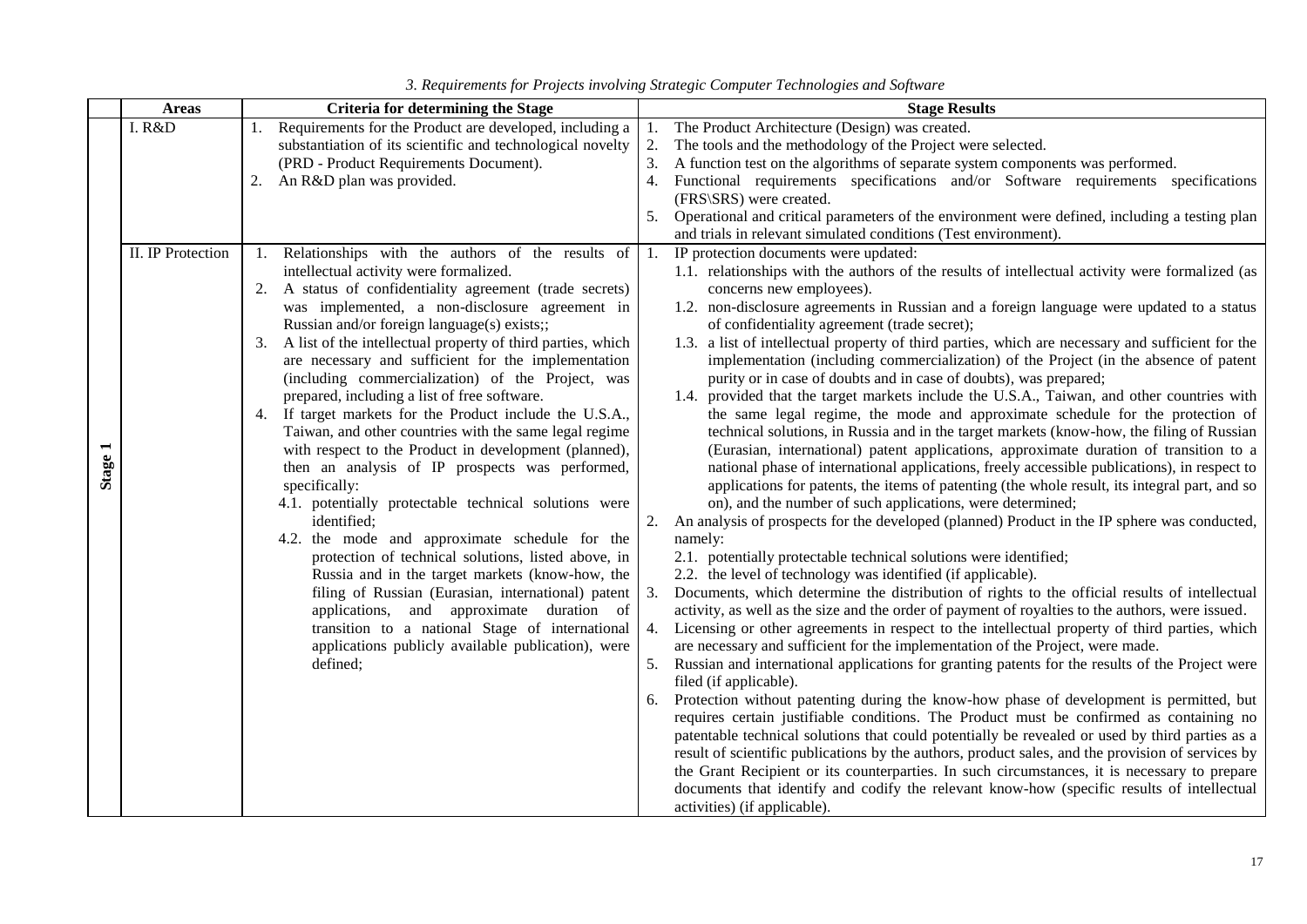|              | <b>Areas</b>             | <b>Criteria for determining the Stage</b>                             | <b>Stage Results</b> |                                                                                                   |  |
|--------------|--------------------------|-----------------------------------------------------------------------|----------------------|---------------------------------------------------------------------------------------------------|--|
|              | III. Creation of a       | Market Requirements Documents (MRD) are prepared,                     |                      | A strategy for product sales and cooperation with potential customers was developed.              |  |
|              | commercial               | including:                                                            |                      | The source of financing for the further implementation of the Project was determined.             |  |
|              | version of the           | 1.1. the size of the target market;                                   |                      | A standard commercial proposal was made.                                                          |  |
|              | Product.                 | 1.2. a substantiation of the Product competitive                      | 4.                   | The Skolkovo logo is present on marketing materials and documents.                                |  |
|              | Marketing and            | advantages over international and Russian analogs                     |                      |                                                                                                   |  |
|              | Roll-Out                 | by the time of its entry onto the market.                             |                      |                                                                                                   |  |
|              |                          | The Skolkovo logo is present on marketing materials                   |                      |                                                                                                   |  |
|              |                          | and documents (if available).                                         |                      |                                                                                                   |  |
|              | IV. Team                 | A Project team was organized, composed of no less than 2              |                      | There are at least 2 employees on staff who are directly involved in research activities for the  |  |
|              |                          | full-time employees, meeting the following requirements:              |                      | Project.                                                                                          |  |
|              |                          | 1. at least one of the employees of the Project has                   |                      | One of the employees is a Chief Architect who has at least 2 years of proven experience in        |  |
|              |                          | scientific experience <sup>1</sup> in the subject area of the Project |                      | the Project field (or possesses scientific experience).                                           |  |
|              |                          | or has more than 2 years of proven technical experience               | 2.                   | One of the employees or a Consultant possesses scientific experience in the Project subject       |  |
|              |                          | in the specific field;                                                |                      | area.                                                                                             |  |
|              |                          | an employee with international experience <sup>2</sup> in the         | 3.                   | The Investor or Mentor (Consultant), or one of the employees, possess international               |  |
|              |                          | subject area of the Project is desirable.                             |                      | experience in the Project subject area.                                                           |  |
|              | I. R&D                   | The Product Architecture (Design) was created.                        |                      | The alpha version or the prototype of the Product was created.                                    |  |
|              |                          | A function test of algorithms and separate system                     | 2.                   | External functioning and productivity tests were performed according to proprietary               |  |
|              |                          | components was performed.                                             |                      | standards.                                                                                        |  |
|              |                          | The operational and critical parameters of the<br>3.                  | 3.                   | A plan for development of a beta-version was provided.                                            |  |
|              |                          | environment were defined, including a testing plan and                | 4.                   | The functional requirements and/or software requirements specifications (FRS\SRS) for the         |  |
|              |                          | testing in relevant simulated conditions.                             |                      | beta-version of the Product, including a plan to test the Product in real conditions, were        |  |
|              |                          | 4. A research activity plan was prepared; the tools and               |                      | made.                                                                                             |  |
| $\mathbf{a}$ |                          | methodology of the Project were selected.                             |                      |                                                                                                   |  |
| <b>Stage</b> |                          | functional<br>requirements<br>and/or<br>software<br>5.<br>The         |                      |                                                                                                   |  |
|              |                          | requirements specifications were created (FRS\SRS).                   |                      |                                                                                                   |  |
|              | <b>II.</b> IP Protection | Relationships with the authors of the results of                      |                      | IP protection documents were updated:                                                             |  |
|              |                          | intellectual activity were formalized.                                |                      | 1.1. relationships with the authors of the results of intellectual activity were formalized (as   |  |
|              |                          | A status of confidentiality agreement (trade<br>2.                    |                      | concerns new employees).                                                                          |  |
|              |                          | secrets) was implemented, a non-disclosure                            |                      | 1.2. non-disclosure agreements in Russian and a foreign language were updated to status of        |  |
|              |                          | in Russian<br>and/or<br>foreign<br>agreement                          |                      | confidentiality agreements (trade secret);                                                        |  |
|              |                          | language(s) exists;                                                   |                      | 1.3. a list of intellectual property of third parties, which are necessary and sufficient for the |  |
|              |                          | Documents identifying and codifying the<br>3.                         |                      | implementation (including commercialization) of the Project (in the absence of patent             |  |

 $\overline{a}$ 

<sup>&</sup>lt;sup>1</sup> Scientific experience - is experience in scientific work, proven by at least one of the following: a) scientific publications, citation index; b) author of protected IP items (patents); c)

reports at conferences as an invited speaker; d) R&D experience at a big company.<br><sup>2</sup> International experience - is proven experience of promoting a product in other countries' markets or management of custom engineering f requirements under this section).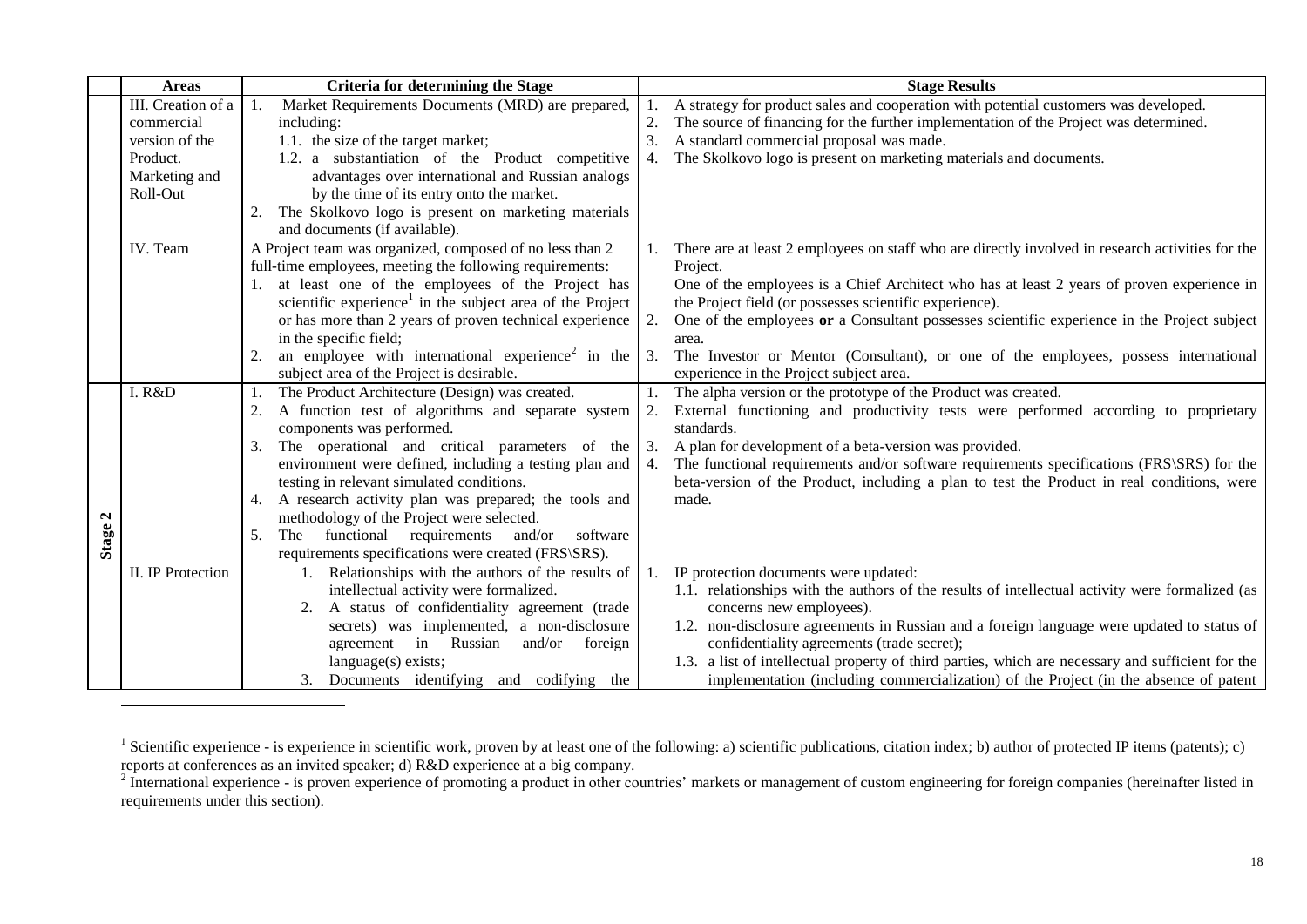| <b>Areas</b>                                                   | <b>Criteria for determining the Stage</b><br><b>Stage Results</b>                                                                                                                                                                                                                                                                                                                                                                                                                                                                                                                                                                                                                                                                                                                                                                                                                                                                                                                                                                                                                                                                                                                                                                                                                                                                                                                                                                                                                                                                                                                                                                                                                                                                                                                                                                                                                                                                                                                                                                                                                                                                                                                                                                                                                                                                                                                                                                                                                                                                                                                                                                                                                                                                                                                                                                                                                                                                                                                                                                                                                                                                                                                                                                                                                                                                                                                                                                                                                                                                                                                                                                                                                                                                                                                                                                                                                                                                        |
|----------------------------------------------------------------|------------------------------------------------------------------------------------------------------------------------------------------------------------------------------------------------------------------------------------------------------------------------------------------------------------------------------------------------------------------------------------------------------------------------------------------------------------------------------------------------------------------------------------------------------------------------------------------------------------------------------------------------------------------------------------------------------------------------------------------------------------------------------------------------------------------------------------------------------------------------------------------------------------------------------------------------------------------------------------------------------------------------------------------------------------------------------------------------------------------------------------------------------------------------------------------------------------------------------------------------------------------------------------------------------------------------------------------------------------------------------------------------------------------------------------------------------------------------------------------------------------------------------------------------------------------------------------------------------------------------------------------------------------------------------------------------------------------------------------------------------------------------------------------------------------------------------------------------------------------------------------------------------------------------------------------------------------------------------------------------------------------------------------------------------------------------------------------------------------------------------------------------------------------------------------------------------------------------------------------------------------------------------------------------------------------------------------------------------------------------------------------------------------------------------------------------------------------------------------------------------------------------------------------------------------------------------------------------------------------------------------------------------------------------------------------------------------------------------------------------------------------------------------------------------------------------------------------------------------------------------------------------------------------------------------------------------------------------------------------------------------------------------------------------------------------------------------------------------------------------------------------------------------------------------------------------------------------------------------------------------------------------------------------------------------------------------------------------------------------------------------------------------------------------------------------------------------------------------------------------------------------------------------------------------------------------------------------------------------------------------------------------------------------------------------------------------------------------------------------------------------------------------------------------------------------------------------------------------------------------------------------------------------------------------------------|
|                                                                | (specific results)<br>purity or in case of doubts and in case of doubts), was prepared;<br>relevant know-how<br>of<br>1.4. provided that the target markets include the U.S.A., Taiwan, and other countries with<br>intellectual activities) (if applicable) were<br>the same legal regime, the mode and approximate schedule for the protection of<br>prepared.<br>Russian and international applications for<br>technical solutions, in Russia and in the target markets (know-how, the filing of Russian<br>4.<br>trademark registration were filed (if applicable).<br>(Eurasian, international) patent applications, approximate duration of transition to a<br>5. A list of the intellectual property of third<br>national phase of international applications, freely accessible publications), in respect to<br>parties, which are necessary and sufficient for<br>applications for patents, the items of patenting (the whole result, its integral part, and so<br>on), and the number of such applications, were determined.<br>implementation<br>(including)<br>the<br>commercialization) of the Project,<br>An analysis of the prospects for the developed (planned) Product in the IP sphere was<br>2.<br>was<br>prepared, including a list of free software.<br>conducted, namely:<br>6. If target markets for the Product include the<br>2.1. a patent purity study was performed (in Russia and in planned markets);<br>U.S.A., Taiwan, and other countries with the<br>2.2. a study, concerning the actual use of the copyright and any official results of intellectual<br>activity, the rights to which were owned by third parties in Russia and in other planned<br>same legal regime, then an analysis of IP<br>prospects, with respect to the Product in<br>markets, was conducted;<br>(planned), was performed,<br>2.3. findings on the termination of studies, the continuation of studies, a change in the<br>development<br>program of studies (commercialization), and/or the finalization of the available results<br>specifically:<br>1.1 potentially protectable technical solutions<br>of the project implementation to achieve patentability and patent clearance, were<br>were identified;<br>prepared;<br>1.2 the mode and approximate schedule for the<br>2.4. the level of technology was identified (based on the technical solutions identified prior<br>protection of technical solutions, listed<br>to receiving the Grant).<br>above, in Russia and in the target markets<br>Documents, which determine the distribution of rights to the official results of intellectual<br>3.<br>activity, as well as the size and the order of payment of royalties to the authors, were issued.<br>(know-how, the filing of Russian (Eurasian,<br>4. Licensing or other agreements in respect to the intellectual property of third parties, which<br>international)<br>patent<br>applications,<br>approximate duration of transition to a<br>are necessary and sufficient for the implementation of the Project, were made.<br>5. Russian and international applications for granting patents for the results of the Project were<br>national Stage of international applications,<br>filed (if applicable).<br>available<br>publication)<br>publicly<br>were<br>6. Protection without patenting during the know-how phase of development is permitted, but<br>defined;<br>requires certain justifiable conditions. The Product must be confirmed as containing no<br>patentable technical solutions that could potentially be revealed or used by third parties as a<br>result of scientific publications by the authors, product sales, and the provision of services by<br>the Grant Recipient or its counterparties. In such circumstances, it is necessary to prepare<br>documents that identify and codify the relevant know-how (specific results of intellectual<br>activities) (if applicable). |
| III. Creation of a<br>commercial<br>version of the<br>Product. | Agreements of intent to test the Product were signed with no less than one independent<br>Significant advantages over international and Russian<br>1.<br>1.<br>analogs were substantiated by the time of the Product<br>customer.<br>entry onto the market.<br>2. A Commercialization Plan was developed, which may include licensing or an agreement for<br>A standard commercial proposal was made.<br>the cession of IP rights.                                                                                                                                                                                                                                                                                                                                                                                                                                                                                                                                                                                                                                                                                                                                                                                                                                                                                                                                                                                                                                                                                                                                                                                                                                                                                                                                                                                                                                                                                                                                                                                                                                                                                                                                                                                                                                                                                                                                                                                                                                                                                                                                                                                                                                                                                                                                                                                                                                                                                                                                                                                                                                                                                                                                                                                                                                                                                                                                                                                                                                                                                                                                                                                                                                                                                                                                                                                                                                                                                                       |
| Marketing and<br>Roll-Out                                      | 3. A strategy for product sales and cooperation with<br>The source of financing for the further implementation of the Project was determined.<br>3.<br>potential customers was developed.<br>4. The Skolkovo logo is present on marketing materials and documents.<br>4. The Skolkovo logo is present on marketing materials<br>and documents (if available).                                                                                                                                                                                                                                                                                                                                                                                                                                                                                                                                                                                                                                                                                                                                                                                                                                                                                                                                                                                                                                                                                                                                                                                                                                                                                                                                                                                                                                                                                                                                                                                                                                                                                                                                                                                                                                                                                                                                                                                                                                                                                                                                                                                                                                                                                                                                                                                                                                                                                                                                                                                                                                                                                                                                                                                                                                                                                                                                                                                                                                                                                                                                                                                                                                                                                                                                                                                                                                                                                                                                                                            |
| IV. Team                                                       | 1. A Project team was organized, composed of no less than<br>There are at least 3 employees on staff who are directly involved in research activities for the<br>-1.                                                                                                                                                                                                                                                                                                                                                                                                                                                                                                                                                                                                                                                                                                                                                                                                                                                                                                                                                                                                                                                                                                                                                                                                                                                                                                                                                                                                                                                                                                                                                                                                                                                                                                                                                                                                                                                                                                                                                                                                                                                                                                                                                                                                                                                                                                                                                                                                                                                                                                                                                                                                                                                                                                                                                                                                                                                                                                                                                                                                                                                                                                                                                                                                                                                                                                                                                                                                                                                                                                                                                                                                                                                                                                                                                                     |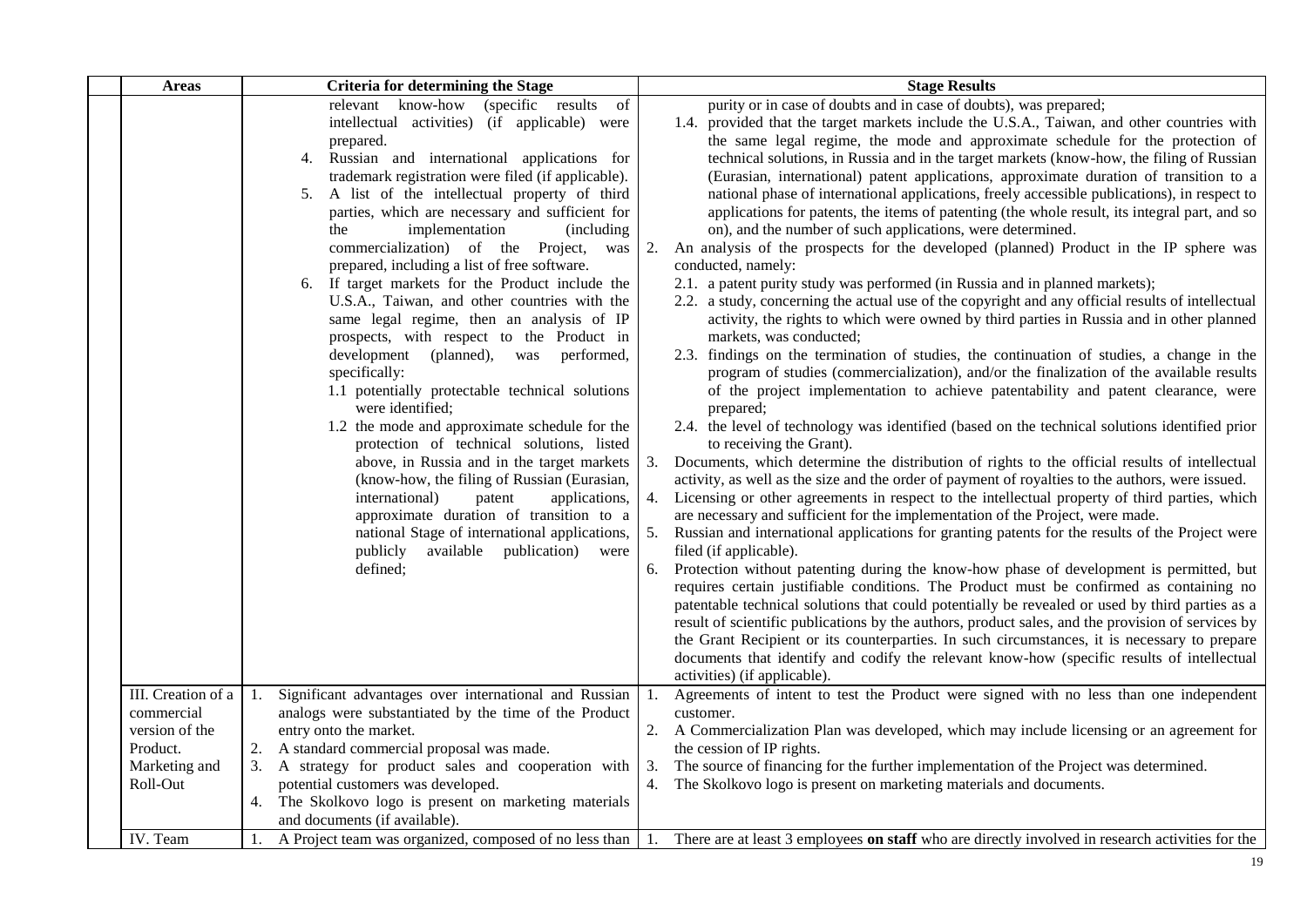|         | <b>Areas</b>      | <b>Criteria for determining the Stage</b>                                                                                                                                                                                                                                                                                                                                                                                                                                                                                                                                                                                                                                                                                                                                                                                                                                                                                                                                                                                                                                                             | <b>Stage Results</b>                                                                                                                                                                                                                                                                                                                                                                                                                                                                                                                                                                                                                                                                                                                                                                                                                                                                                                                                                                                                                                                                                                                                                                                                                                                                                                                                                                                                                                                                                                                                                                                                                                       |
|---------|-------------------|-------------------------------------------------------------------------------------------------------------------------------------------------------------------------------------------------------------------------------------------------------------------------------------------------------------------------------------------------------------------------------------------------------------------------------------------------------------------------------------------------------------------------------------------------------------------------------------------------------------------------------------------------------------------------------------------------------------------------------------------------------------------------------------------------------------------------------------------------------------------------------------------------------------------------------------------------------------------------------------------------------------------------------------------------------------------------------------------------------|------------------------------------------------------------------------------------------------------------------------------------------------------------------------------------------------------------------------------------------------------------------------------------------------------------------------------------------------------------------------------------------------------------------------------------------------------------------------------------------------------------------------------------------------------------------------------------------------------------------------------------------------------------------------------------------------------------------------------------------------------------------------------------------------------------------------------------------------------------------------------------------------------------------------------------------------------------------------------------------------------------------------------------------------------------------------------------------------------------------------------------------------------------------------------------------------------------------------------------------------------------------------------------------------------------------------------------------------------------------------------------------------------------------------------------------------------------------------------------------------------------------------------------------------------------------------------------------------------------------------------------------------------------|
|         |                   | employees, meeting the<br>following<br>full-time<br>3<br>requirements:<br>1.1. a Chief Architect with at least 2 years of proven<br>experience in the Project field (or possesses<br>scientific experience);<br>1.2. at least one member of the team has international<br>experience in the Project sphere;<br>1.3. at least one of the employees possesses scientific<br>experience in the Project subject.<br>An Investor or Mentor (Consultant) or one of the<br>2.<br>employees has experience in investment or in Project<br>development for the given focus area.                                                                                                                                                                                                                                                                                                                                                                                                                                                                                                                               | Project.<br>1.1. One of the employees is a Chief Architect who has at least 2 years of proven experience<br>in the Project field (or may possess scientific experience).<br>The Project Team has employees, Investors, or Consultants which comply with the<br>2.<br>following requirements:<br>2.1. At least one of the employees possesses scientific experience in the Project subject area;<br>2.2. At least one of the employees possesses international experience in the Project subject<br>area;<br>2.3. There is a business development specialist (including commercialization, investments,<br>and finances) or a Mentor (Consultant), which possesses corresponding experience.                                                                                                                                                                                                                                                                                                                                                                                                                                                                                                                                                                                                                                                                                                                                                                                                                                                                                                                                                                |
|         | I. R&D            | The alpha version (software) or precision prototype (not<br>1.<br>software) was created.<br>2.<br>External or internal functioning and productivity tests<br>were preformed according to proprietary standards.<br>A development plan was provided.<br>3.<br>Software functional requirements and/or specifications<br>4.<br>(SRS\FRS) for the beta-version of the Product,<br>including a testing plan, were made.                                                                                                                                                                                                                                                                                                                                                                                                                                                                                                                                                                                                                                                                                   | 1. A beta version was created.<br>2. Developmental work was completed.<br>3. The operational capacity of the Product in real conditions was shown, including in<br>accordance with the results of consumer testing of the Product.<br>4. A commercial version of the Product (software release) ready for roll-out was prepared.                                                                                                                                                                                                                                                                                                                                                                                                                                                                                                                                                                                                                                                                                                                                                                                                                                                                                                                                                                                                                                                                                                                                                                                                                                                                                                                           |
| Stage 3 | II. IP Protection | Relationships with the authors of the results of<br>1.<br>intellectual activity were formalized.<br>A status of confidentiality agreement (trade secrets) was<br>2.<br>implemented, a non-disclosure agreement in Russian<br>and/or foreign language(s) exists;;<br>3. Licensing or other agreements in respect to the<br>intellectual property of third parties, which are<br>necessary and sufficient for the implementation<br>(including commercialization) of the Project, were<br>made.<br>Russian and international applications for granting<br>4.<br>patents for the results of the Project were filed (if<br>applicable).<br>5. Documents, identifying and codifying the relevant<br>know-how (specific results of intellectual activities) (if<br>applicable), were prepared.<br>Registration certificates for Russian and international<br>6.<br>(foreign) trademarks were received.<br>7. An analysis of the prospects for the developed (planned)<br>Product in the IP sphere was conducted, namely:<br>7.1. a patent purity study was performed (in Russia and<br>in planned markets); | IP protection documents were updated:<br>1.<br>1.1. relationships with the authors of the results of intellectual activity were formalized (as<br>concerns new employees).<br>1.2. non-disclosure agreements in Russian and in a foreign language were updated to a<br>status of confidentiality agreement (trade secret);<br>1.3. a list of the intellectual property of third parties, which are necessary and sufficient for<br>the implementation (including commercialization) of the Project (in the absence of<br>patent purity or in case of doubts and in case of doubts), was prepared;<br>A study, concerning the actual use of the copyright and any official results of intellectual<br>2.<br>activity, the rights to which were owned by third parties in Russia and in other planned<br>markets, was conducted;<br>3. Documents, which determine the distribution of rights to the official results of intellectual<br>activity, as well as the size and the order of payment of royalties to the authors, were issued<br>(if they did not already exist).<br>4. Exclusive commercialization rights or licenses were received, in the required amount, for all<br>target markets of the Project, in respect to the intellectual property of third parties, which are<br>necessary and sufficient for the implementation (including commercialization) of the Project<br>(if applicable).<br>5. At least one of the following:<br>5.1. Russian and international applications for granting patents for the results of the Project<br>were filed:<br>5.2. Protection without patenting during the know-how phase of development is permitted, |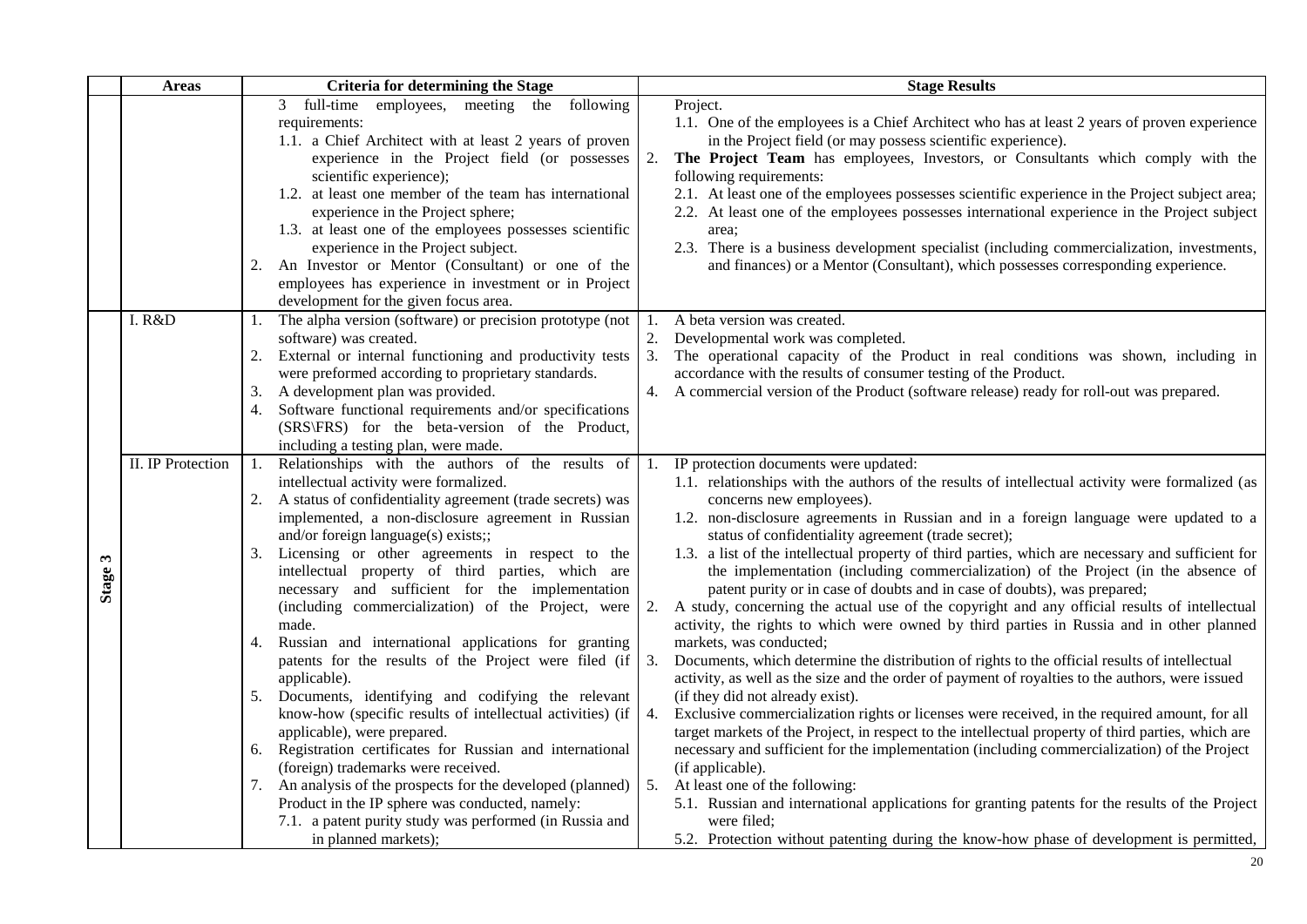| <b>Areas</b>                                                                                | <b>Criteria for determining the Stage</b>                                                                                                                                                                                                                                                                                                                                                                                                                                                                                                                                                                                                                                                                                           | <b>Stage Results</b>                                                                                                                                                                                                                                                                                                                                                                                                                                                                                                                                                                                                                                                                                                                                                                                    |
|---------------------------------------------------------------------------------------------|-------------------------------------------------------------------------------------------------------------------------------------------------------------------------------------------------------------------------------------------------------------------------------------------------------------------------------------------------------------------------------------------------------------------------------------------------------------------------------------------------------------------------------------------------------------------------------------------------------------------------------------------------------------------------------------------------------------------------------------|---------------------------------------------------------------------------------------------------------------------------------------------------------------------------------------------------------------------------------------------------------------------------------------------------------------------------------------------------------------------------------------------------------------------------------------------------------------------------------------------------------------------------------------------------------------------------------------------------------------------------------------------------------------------------------------------------------------------------------------------------------------------------------------------------------|
|                                                                                             | 7.2. potentially protectable technical solutions were<br>identified;<br>7.3. the level of technology was identified (based on<br>the technical solutions described above);<br>7.4. the mode and approximate schedule for the<br>protection of technical solutions, in Russia and in<br>the target markets (know-how, the filing of<br>Russian<br>(Eurasian,<br>international)<br>patent<br>applications, approximate duration of transition to<br>a national Stage of international applications<br>publicly available publication), were defined;                                                                                                                                                                                  | but requires certain justifiable conditions. The Product must be confirmed as containing<br>no patentable technical solutions that could potentially be revealed or used by third<br>parties as a result of scientific publications by the authors, product sales, and the<br>provision of services by the Grant Recipient or its counterparties.<br>Patents for the Russian Federation or for other countries under the Patent Cooperation Treaty<br>6.<br>were received, as a result of applications filed prior to the implementation of the Project, or<br>in the case where a Project was confirmed to contain no patentable technical solutions that<br>might be revealed or used by third parties, a 'know-how mode' with respect to such technical<br>solutions was introduced (if applicable). |
| III. Creation of a<br>commercial<br>version of the<br>Product.<br>Marketing and<br>Roll-Out | Significant advantages over the international and<br>Russian analogs were substantiated by the time the<br>Product enters the market.<br>2. Agreements of intent to test the product were signed<br>with no less than one independent customer.<br>3. A Commercialization Plan was developed, which may<br>include licensing or an agreement for the cession of IP<br>rights.<br>The Skolkovo logo is present on marketing materials<br>4.<br>and documents (if available).                                                                                                                                                                                                                                                         | Commercial version of the Project is introduced to the market.<br>2. A Commercialization Plan, which may include licensing or an agreement for the cession of<br>IP rights was implemented.<br>Partnership agreements were made (if applicable).<br>3.<br>4. The Skolkovo logo is present on marketing materials and documents.                                                                                                                                                                                                                                                                                                                                                                                                                                                                         |
| IV. Team                                                                                    | 1. A Project team composed of no less than 5 employees<br>was organized, meeting the following requirements:<br>1.1. At least one of the employees possesses scientific<br>experience in the Project subject area;<br>1.2. At least one of the employees possesses<br>international experience in the Project subject<br>area:<br>1.3. A Chief Architect with at least 3 years of proven<br>experience in the Project field (or possesses<br>scientific experience);<br>1.4. A Business Development specialist (including<br>commercialization, investments, and finances).<br>2. An Investor or Mentor (Consultant) or one of the<br>employees has experience in investment or in Project<br>development for the given focus area. | There are at least 5 employees on staff, including:<br>1.1. A Chief Architect with at least 3 years of experience in the Project field (or possesses<br>scientific experience);<br>1.2. A Business Development specialist (including commercialization, investments, and<br>finances).<br>1.3. At least one of the employees possesses international experience on the Project subject;<br>2. An Investor or Mentor (Consultant) or one of the employees has experience in investment or<br>in Project development for the given focus area.                                                                                                                                                                                                                                                            |
| V. Raising<br>investment and                                                                | The presence of a Co-Investor, whose managed assets value<br>is at least 10 times the requested Grant amount, or who has                                                                                                                                                                                                                                                                                                                                                                                                                                                                                                                                                                                                            | A business plan for raising investment and/or project funding was developed.                                                                                                                                                                                                                                                                                                                                                                                                                                                                                                                                                                                                                                                                                                                            |
| financial<br>indicators                                                                     | at least 3 organizations under their management, or whose<br>core business turnover (for a strategic investor) is at least 10<br>times the requested Grant amount.                                                                                                                                                                                                                                                                                                                                                                                                                                                                                                                                                                  |                                                                                                                                                                                                                                                                                                                                                                                                                                                                                                                                                                                                                                                                                                                                                                                                         |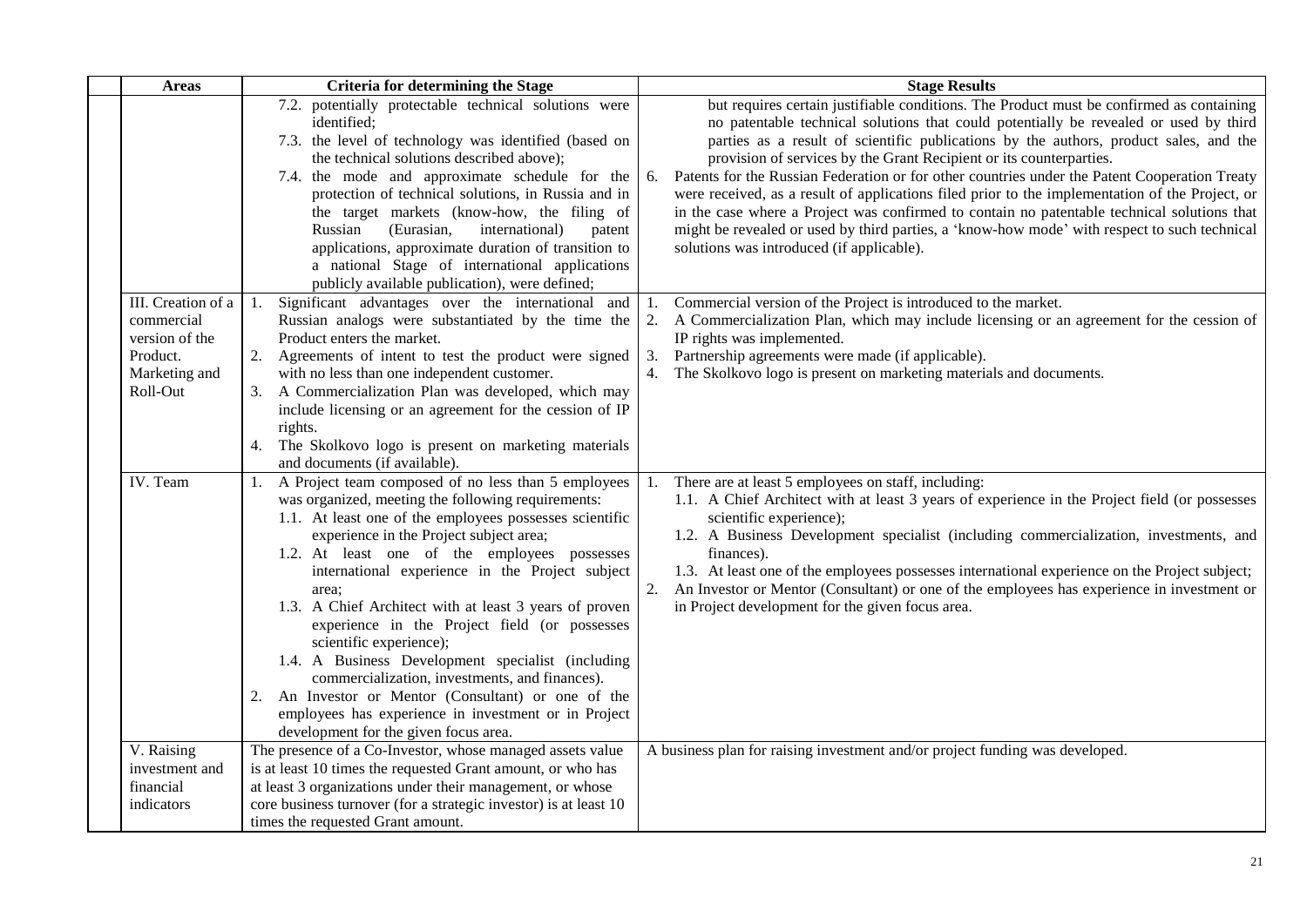|                         | <b>Areas</b>      | <b>Criteria for determining the Stage</b>                                                                                                                                                                                                                                    |    | <b>Stage Results</b>                                                                                                                                                                                                                                                                                                                                                                                                                                                                                                                                                                                                                                                                                                                                                                                                                                                                                                                                                                                                                                                                                                                                                                                                                                                                                                                                                                                                                                                                                                                                                                                                |
|-------------------------|-------------------|------------------------------------------------------------------------------------------------------------------------------------------------------------------------------------------------------------------------------------------------------------------------------|----|---------------------------------------------------------------------------------------------------------------------------------------------------------------------------------------------------------------------------------------------------------------------------------------------------------------------------------------------------------------------------------------------------------------------------------------------------------------------------------------------------------------------------------------------------------------------------------------------------------------------------------------------------------------------------------------------------------------------------------------------------------------------------------------------------------------------------------------------------------------------------------------------------------------------------------------------------------------------------------------------------------------------------------------------------------------------------------------------------------------------------------------------------------------------------------------------------------------------------------------------------------------------------------------------------------------------------------------------------------------------------------------------------------------------------------------------------------------------------------------------------------------------------------------------------------------------------------------------------------------------|
|                         | I. R&D            | An R&D plan was provided.<br>There are the results of early studies.                                                                                                                                                                                                         |    | A laboratory sample (a model, experimental design element, prototype) of the Product and/or<br>laboratory technology, in accordance with the plan of research, was developed.<br>Technical documentation for the laboratory sample (model, experimental design element,<br>prototype) and/or laboratory technology was developed.<br>Independent laboratory (bench) tests of the laboratory sample (model, experimental design<br>element, prototype) were conducted.<br>Technical specifications for development work were formulated (if applicable).                                                                                                                                                                                                                                                                                                                                                                                                                                                                                                                                                                                                                                                                                                                                                                                                                                                                                                                                                                                                                                                             |
| $\blacksquare$<br>Stage | II. IP Protection | The Grant Recipient's IP protection measures were<br>conducted for the developed Product, namely:<br>a confidentiality (trade secrets) status was implemented;<br>relationships with the authors of the results of<br>intellectual activity were formalized (if applicable). | 4. | An analysis of risks and prospects for the developed Product in the IP sphere was conducted,<br>namely:<br>1.1. The following patent research <sup>3</sup> was conducted (if not provided earlier):<br>1.1.1. a patent purity study (in Russia and in planned markets);<br>1.1.2. a patentability study.<br>1.2. potentially protectable technical solutions were identified (if applicable);<br>1.3. the mode and approximate schedule for the protection of technical solutions, in Russia<br>and in the target markets (know-how, the filing of Russian (Eurasian, international)<br>patent applications, approximate duration of transition to a national phase of<br>international applications, freely accessible publications), in respect to applications for<br>patents, the items of patenting (the whole result, its integral part, and so on);<br>1.4. a list of intellectual properties of third parties, which are necessary and sufficient for the<br>implementation (including commercialization) of the Project, was prepared (if<br>applicable);<br>A status of confidentiality agreement (trade secret) was set with respect to the Project<br>implementation results.<br>Relationships with the authors of the results of intellectual activity were formalized,<br>including the preparation of documents, specifying the amount and payment procedure for<br>the authors' remuneration.<br>Documents identifying and establishing production secrets (know-how) were issued and/or<br>the Russian and/or international applications for patents for the results of the Project were<br>filed. |

*4. Requirements for Space Technologies Projects, particularly in telecommunications and navigation systems (including the creation of the appropriate ground infrastructure), Energy Efficiency and Energy Conservation Projects, including the development of innovative energy technologies, and Nuclear Technologies Projects*

 $\overline{\phantom{a}}$ 

<sup>&</sup>lt;sup>3</sup> Recommended research document: GOST P 15.011-96 The system for product development and implementation. Patent research. Content and procedure.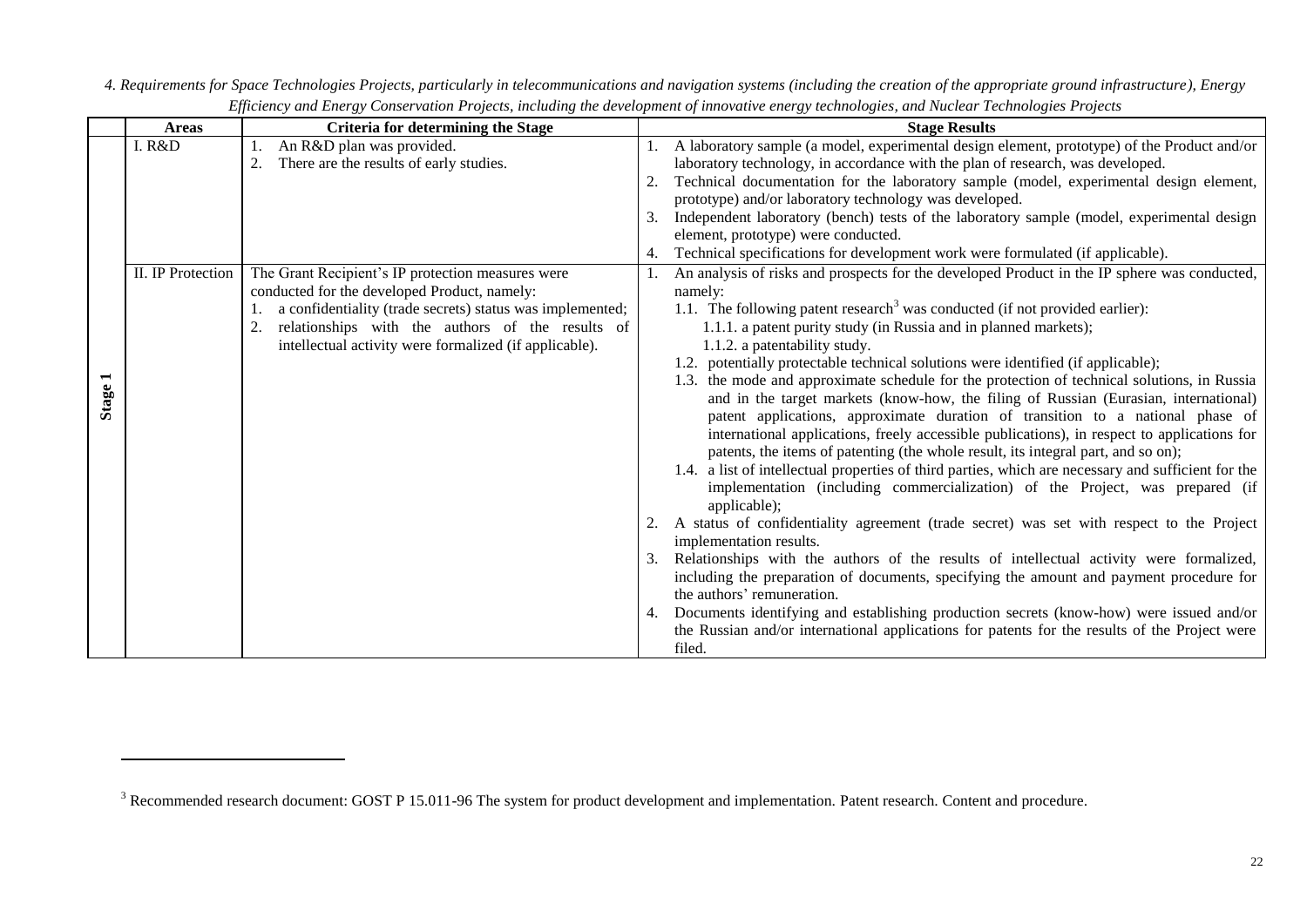|              | <b>Areas</b>      | <b>Criteria for determining the Stage</b>                                         |    | <b>Stage Results</b>                                                                                |
|--------------|-------------------|-----------------------------------------------------------------------------------|----|-----------------------------------------------------------------------------------------------------|
|              | III. Creation of  | 1. The Product competitive advantages over international                          | 1. | Confirmation was received from the consumer regarding their interest in the results of the          |
|              | a commercial      | and/or Russian analogs were substantiated by the time                             |    | Project, or the intention of the consumer to participate in product testing was confirmed.          |
|              | version of the    | the Product enters the market.                                                    | 2. | Product parameters essential to the consumer were identified.                                       |
|              | Product.          | 2. The range of target parameters of the Project Product                          | 3. | Methods for promoting the Product to potential consumers were determined.                           |
|              | Marketing and     | and the size of the target market were determined.                                | 4. | The source of financing and plan for the further implementation of the Project were                 |
|              | Roll-Out          | 3. The Skolkovo logo is present on marketing materials                            |    | determined.                                                                                         |
|              |                   | and documents (if available).                                                     | 5. | The Skolkovo logo is present on marketing materials and documents.                                  |
|              | IV. Human         | A Project team was formed from at least 3 team members                            | 1. | There are at least 3 employees on staff, including:                                                 |
|              | Resources         | who agreed to participate (either by way of written                               |    | 1.1. at least one researcher;                                                                       |
|              |                   | application, or civil contract, or employment contract) in the                    |    | 1.2. at least 1 chief production engineer (engineer) with experience in the field of the Project    |
|              |                   | Project, and complies with the following requirements:                            |    | (this position can be combined with that of the researcher);                                        |
|              |                   | 1. one of the Project team members has publications on the                        |    | 1.3. of these listed team members, at least one member of the team has proven experience in         |
|              |                   | subject of the Project or experience in the development                           |    | the market of the Project;                                                                          |
|              |                   | of a similar product in an organization operating in the                          | 2. | There is a specialist (either by way of employment or civil contract) on the Project team           |
|              |                   | core industry;                                                                    |    | experienced in investments or Project development for the respective activity or a Mentor           |
|              |                   |                                                                                   |    | (Consultant) with corresponding experience.                                                         |
|              | I. R&D            | The laboratory sample (model, experimental design<br>2.                           |    | The Product prototype and/or the prototype technology were developed.                               |
|              |                   | element, prototype) of the Product and/or laboratory                              |    | 2. A set of technical (detailed) documentation for the prototype and/or experimental technology     |
|              |                   | developed,<br>technology was<br>and/or<br>technical                               |    | was issued.                                                                                         |
|              |                   | documentation for the laboratory sample (model,                                   |    | 3. The prototype was tested in conditions similar to typical operation.                             |
|              |                   | experimental design element, prototype) of the Product                            |    | 4. Certification was acquired (if applicable).                                                      |
|              |                   | and/or laboratory technology was prepared.                                        |    |                                                                                                     |
|              |                   | The results of laboratory (bench) tests of the laboratory<br>3.                   |    |                                                                                                     |
|              |                   | sample (model, experimental design element, prototype)                            |    |                                                                                                     |
| $\mathbf{z}$ |                   | were provided.                                                                    |    |                                                                                                     |
| <b>Stage</b> | II. IP Protection | 4. An R&D Plan was prepared.<br>The Grant Recipient's IP protection measures were |    |                                                                                                     |
|              |                   | conducted for the developed Product, namely:                                      |    | 1. An analysis of risks and prospects for the developed Product in the IP sphere was conducted,     |
|              |                   | 1. a confidentiality (trade secrets) status agreement was                         |    | namely:<br>1.1. The following patent research <sup>4</sup> was conducted (if not provided earlier): |
|              |                   | implemented;                                                                      |    | 1.1.1. a patent purity study (in Russia and in planned markets);                                    |
|              |                   | 2. relationships with the authors of the results of                               |    | 1.1.2. a patentability study.                                                                       |
|              |                   | intellectual activity were formalized, including the                              |    | 1.2. potentially protectable technical solutions were identified (if available);                    |
|              |                   | preparation of documents specifying the amount and                                |    | 1.3. the mode and approximate schedule for the protection of technical solutions, in Russia         |
|              |                   | payment procedure for the authors' remuneration.                                  |    | and in the target markets (know-how, the filing of Russian (Eurasian, international)                |
|              |                   | potentially protectable technical solutions<br>3.<br>were                         |    | patent applications, approximate duration of transition to a national phase of                      |
|              |                   | identified, and/or Russian and/or international patent                            |    | international applications, freely accessible publications), in respect to applications for         |

<sup>4</sup> Recommended research document: GOST P 15.011-96 The system for product development and implementation. Patent research. Content and procedure.

 $\overline{\phantom{a}}$ 

 $\mathbb{R}^2$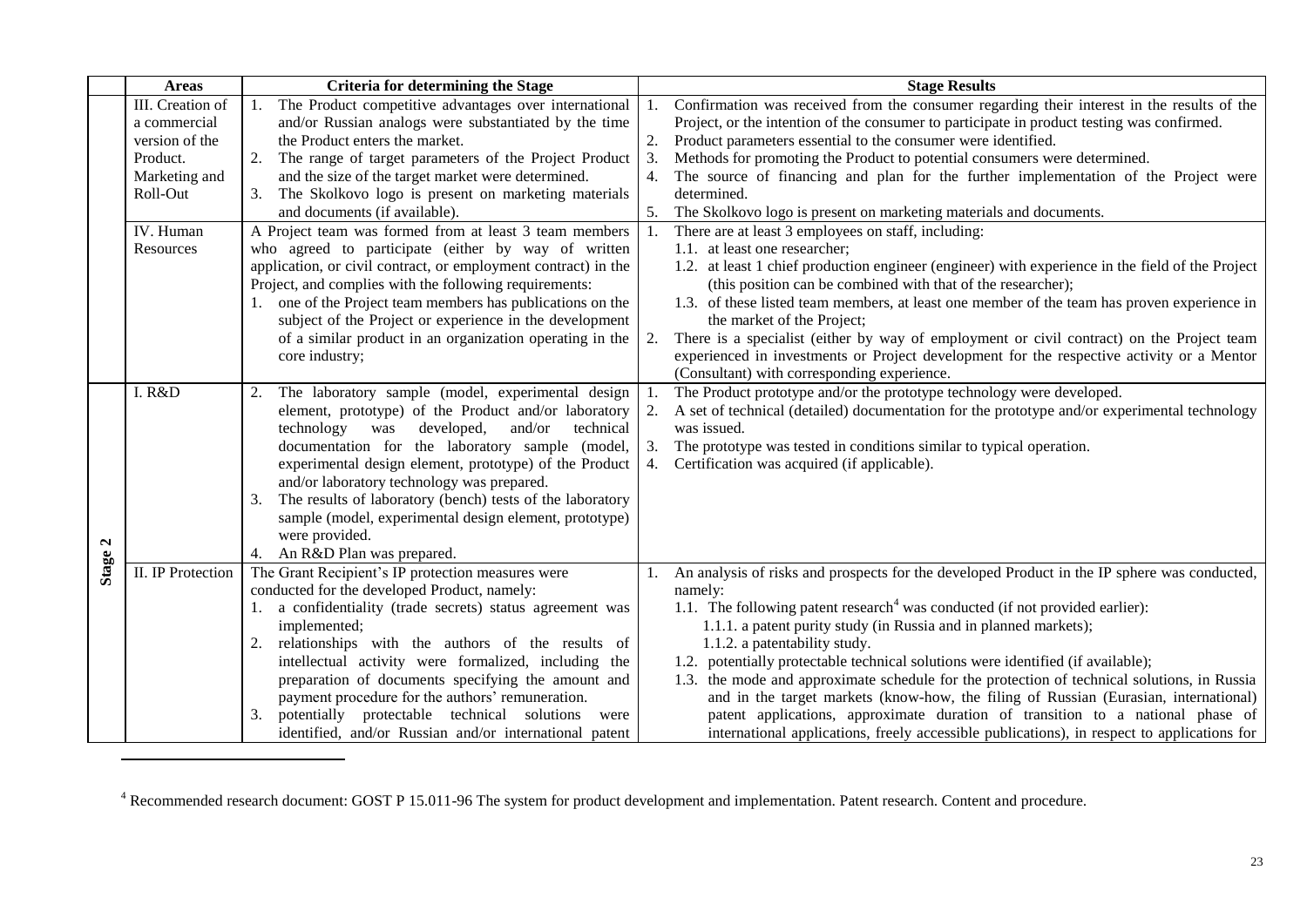|                        | <b>Areas</b>                                                                                | <b>Criteria for determining the Stage</b>                                                                                                                                                                                                                                                                                                                                                                                                                                                                                                                                                                                                                                       |                | <b>Stage Results</b>                                                                                                                                                                                                                                                                                                                                                                                                                                                                                                                                                                                                                                                                                                                                                                                                                                                                                                                                                               |
|------------------------|---------------------------------------------------------------------------------------------|---------------------------------------------------------------------------------------------------------------------------------------------------------------------------------------------------------------------------------------------------------------------------------------------------------------------------------------------------------------------------------------------------------------------------------------------------------------------------------------------------------------------------------------------------------------------------------------------------------------------------------------------------------------------------------|----------------|------------------------------------------------------------------------------------------------------------------------------------------------------------------------------------------------------------------------------------------------------------------------------------------------------------------------------------------------------------------------------------------------------------------------------------------------------------------------------------------------------------------------------------------------------------------------------------------------------------------------------------------------------------------------------------------------------------------------------------------------------------------------------------------------------------------------------------------------------------------------------------------------------------------------------------------------------------------------------------|
|                        |                                                                                             | applications were filed.                                                                                                                                                                                                                                                                                                                                                                                                                                                                                                                                                                                                                                                        | 3.             | patents, the items of patenting (the whole result, its integral part, and so on), and the<br>number of such applications, were determined;<br>1.4. a list of intellectual properties of third parties, which are necessary and sufficient for the<br>implementation (including commercialization) of the Project (in the absence of patent<br>purity or in case of doubts), was prepared;<br>2. Relationships with the authors of the results of intellectual activity were formalized,<br>including the preparation of documents specifying the amount and payment procedure for the<br>authors' remuneration (with respect to new employees).<br>A confidentiality (trade secrets) status agreement was implemented;<br>4. Documents identifying and establishing production secrets (know-how) were issued, and/or<br>Russian and/or international applications for patents for the results of the Project were filed,<br>and/or Russian and/or national patents were received. |
|                        | III. Creation of<br>a commercial<br>version of the<br>Product.<br>Marketing and<br>Roll-Out | Competitive advantages over the world and Russian<br>analogs were substantiated by the time of the Product<br>entry onto the market.<br>2.<br>Confirmation was received from the consumer<br>regarding their interest in the results of the Project, or<br>the intention of the consumer to participate in product<br>testing was confirmed.<br>3. Product parameters essential for the consumers were<br>identified.<br>4. The Skolkovo logo is present on marketing materials<br>and documents (if available).                                                                                                                                                                | 1.<br>3.       | Agreements of intent were signed with at least one potential customer of the Product.<br>2. A commercialization plan of the Project Product was developed, which may include licensing<br>or an agreement for the cession of IP rights, and/or the business model was updated.<br>A marketing plan for the Product was developed.<br>4. An agreement of intent (minutes) was signed with at least one investor for further financing<br>of the Project.<br>5. The Skolkovo logo is present on marketing materials and documents.                                                                                                                                                                                                                                                                                                                                                                                                                                                   |
|                        | IV. Human<br>Resources                                                                      | A Project team was formed from at least 5 team members<br>who agreed to participate (either by way of written<br>application, or civil contract, or employment contract) in the<br>Project, and complies with the following requirements:<br>1. at least one of the Project team members has<br>publications on the subject of the Project or experience<br>in the development of a similar product in an<br>organization operating in the core industry;<br>at least one member of the team has experience in<br>2.<br>investment management or there is a Mentor (or a<br>research, technical or business consultant) with a<br>corresponding experience of at least 5 years. | 2.             | There are at least 5 team members on staff, including:<br>1.1. at least one researcher;<br>1.2. at least one production engineer (engineer) with experience in the field of the Project<br>(this position can be combined with that of the researcher);<br>1.3. at least one manager with experience in the marketing (sales, roll-out) of the Product in<br>the market area of the Project;<br>1.4. of these listed team members, at least one member of the team must have proven<br>international experience in the market of the Project;<br>There is a specialist (either by way of employment or civil contract) on the Project team<br>experienced in investments or Project development for the respective activity, or a Mentor<br>(Consultant) with corresponding experience.                                                                                                                                                                                            |
| $\mathbf{c}$<br>Stage: | I. R&D                                                                                      | An experimental prototype of the Product was created.<br>Testing of the prototype was jointly performed with<br>2.<br>interested consumers and/or testing was performed at an<br>independent laboratory.<br>Certification was acquired (if applicable).<br>3.<br>A set of technical documents for the prototype or<br>experimental technology was issued.                                                                                                                                                                                                                                                                                                                       | 2.<br>3.<br>4. | A pilot production and/or the technology for a pilot production were created.<br>Working design documentation for industrial production was issued.<br>A pilot batch of the Product was produced (if applicable).<br>The necessary certificates were received and/or testing of the pre-production (commercial)<br>prototype was jointly performed with interested consumers.                                                                                                                                                                                                                                                                                                                                                                                                                                                                                                                                                                                                      |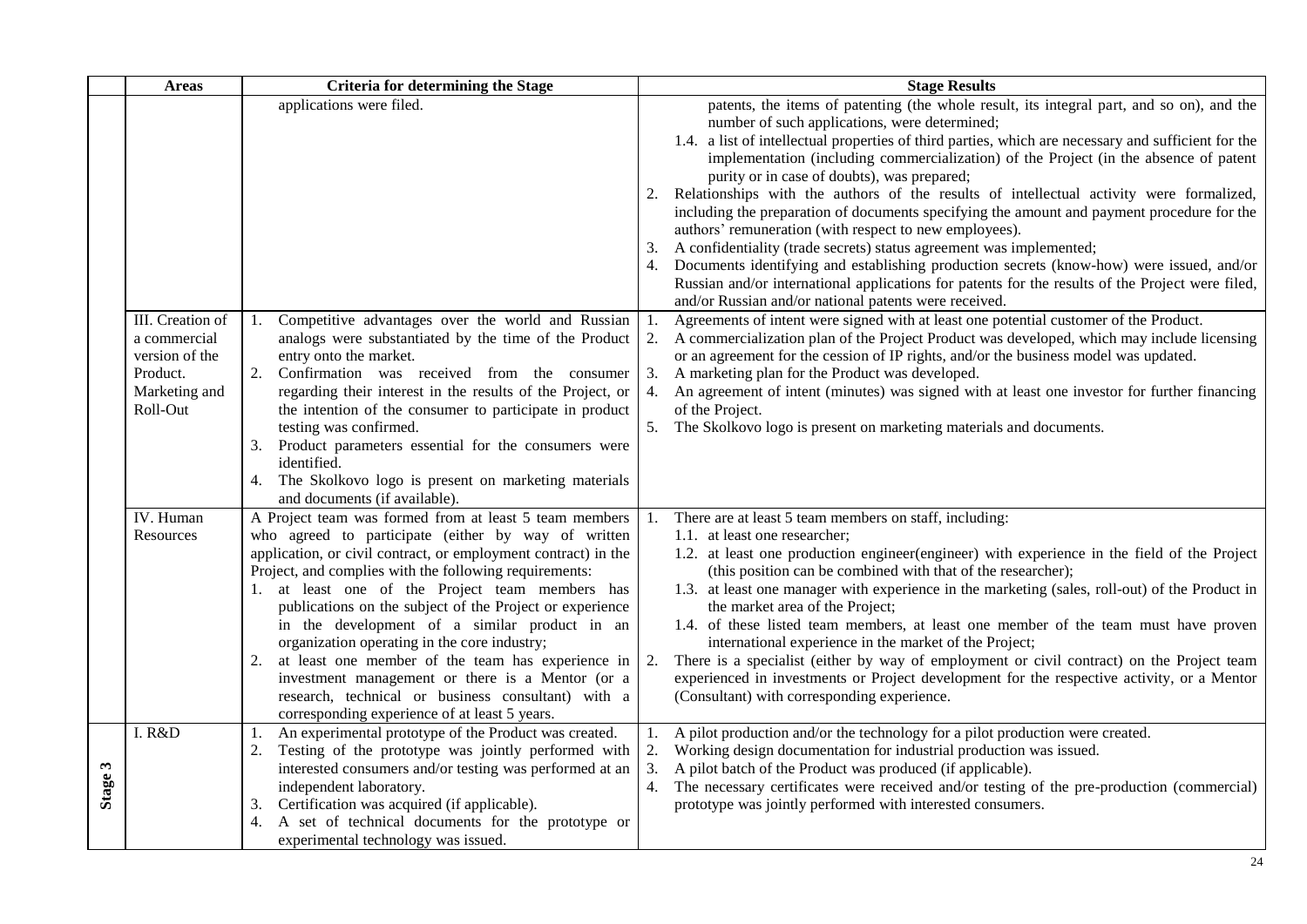| <b>Areas</b>                                                                                | <b>Criteria for determining the Stage</b>                                                                                                                                                                                                                                                                                                                                                                                                                                                                                                                                                                                                                                                                                                                                                                                                                    | <b>Stage Results</b>                                                                                                                                                                                                                                                                                                                                                                                                                                                                                                                                                                                                                                                                                                                                                                                                                                                                                                                                                                                                                         |
|---------------------------------------------------------------------------------------------|--------------------------------------------------------------------------------------------------------------------------------------------------------------------------------------------------------------------------------------------------------------------------------------------------------------------------------------------------------------------------------------------------------------------------------------------------------------------------------------------------------------------------------------------------------------------------------------------------------------------------------------------------------------------------------------------------------------------------------------------------------------------------------------------------------------------------------------------------------------|----------------------------------------------------------------------------------------------------------------------------------------------------------------------------------------------------------------------------------------------------------------------------------------------------------------------------------------------------------------------------------------------------------------------------------------------------------------------------------------------------------------------------------------------------------------------------------------------------------------------------------------------------------------------------------------------------------------------------------------------------------------------------------------------------------------------------------------------------------------------------------------------------------------------------------------------------------------------------------------------------------------------------------------------|
| <b>II.</b> IP Protection                                                                    | The Grant Recipient's IP protection measures were<br>conducted for the developed Product, namely:<br>1. a confidentiality (trade secrets) status agreement was<br>implemented;<br>relationships with the authors of the results of<br>2.<br>intellectual activity were formalized, including the<br>preparation of documents specifying the amount and<br>payment procedure for remuneration.<br>3.<br>Documents identifying and establishing production<br>secrets (know-how) were issued, and/or the Russian<br>and/or international applications for patents for the<br>results of the Project were filed, and/or Russian or<br>national patents were received.                                                                                                                                                                                           | An analysis of risks and prospects in the IP sphere was conducted for the developed<br>(planned) Product, namely a patent purity study was performed (in Russia and planned<br>markets).<br>2. Relationships with the authors of the results of intellectual activity were formalized,<br>including the preparation of documents, specifying the amount and payment procedure for<br>the authors' remuneration (with respect to new employees).<br>3.<br>Documents identifying and establishing production secrets (know-how) were issued, and/or<br>the Russian and/or international applications for patents for the results of the Project were<br>filed, and/or Russian or national patents were received.<br>4. Exclusive commercialization rights or licenses were received, in the required amount, for all<br>target markets of the Project, in respect to the intellectual property of third parties, which are<br>necessary and sufficient for the implementation (including commercialization) of the Project<br>(if applicable). |
| III. Creation of<br>a commercial<br>version of the<br>Product.<br>Marketing and<br>Roll-Out | The Product competitive advantages over international<br>1.<br>and/or Russian analogs were substantiated by the time<br>the Product enters the market.<br>2. Agreements of intent were signed with at least one<br>potential customer of the Project Product.<br>3. A commercialization plan was developed, which may<br>include licensing or an agreement for the cession of IP<br>rights.<br>The Skolkovo logo is present on marketing materials<br>4.<br>and documents (if available).                                                                                                                                                                                                                                                                                                                                                                    | The commercialization plan, which was developed before the beginning of this Stage, was<br>1.<br>implemented. It may include licensing or agreements for the cession of IP rights.<br>2.<br>A pilot roll-out was performed (if applicable);<br>3. The marketing plan targets for the Product were achieved (if applicable).<br>4. The Skolkovo logo is present on marketing materials and documents.                                                                                                                                                                                                                                                                                                                                                                                                                                                                                                                                                                                                                                         |
| IV. Human<br>Resources                                                                      | A Project team was formed from at least 5 employees who<br>agreed to participate (by way of employment contract) in the<br>Project, and complies with the following requirements:<br>at least one researcher;<br>1.<br>at least one production engineer (engineer) with<br>2.<br>experience in the field of the Project (this position can<br>be combined with that of the researcher);<br>at least one manager with experience in the marketing<br>3.<br>(sales, roll-out) of the Product in the market area of the<br>Project;<br>of these listed team members, at least one member of<br>4.<br>the team must have proven experience in the market of<br>the Project;<br>at least one specialist with experience in investments or<br>5.<br>Project development in the respective activity, or there<br>is a Mentor (Consultant) with relevant experience. | There are at least 5 employees on the staff, including:<br>at least one researcher;<br>1.<br>at least one production engineer (engineer) with experience in the field of the Project (this<br>2.<br>position can be combined with that of the researcher);<br>3.<br>at least one manager with experience in the marketing (sales, roll-out) of the Product in the<br>market area of the Project.<br>4. of these listed team members, at least one member of the team must have proven experience<br>in the market of the Project;<br>5. at least one specialist with experience in investments or Project development in the<br>respective activity, or there is a Mentor (Consultant) with relevant experience.                                                                                                                                                                                                                                                                                                                             |
| V. Attraction of<br>investments<br>and financial                                            |                                                                                                                                                                                                                                                                                                                                                                                                                                                                                                                                                                                                                                                                                                                                                                                                                                                              | A business plan and a feasibility study were developed to attract investments and/or project<br>funding.                                                                                                                                                                                                                                                                                                                                                                                                                                                                                                                                                                                                                                                                                                                                                                                                                                                                                                                                     |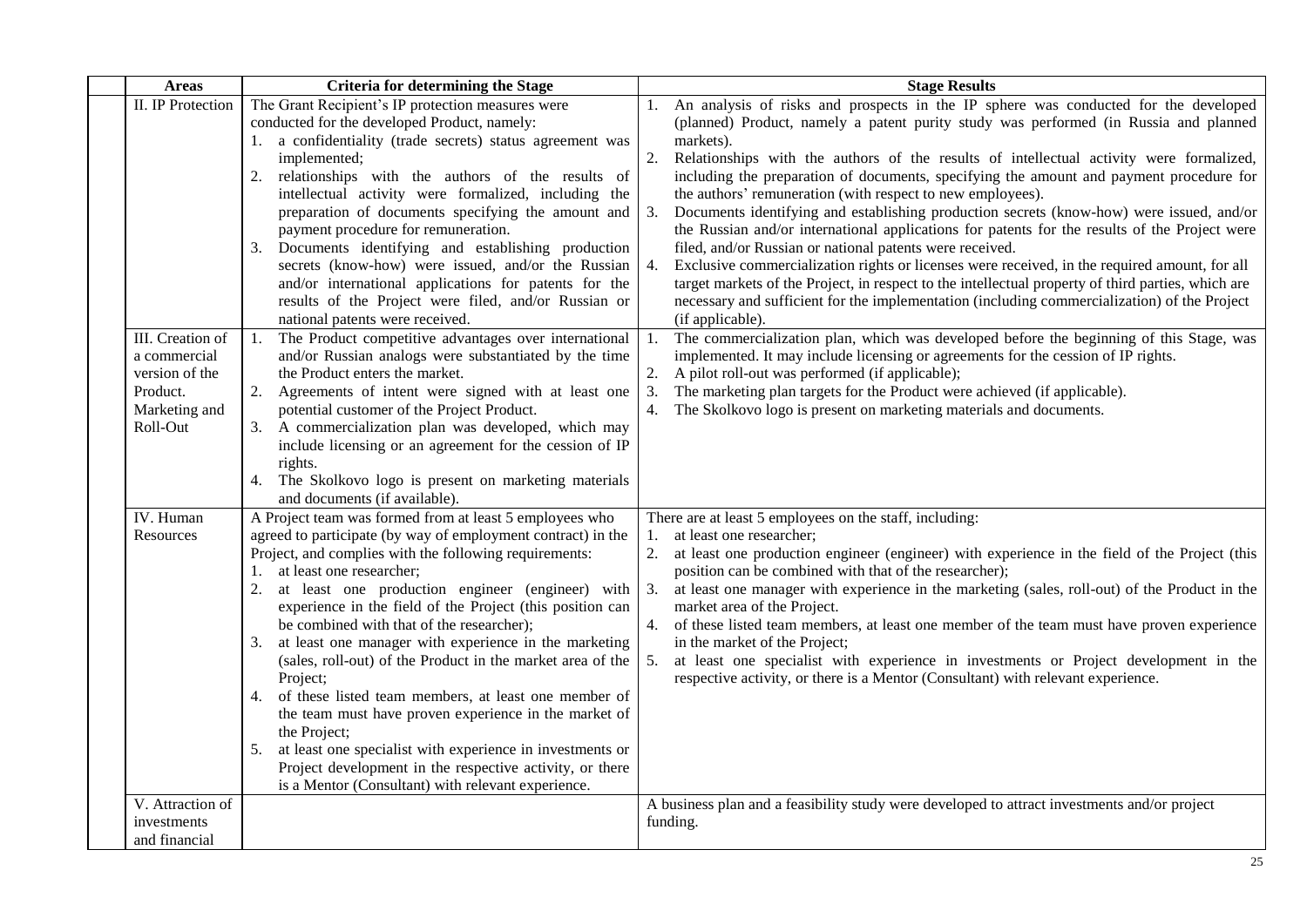| <b>Areas</b> | <b>। for determining the Stage</b><br>.riteria | $\tilde{\phantom{a}}$<br>Stas<br>: Results |
|--------------|------------------------------------------------|--------------------------------------------|
| indicators   |                                                |                                            |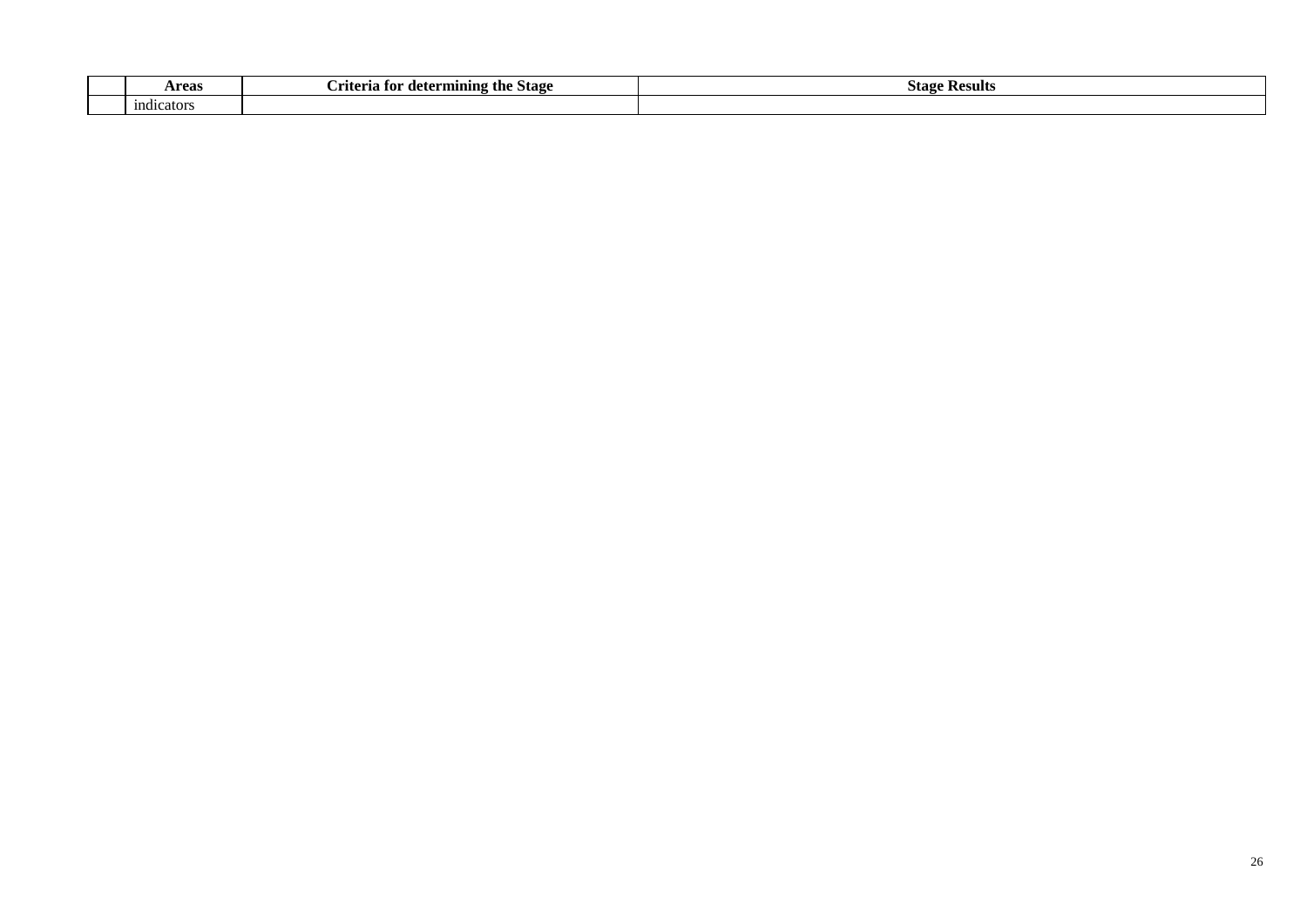| <b>Areas</b> | <b>Criteria for determining the Stage</b>                                                                                                                                                                                                                                                                                                                                                                                                                                             | <b>Stage results</b>                                                                                                                                                                                                                                                                                                                                                                                                                                                                                                                                                                                                                                                                                                                                                                                                                                                                                                                                                                              |
|--------------|---------------------------------------------------------------------------------------------------------------------------------------------------------------------------------------------------------------------------------------------------------------------------------------------------------------------------------------------------------------------------------------------------------------------------------------------------------------------------------------|---------------------------------------------------------------------------------------------------------------------------------------------------------------------------------------------------------------------------------------------------------------------------------------------------------------------------------------------------------------------------------------------------------------------------------------------------------------------------------------------------------------------------------------------------------------------------------------------------------------------------------------------------------------------------------------------------------------------------------------------------------------------------------------------------------------------------------------------------------------------------------------------------------------------------------------------------------------------------------------------------|
| I.R&D        | The Project theoretical concept was developed.<br>1.<br>The theoretical and/or experimental confirmation of the<br>concept was received<br>The methods and work technology were selected.<br>3.<br>A potential possibility of introducing the Project and/or<br>4.<br>the Product into the current technologies in agriculture or<br>biotechnologies was assessed.<br>R&D plan was provided.<br>5.<br>Access to the infrastructure required to conduct studies is<br>6.<br>available. | Genetics and Breeding: development of new varieties and breeds in crop growing, cattle<br>breeding, aquaculture, forestry; genetic methods and platforms:<br>For Genetics and Breeding Projects the following stage results are mandatory:<br>1. Genotyping and/or sequencing of initial genetic material was/were performed.<br>2. The first two generations were mated. Enhancement of basic parameters in filial<br>organisms was achieved. Criteria for selection of animal units in filial generations were<br>chosen.<br>3. Informativity of the characteristics markers under selection was assessed.<br>4. Detailed plan for genetic analysis for more than 3 generations was created.<br>For the Genetic Methods and Platforms Projects the following stage results are mandatory:<br>5. Method was developed, the concept was proved to be correct (PoC).<br>New medicines, probiotics, feed ingredients, vaccines, crop protecting agents,                                             |
|              |                                                                                                                                                                                                                                                                                                                                                                                                                                                                                       | agrochemicals:<br>The following stage results are mandatory:<br>1. The amount of the preparation/substance sufficient for further research was received.<br>Methods of analytical quality control of preparation/substance were proved.<br>2. Molecular-and-cellular mechanism of the Product or Technology was confirmed in<br>vitro/in vivo.<br>Reliable tests of the Product efficiency were performed partially or in full.<br>3.<br>Studies of the security profile (including at least acute toxicity on animal models) were<br>performed.<br>5. Laboratory procedure for the reception of the preparation/substance was developed.<br>At least one of the following stage results are mandatory:<br>6. Particular values of the expected key indicators of the end Product were obtained.<br>Studies required to perform state registration trials were performed partially or in full.<br>8. The criteria of the technology for the reception of trial industrial batches were developed. |
| Stage 1      |                                                                                                                                                                                                                                                                                                                                                                                                                                                                                       | Digital technologies in agriculture, forestry and biotechnologies (software and databases for<br>breeding, assessment of living organisms' health, diagnostic instruments, precision<br>farming):<br>1. Design of the system was created and/or the Product architecture was developed (<br>database, software).<br>The alpha-version of the product was created:<br>Database architecture, annotative scheme and the method of data collection and<br>conceptualization were developed.<br>Check of serviceability of algorithms and separate system elements was conducted.<br>4.<br>FRS/SRS (Functional requirements specifications/Software requirements specifications)<br>were created.<br>Minimum data to test database were collected.                                                                                                                                                                                                                                                    |

*5. Requirements for the Biotechnologies in Agriculture and Industry Projects*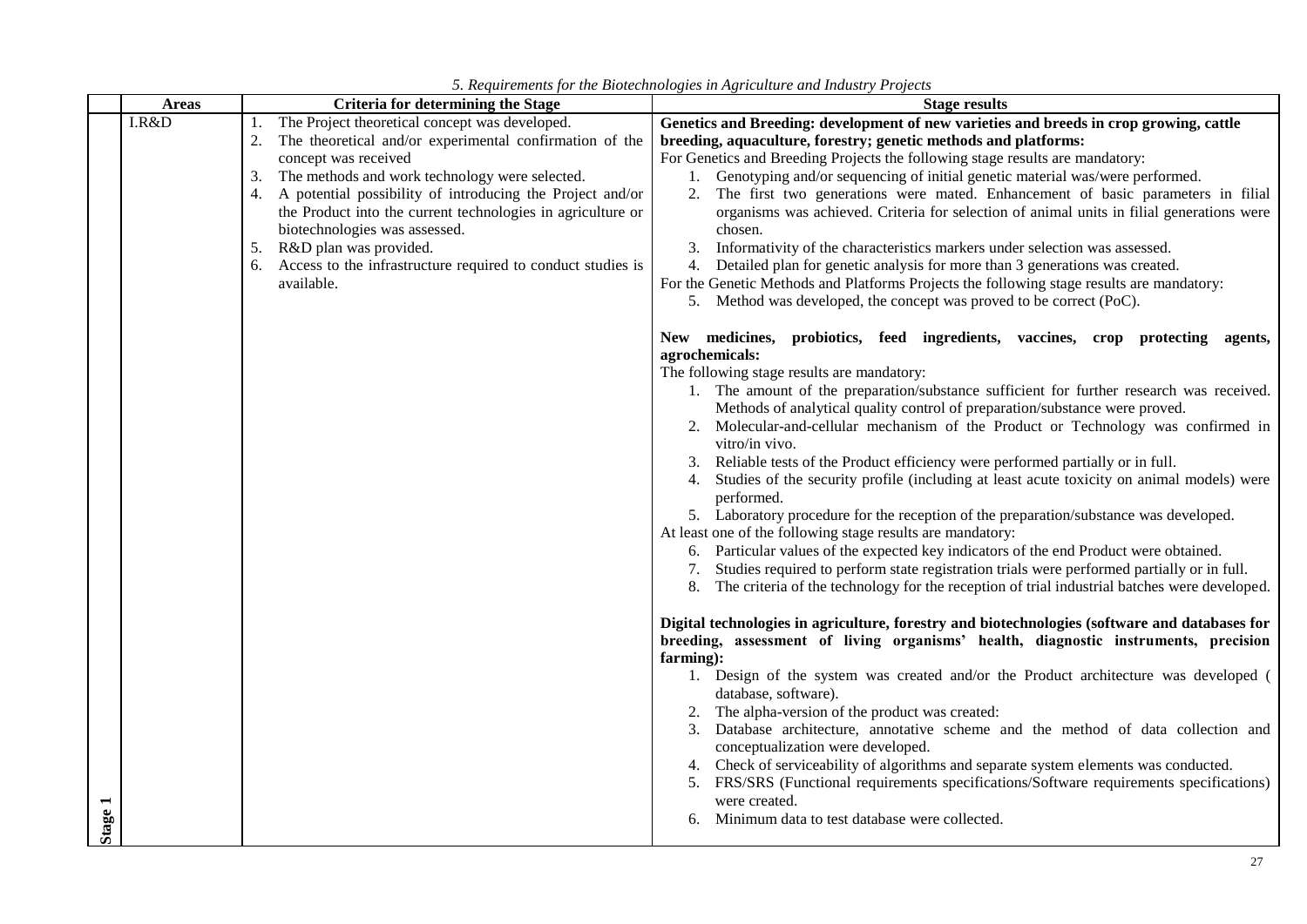| <b>Areas</b>                                 | Criteria for determining the Stage                                                                                                                                                                                                                                                                                                                                                                                                                                                                                                                                                                                                                                                                                                     | <b>Stage results</b>                                                                                                                                                                                                                                                                                                                                                                                                                                                                                                                                                                                                                                                                                                                                                                                                                                                                                                                                                                                                                                                                                                                                                                              |
|----------------------------------------------|----------------------------------------------------------------------------------------------------------------------------------------------------------------------------------------------------------------------------------------------------------------------------------------------------------------------------------------------------------------------------------------------------------------------------------------------------------------------------------------------------------------------------------------------------------------------------------------------------------------------------------------------------------------------------------------------------------------------------------------|---------------------------------------------------------------------------------------------------------------------------------------------------------------------------------------------------------------------------------------------------------------------------------------------------------------------------------------------------------------------------------------------------------------------------------------------------------------------------------------------------------------------------------------------------------------------------------------------------------------------------------------------------------------------------------------------------------------------------------------------------------------------------------------------------------------------------------------------------------------------------------------------------------------------------------------------------------------------------------------------------------------------------------------------------------------------------------------------------------------------------------------------------------------------------------------------------|
|                                              |                                                                                                                                                                                                                                                                                                                                                                                                                                                                                                                                                                                                                                                                                                                                        | Technologies for storage and processing of organic stock, waste, bioremediation:<br>1. Detailed scheme of the processing or storage procedure or bioremediation project was<br>created.<br>General engineering solutions were developed.<br>Individual phases of the process were approved partially or in full.<br>3.<br>Pilot samples of Product were obtained.<br>4.                                                                                                                                                                                                                                                                                                                                                                                                                                                                                                                                                                                                                                                                                                                                                                                                                           |
|                                              |                                                                                                                                                                                                                                                                                                                                                                                                                                                                                                                                                                                                                                                                                                                                        | <b>Fermentation processes. Strains:</b><br>1. A strain meeting the planned parameters was received.<br>2. The accuracy of the breeding method and strain modification chosen was confirmed.<br>3. Laboratory procedure was developed.                                                                                                                                                                                                                                                                                                                                                                                                                                                                                                                                                                                                                                                                                                                                                                                                                                                                                                                                                             |
|                                              |                                                                                                                                                                                                                                                                                                                                                                                                                                                                                                                                                                                                                                                                                                                                        | Bioprocesses (production of additives, amino acids, antibiotics, vitamins etc.<br>biotechnologically). Scaling and production.<br>1. Commercial strain was received, a process meeting the planned parameters was proved.<br>Individual phases of the process were approved partially or in full.<br>2.<br>Terms of Reference for the creation of manufacturing specification was formulated (if<br>3.<br>applicable).<br>Engineering solutions for agriculture, forestry and biotechnologies: crop growing, cattle<br>breeding, aquaculture, product storage and processing, biotechnological processes:<br>1. Laboratory sample of the Product and/or a laboratory technology in compliance with the<br>research activity plan (model, experimental design element, prototype) was developed.<br>Technological documents to the laboratory sample (model, experimental design element,<br>2.<br>prototype) and (or) laboratory technology were developed.<br>3. Independent laboratory (stand) tests of the laboratory sample (model, experimental<br>design element, prototype) were performed.<br>Terms of Reference for experimental and design works (if applicable) were formulated.<br>4. |
| Intellectual<br>П.<br>property<br>protection | 1. Analysis of risks and prospects in the IP sphere was<br>conducted for the developed (planned) Product, namely:<br>1.1. potentially protectable solutions were identified;<br>1.2. in furtherance of the plan of research activities and<br>the plan for publication of results, there were defined<br>the mode and approximate schedule of the protection<br>of technical solutions, listed above, in Russia and in<br>the target markets (know-how, the filing of Russian<br>(Eurasian, international) patent applications, the<br>approximate duration of the transition to a national<br>Stage of international applications, freely accessible<br>publications);<br>1.3. a list of third-party results of intellectual activity | Analysis of risks and prospects in the IP sphere was conducted for the developed (planned)<br>1.<br>Product, namely:<br>1.1. Patent clearance search was performed (in Russia and abroad, taking into consideration<br>of patent landscape) and a list of third-party results of intellectual activity necessary and<br>sufficient for the implementation (including commercialization) of the Project (in the<br>absence of patent clearance or in case of doubts) was prepared;<br>1.2. Patent information research was performed to verify the patentability of technical<br>solutions, based on the results of which findings were prepared concerning termination<br>of studies, continuation of studies, changes in the research program (commercialization)<br>and (or) improvement of the existing results of the Project for patentability and/or patent<br>clearance, in the event of its absence;<br>1.3. The mode and protection schedule in Russia and in the target markets of engineering<br>solutions were defined (know-how, filing of Russian (Eurasian, international) patent                                                                                                  |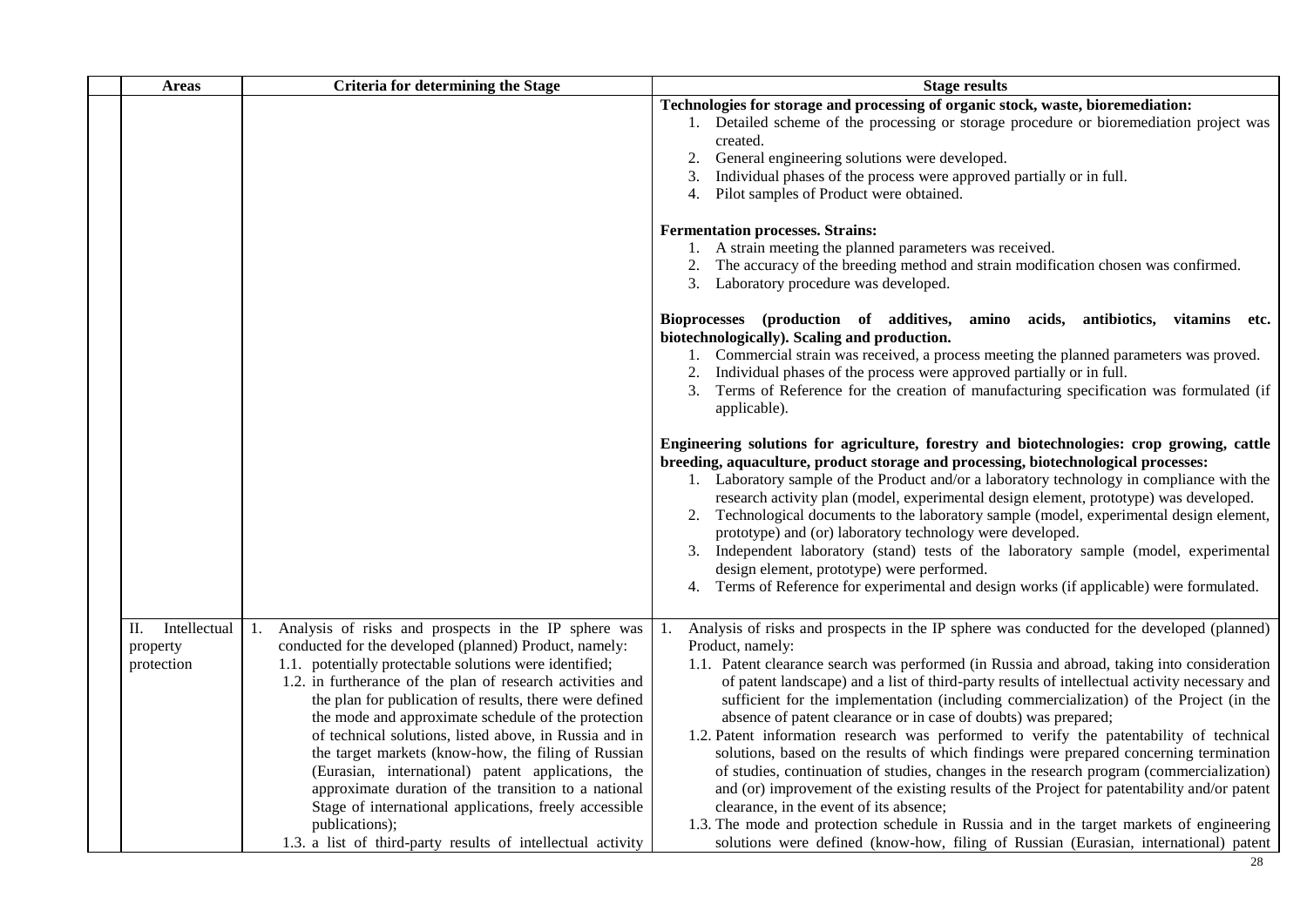| <b>Areas</b>                                                                                         | <b>Criteria for determining the Stage</b>                                                                                                                                                                                                                                                                                                                                                                                                                                                                                                                                                                                                                                                                  | <b>Stage results</b>                                                                                                                                                                                                                                                                                                                                                                                                                                                                                                                                                                                                                                                                                                                                                                                                                                                                                                                                                                                                                                                                                                                                                                                                                                                                           |
|------------------------------------------------------------------------------------------------------|------------------------------------------------------------------------------------------------------------------------------------------------------------------------------------------------------------------------------------------------------------------------------------------------------------------------------------------------------------------------------------------------------------------------------------------------------------------------------------------------------------------------------------------------------------------------------------------------------------------------------------------------------------------------------------------------------------|------------------------------------------------------------------------------------------------------------------------------------------------------------------------------------------------------------------------------------------------------------------------------------------------------------------------------------------------------------------------------------------------------------------------------------------------------------------------------------------------------------------------------------------------------------------------------------------------------------------------------------------------------------------------------------------------------------------------------------------------------------------------------------------------------------------------------------------------------------------------------------------------------------------------------------------------------------------------------------------------------------------------------------------------------------------------------------------------------------------------------------------------------------------------------------------------------------------------------------------------------------------------------------------------|
|                                                                                                      | necessary and sufficient for the implementation<br>(including commercialization) of the Project (in the<br>absence of patent clearance or in case of doubts) was<br>prepared;<br>1.4. the confidentiality (trade secret) regime is<br>implemented, there is a non-disclosure agreement in<br>Russian and/or foreign language.<br>Relations with the authors of works for hire (if any) have<br>2.<br>been formalized.<br>Russian and/or international patent applications on the<br>3.<br>results of the Project were filed (if applicable).                                                                                                                                                               | requests, approximate term of transfer to the national phase regarding the international<br>requests, general publication), patent objects (the result on the whole, its component,<br>etc.) regarding the patent requests, their number is defined;<br>1.4. Conclusion is prepared on the results of an inspection of actual use of copyrighted items<br>and any items of works for hire, for which the rights belong to third parties in Russia and<br>the planned markets.<br>1.5. The confidentiality (trade secret) status was updated, a non-disclosure agreement in<br>Russian and/or foreign language(s) exists;<br>1.6. Relations with the authors of the official results of the intellectual property are<br>formalized (with regard to new employees).<br>Documents defining the distribution of rights to the official results of intellectual activity, the<br>2.<br>amount and procedures for remuneration payment to the authors are formalized.<br>Documents identifying and establishing the specific work secrets (know-how) were issued<br>3.<br>and/or the Russian and/or international applications for patents for the results of the Project<br>were filed.<br>The protection in a know-how mode, without patenting, but with additional justification, is<br>allowed. |
| III. Creation of a<br>commercial<br>version of the<br>product.<br>Marketing<br>and<br>Implementation | 1. A list of economically significant criteria for project<br>Product was determined.<br>2. Competitive and economic analysis of the analogues at the<br>market under the parameters chosen was made.<br>Competitive advantages over the foreign and Russian<br>3.<br>analogues were justified by the time of entering the<br>market.<br>The size of target market was determined<br>4.<br>Presence of Skolkovo logo on marketing materials and<br>documents (if any).                                                                                                                                                                                                                                     | 1. A strategy for the Product positioning in the market was created and the target segments were<br>chosen.<br>The source of financing for the further implementation of the Project was determined.<br>2.<br>Presence of Skolkovo logo on marketing materials and documents.<br>3.                                                                                                                                                                                                                                                                                                                                                                                                                                                                                                                                                                                                                                                                                                                                                                                                                                                                                                                                                                                                            |
| IV. Staff                                                                                            | A Project Team was formed composed of at least 3 members<br>who agreed to participate in the Project (with a written<br>application, under a civil law agreement or an employment<br>agreement) with the following requirements:<br>1. One of the employees of the Project has publications on<br>the subject of the Project or experience in the development<br>of a similar product in an organization operating in the<br>core industry;<br>At least one employee of the team has confirmed<br>2.<br>international experience in the market of the Project or<br>there is a research, technical or business consultant with<br>international experience in this industry with 5 years of<br>experience. | There are at least 2 employees (except for the founders of the company, who are not obliged to be<br>part of the staff), including:<br>At least one researcher;<br>1.<br>2.<br>Chief process engineer (biologist, doctor, engineer etc.) with experience in the Project's<br>sphere (this position can be combined with that of the researcher);<br>3.<br>Of these team members, at least one member of the team has proven international experience<br>in the market of the Project;<br>4.<br>On the team there is a full-time specialist with experience in investments or Project<br>implementation in the respective activity, or there is a Mentor (Consultant) with relevant<br>experience.                                                                                                                                                                                                                                                                                                                                                                                                                                                                                                                                                                                              |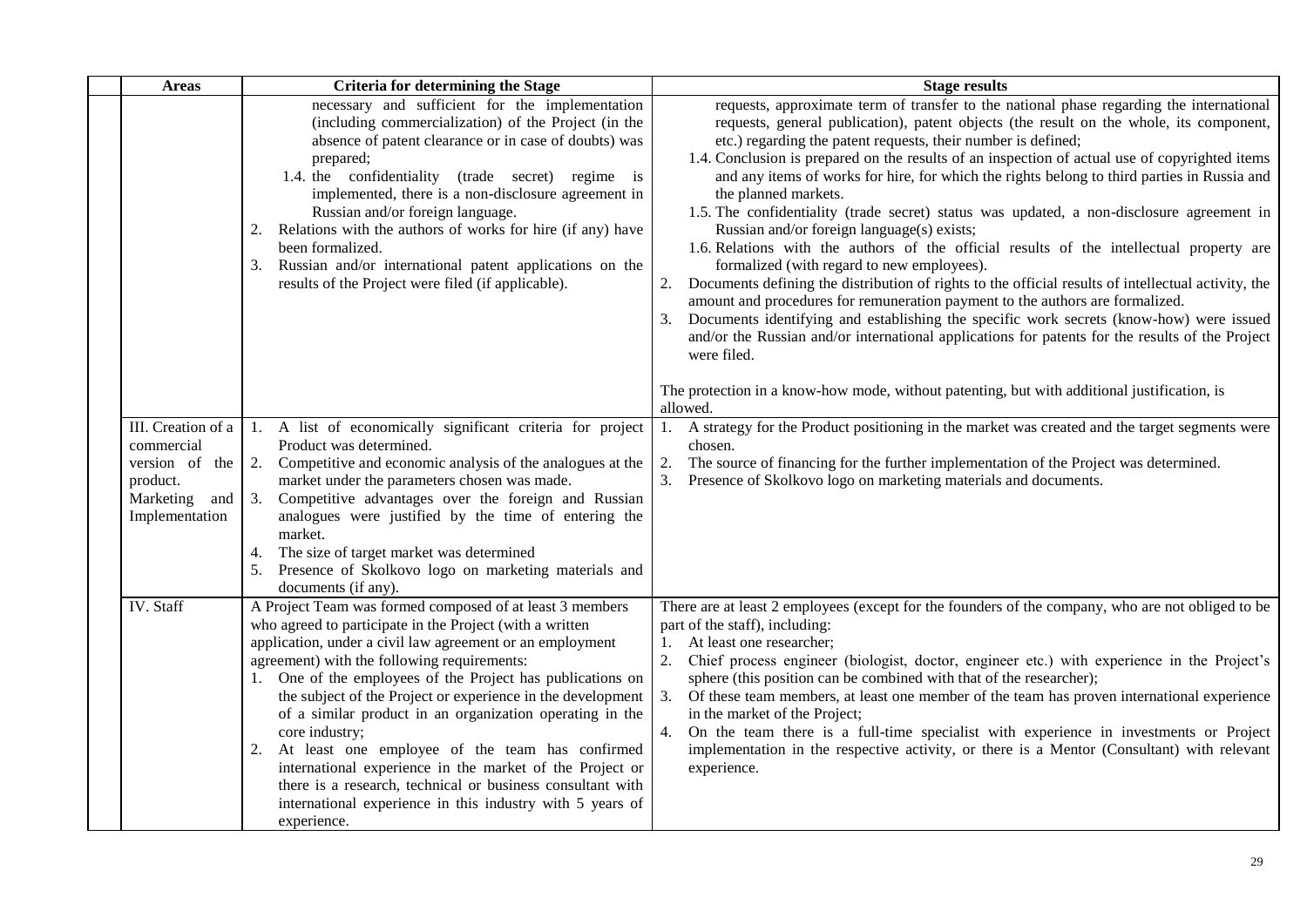| <b>Areas</b> | <b>Criteria for determining the Stage</b>                                                                                                                                                                                                                                                                                                                                                                                                                                                                                                                                                                                                                                                                   | <b>Stage results</b>                                                                                                                                                                                                                                                                                                                                                                                                                                                                                                                                                                                                                                                                                                                                                                                                                                                                                                                                                                                                                                                                                                                                                                                                                                                                                                                                                                                                                                                 |
|--------------|-------------------------------------------------------------------------------------------------------------------------------------------------------------------------------------------------------------------------------------------------------------------------------------------------------------------------------------------------------------------------------------------------------------------------------------------------------------------------------------------------------------------------------------------------------------------------------------------------------------------------------------------------------------------------------------------------------------|----------------------------------------------------------------------------------------------------------------------------------------------------------------------------------------------------------------------------------------------------------------------------------------------------------------------------------------------------------------------------------------------------------------------------------------------------------------------------------------------------------------------------------------------------------------------------------------------------------------------------------------------------------------------------------------------------------------------------------------------------------------------------------------------------------------------------------------------------------------------------------------------------------------------------------------------------------------------------------------------------------------------------------------------------------------------------------------------------------------------------------------------------------------------------------------------------------------------------------------------------------------------------------------------------------------------------------------------------------------------------------------------------------------------------------------------------------------------|
| I. R&D       | 1. The prototype of the Product and (or) the experimental<br>units of the Product are available, an analysis of the<br>technological implementation of the project was made.<br>The concept was proved (that is, a proof of the concept or<br>2.<br>principle of its implementation was obtained in order to<br>test and demonstrate the possibility of its use), a sufficient<br>quantity of the substance was produced to carry out<br>further research work.<br>R&D plan was provided.<br>3.<br>4. The plan for the Project Product testing (if applicable) was<br>provided; the associate contractors (counterparties) for<br>performance of tests were selected, an industrial partner<br>was defined. | Genetics and Breeding: development of new varieties and breeds in crop growing, cattle<br>breeding, aquaculture, forestry; genetic methods and platforms:<br>For Genetics and Breeding Projects the following stage results are mandatory:<br>1. A declared scheme of crossing, hybridization and the processes, or equivalent alternative<br>scheme was performed.<br>2. Pure lines, varieties, breeds with stably inheritable basic parameters were created. The<br>characteristics are stabilized and the descendants in pure lines keep the characteristics.<br>3. The achievement of efficiency under the declared basic parameters of the<br>variety/hybrid/cross/breed is confirmed. Varieties/hybrids/crosses/breeds suitable for<br>commercial use were received.<br>4. Genetic profile of the variety/hybrid/cross/ breed received was developed. Genetic<br>differentiation of the sample received from the initial material was proved.<br>For the Genetic Methods and Platforms Projects the following stage results are mandatory:<br>1. Method was proved at least on one commercial facility,<br>New medicines, probiotics, feed ingredients, vaccines, crop protecting agents,<br>agrochemicals:<br>1. Registration tests were over, and the state registration of the Product was performed with<br>the following conditions met: technological adaptation of the Product was performed by                                                         |
| Stage 2      |                                                                                                                                                                                                                                                                                                                                                                                                                                                                                                                                                                                                                                                                                                             | the company in the Project Participant Status; the Product or technology being<br>researched are not registered in Russia and/or in other countries.<br>Trial-industrial procedure for the reception of the preparation/substance was developed.<br>Pilot production was created (when no possibility to place the production on the<br>3.<br>contractual basis).<br>Test batches of the Product were produced.<br>4.<br>Digital technologies in agriculture, forestry and biotechnologies (software and databases for<br>breeding, assessment of living organisms health, diagnostic instruments, precision farming):<br>1. Product beta-version or the prototype (database, software, combination in the integrated<br>system) was created.<br>2. External testing of functions and productivity as per industry standards was conducted.<br>FRS\SRS (Functional requirements specifications\Software requirements specifications)<br>3.<br>for beta-version of the Product including the test and trial plan for the Product in the<br>industrial conditions were created.<br>Technologies for storage and processing of organic stock, waste, bioremediation:<br>1. Laboratory procedure was developed.<br>2. Toxicological, microbiological and primary pre-industrial studies proving safety of the<br>raw materials processed were conducted.<br>3. A technology for trial production was created.<br>4. Trial batch of the Product was made (if applicable). |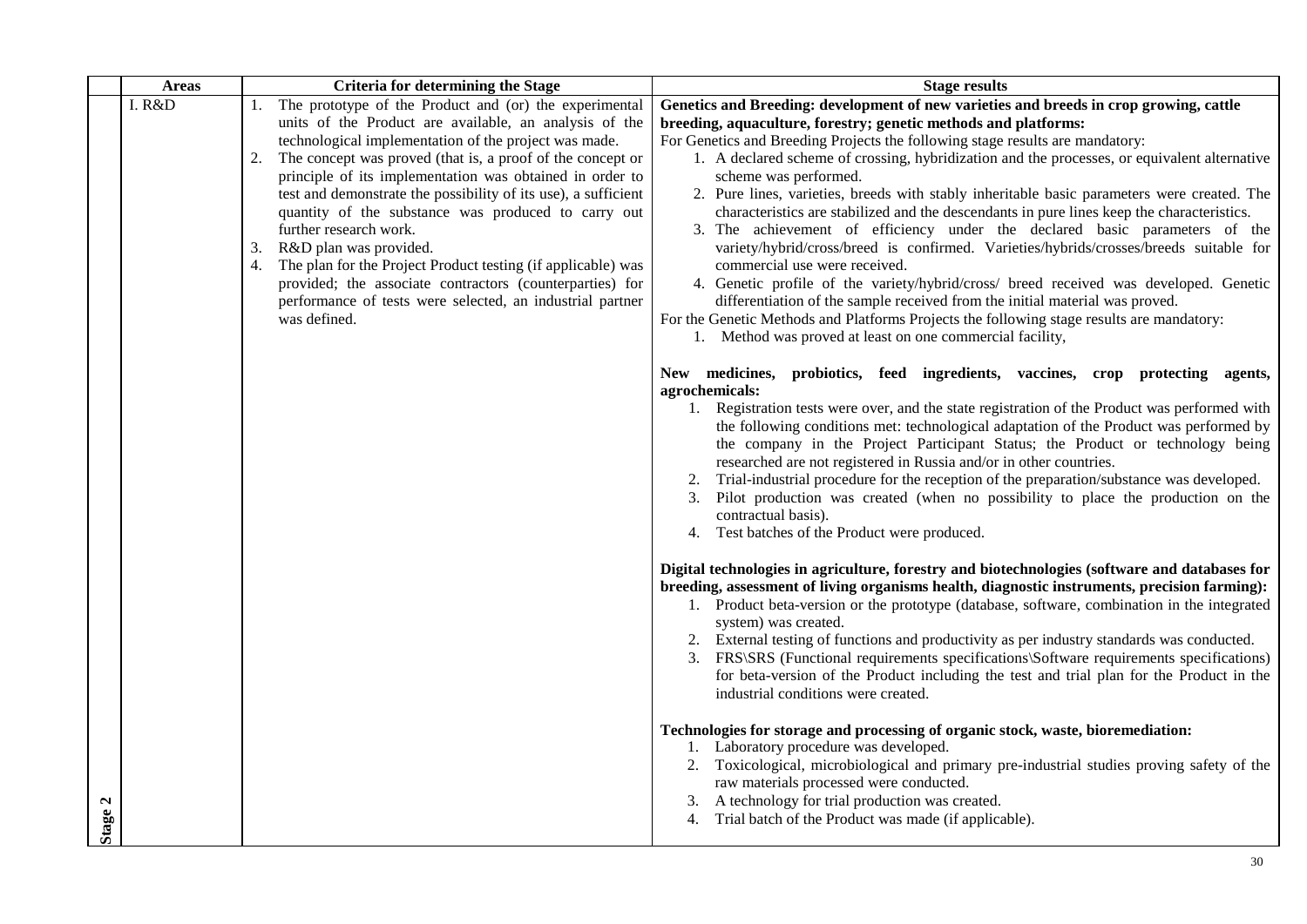| <b>Areas</b>                                 | <b>Criteria for determining the Stage</b>                                                                                                                                                                                                                                                                                                                                                                                                                                                                                                                                                                                                                                                                                                                                                                                                                                                   | <b>Stage results</b>                                                                                                                                                                                                                                                                                                                                                                                                                                                                                                                                                                                                                                                                                                                                                                                                                                                                                                                                                                                                                                                                                                                                                                                                                                                                                                                                    |
|----------------------------------------------|---------------------------------------------------------------------------------------------------------------------------------------------------------------------------------------------------------------------------------------------------------------------------------------------------------------------------------------------------------------------------------------------------------------------------------------------------------------------------------------------------------------------------------------------------------------------------------------------------------------------------------------------------------------------------------------------------------------------------------------------------------------------------------------------------------------------------------------------------------------------------------------------|---------------------------------------------------------------------------------------------------------------------------------------------------------------------------------------------------------------------------------------------------------------------------------------------------------------------------------------------------------------------------------------------------------------------------------------------------------------------------------------------------------------------------------------------------------------------------------------------------------------------------------------------------------------------------------------------------------------------------------------------------------------------------------------------------------------------------------------------------------------------------------------------------------------------------------------------------------------------------------------------------------------------------------------------------------------------------------------------------------------------------------------------------------------------------------------------------------------------------------------------------------------------------------------------------------------------------------------------------------|
|                                              |                                                                                                                                                                                                                                                                                                                                                                                                                                                                                                                                                                                                                                                                                                                                                                                                                                                                                             | <b>Fermentation processes. Strains:</b><br>1. Strain with the pre-set parameters or close to it was received. The parameters were<br>achieved in the fermentor of minimum volume.<br>Strain certificate, including genotyping, conditions of multiplication and production was<br>2.<br>created. Strain is deposited in collection.<br>3. A full scheme of scaling, including engineering and economic practicability of scaling<br>was offered.<br>4. The process is scaled at the level of a pilot plant.                                                                                                                                                                                                                                                                                                                                                                                                                                                                                                                                                                                                                                                                                                                                                                                                                                             |
|                                              |                                                                                                                                                                                                                                                                                                                                                                                                                                                                                                                                                                                                                                                                                                                                                                                                                                                                                             | Bioprocesses (production of additives, amino acids, antibiotics, vitamins etc.<br>biotechnologically). Scaling and production.<br>1. Strain/technology works in the pre-industrial volume, declared basic parameters are<br>achieved.<br>2. Trial-industrial procedure is brought to the parameters pre-set by the Terms of<br>Reference.<br>3. Stable replicable pre-industrial process was received.<br>4. A technology for trial production was created.                                                                                                                                                                                                                                                                                                                                                                                                                                                                                                                                                                                                                                                                                                                                                                                                                                                                                             |
|                                              |                                                                                                                                                                                                                                                                                                                                                                                                                                                                                                                                                                                                                                                                                                                                                                                                                                                                                             | Engineering solutions for agriculture, forestry and biotechnologies: crop growing, cattle<br>breeding, aquaculture, product storage and processing, biotechnological processes:<br>1. Trial industrial sample of the Product and/or technology was developed.<br>2. A set of technical (operating) documentation for the pilot sample and/or pilot technology<br>was developed.<br>Pilot sample testing in conditions close to the actual operational conditions was<br>3.<br>performed.                                                                                                                                                                                                                                                                                                                                                                                                                                                                                                                                                                                                                                                                                                                                                                                                                                                                |
| Intellectual<br>П.<br>property<br>protection | 1. Analysis of risks and prospects in the IP sphere was<br>conducted for the developed (planned) Product, namely:<br>1.1. potentially protectable solutions were identified;<br>1.2. In furtherance of the plan of research activities and<br>the plan for publication of results, there were defined<br>the mode and approximate schedule of the protection<br>of technical solutions, listed above, in Russia and in<br>the target markets (know-how, the filing of Russian<br>(Eurasian, international) patent applications, the<br>approximate duration of the transition to a national<br>Stage of international applications, freely accessible<br>publications);<br>1.3. The list of results of the third parties' intellectual<br>activity necessary and sufficient for the Project<br>implementation (including commercialization) (in<br>case of no patent novelty) was prepared. | Analysis of risks and prospects in the IP sphere was conducted for the developed (planned)<br>1.<br>Product, namely:<br>1.1. Patent clearance search was performed (in Russia and abroad, taking into consideration<br>of patent landscape) and a list of third-party results of intellectual activity necessary and<br>sufficient for the implementation (including commercialization) of the Project (in the<br>absence of patent clearance or in case of doubts) was prepared;<br>1.2. Patent information research was performed to verify the patentability of technical<br>solutions based on the results of which findings were prepared concerning termination<br>of studies, continuation of studies, changes in the research program (commercialization)<br>and (or) improvement of the existing results of the Project for patentability and/or<br>patent clearance, in the event of its absence;<br>1.3. The mode and protection schedule in Russia and in the target markets of engineering<br>solutions were defined (know-how, filing of Russian (Eurasian, international) patent<br>requests, approximate term of transfer to the national phase regarding the international<br>requests, general publication), patent objects (the result on the whole, its component,<br>etc.) regarding the patent requests, their number is defined; |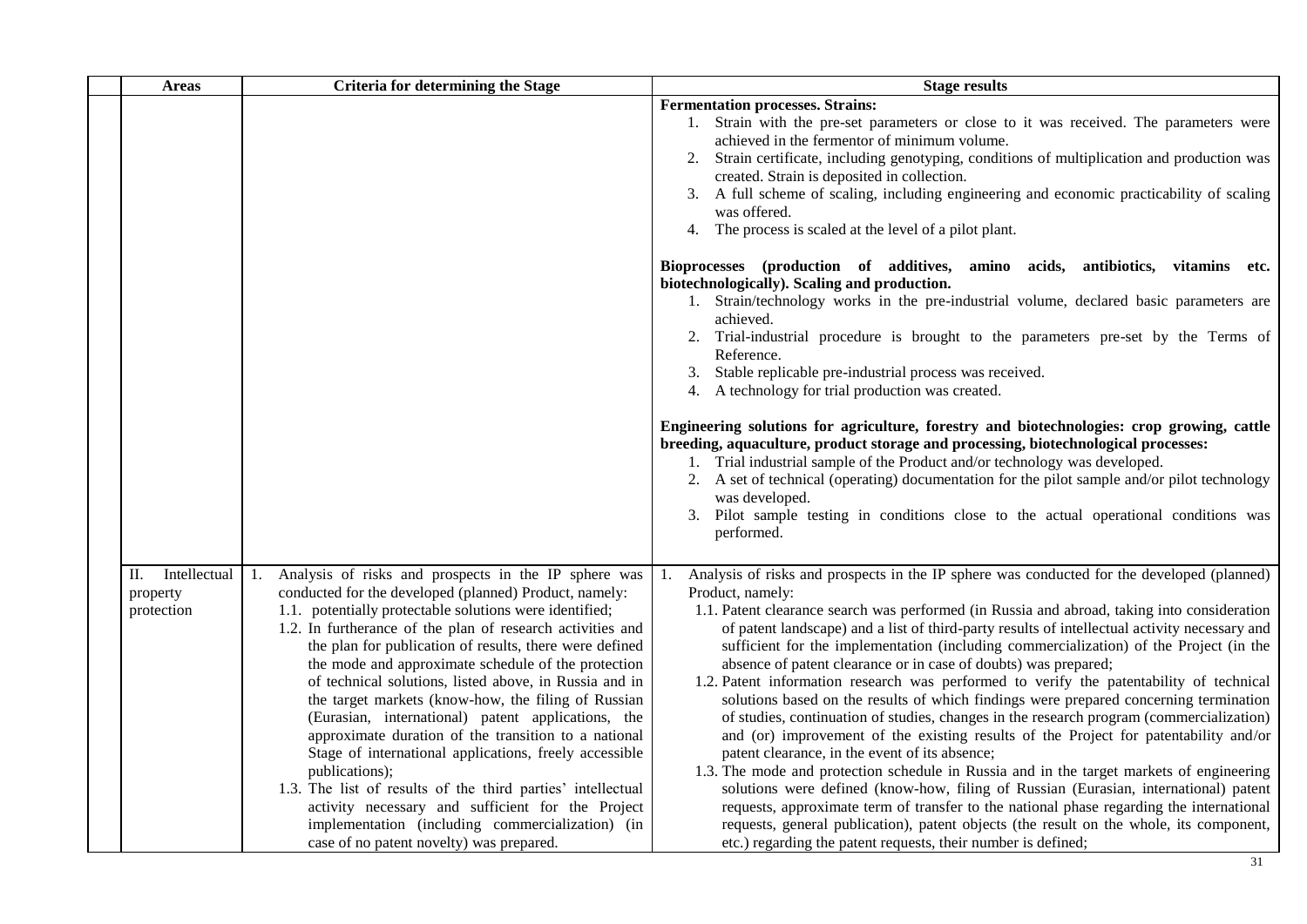| <b>Areas</b>                                                                                      | <b>Criteria for determining the Stage</b>                                                                                                                                                                                                                                                                                                                                                                                                                                                                                                                                                                                                                            | <b>Stage results</b>                                                                                                                                                                                                                                                                                                                                                                                                                                                                                                                                                                                                                                                                                                                                                                                                                                                                                                                                                                                                                                                                                                                                                                                                                                                                                                                                                            |
|---------------------------------------------------------------------------------------------------|----------------------------------------------------------------------------------------------------------------------------------------------------------------------------------------------------------------------------------------------------------------------------------------------------------------------------------------------------------------------------------------------------------------------------------------------------------------------------------------------------------------------------------------------------------------------------------------------------------------------------------------------------------------------|---------------------------------------------------------------------------------------------------------------------------------------------------------------------------------------------------------------------------------------------------------------------------------------------------------------------------------------------------------------------------------------------------------------------------------------------------------------------------------------------------------------------------------------------------------------------------------------------------------------------------------------------------------------------------------------------------------------------------------------------------------------------------------------------------------------------------------------------------------------------------------------------------------------------------------------------------------------------------------------------------------------------------------------------------------------------------------------------------------------------------------------------------------------------------------------------------------------------------------------------------------------------------------------------------------------------------------------------------------------------------------|
|                                                                                                   | 1.4. The confidentiality (trade secret) status was<br>implemented; a non-disclosure agreement in Russian<br>and/or in a foreign language exists.<br>Relations with the authors of works for hire (if any) have<br>2.<br>been formalized.<br>Production secrets (know-how) were identified and fixed<br>3.<br>and/or the Russian and/or international applications for<br>patents for the results of the Project were filed.<br>Russian and/or international applications for trademark<br>4.<br>registration were filed (if applicable).                                                                                                                             | 1.4. Conclusion is prepared on the results of an inspection of actual use of copyrighted items<br>and any items of works for hire, for which the rights belong to third parties in Russia<br>and the planned markets.<br>1.5. The confidentiality (trade secret) status was updated, a non-disclosure agreement in<br>Russian and/or foreign language(s) exists;<br>1.6. Relations with the authors of the official results of the intellectual property are<br>formalized (with regard to new employees).<br>2.<br>Documents identifying and establishing the specific work secrets (know-how) were issued<br>and/or the Russian and/or international applications for patents for the results of the Project<br>were filed.<br>Documents defining the distribution of rights to the official results of intellectual activity, the<br>amount and procedures for remuneration payment to the authors are formalized.<br>Licensing or other agreements were made, in respect of intellectual property of third parties<br>that are necessary and sufficient for the implementation (including commercialization) of the<br>Project (in the absence of patent purity).<br>On submitted applications, before providing the Grant, Russian and/or foreign patents on the<br>results of the Project and trademark registration certificates, etc. were received (if<br>applicable). |
|                                                                                                   |                                                                                                                                                                                                                                                                                                                                                                                                                                                                                                                                                                                                                                                                      | The protection in a know-how mode, without patenting, but with additional justification, is<br>allowed.                                                                                                                                                                                                                                                                                                                                                                                                                                                                                                                                                                                                                                                                                                                                                                                                                                                                                                                                                                                                                                                                                                                                                                                                                                                                         |
| III. Creation of a<br>commercial<br>version of the<br>product.<br>Marketing and<br>Implementation | 1. Competitive advantages over the foreign and Russian<br>analogues were justified by the time of entering the<br>market.<br>2. All the Product parameters essential for the consumers<br>were identified.<br>The business development strategy was prepared.<br>3.<br>Presence of Skolkovo logo on marketing materials and<br>4.<br>documents (if any).                                                                                                                                                                                                                                                                                                             | The list of potential co-investors was prepared.<br>1.<br>2.<br>An agreement of intent to fund the next Stage was signed with at least one co-investor.<br>3.<br>Data were provided confirming the relevance of the Product for the market from the point of<br>view of competition, market potential etc.<br>Agreements of Intent to test the Product were signed with at least one independent customer<br>4.<br>of the Product.<br>The strategy for sale of the product and interaction with prospective buyers was formed.<br>5.<br>Presence of Skolkovo logo on marketing materials and documents.<br>6.                                                                                                                                                                                                                                                                                                                                                                                                                                                                                                                                                                                                                                                                                                                                                                   |
| IV. Staff                                                                                         | A project team with at least 3 employees was formed (except<br>for the founders of the company, who are not obliged to be<br>part of the staff) was formed:<br>One of the employees of the Project has publications on<br>the subject of the Project or experience in the development<br>of a similar product in an organization operating in the<br>core industry;<br>2.<br>Chief process engineer (biologist, engineer) with<br>experience in the subject of the Project;<br>at least one person with experience in field/industrial<br>3.<br>trials;<br>at least one member of the team has confirmed<br>international experience in the market of the Project or | There are at least 3 full-time employees, including:<br>1. at least one researcher;<br>2.<br>Chief process engineer (biologist, doctor etc.) with experience in the Project's sphere<br>(this position can be combined with that of the researcher);<br>at least one specialist on registration and industrial trials (for the projects on<br>3.<br>preparations/fertilizers development);<br>4. a specialist experienced in investments or Project implementation for the respective<br>activity.<br>of these team members, at least one member of the team has proven international<br>5.<br>experience in the market of the Project.                                                                                                                                                                                                                                                                                                                                                                                                                                                                                                                                                                                                                                                                                                                                         |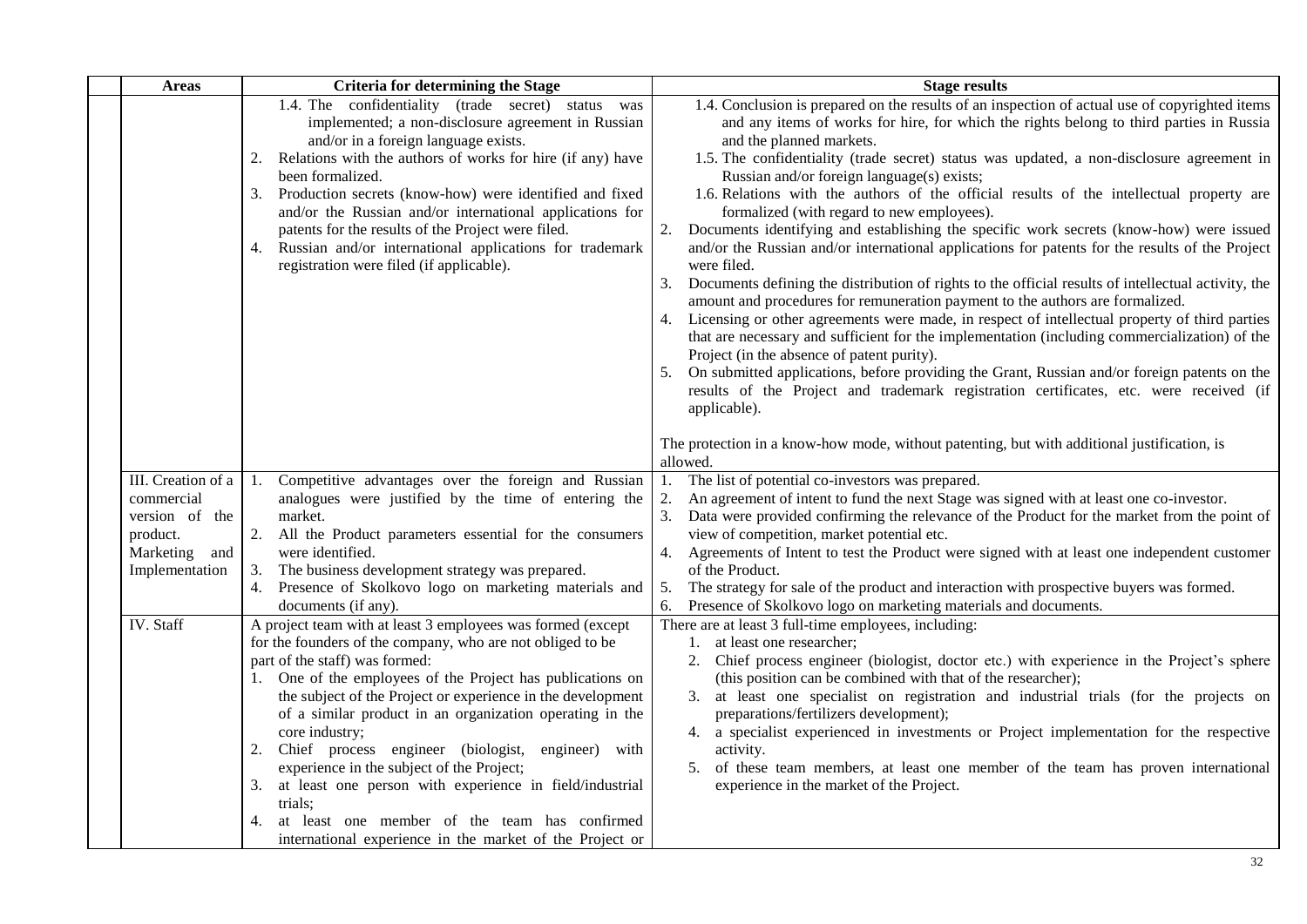|         | <b>Areas</b> | <b>Criteria for determining the Stage</b>                                                                                                                                                                                                                                                                                                                                                                                                                                                                                                                                                                                                                                          | <b>Stage results</b>                                                                                                                                                                                                                                                                                                                                                                                                                                                                                                                                                                                                                                                                                                                                                                                                                                                                                                                                                                                                                                                                                                                                                                                                                        |
|---------|--------------|------------------------------------------------------------------------------------------------------------------------------------------------------------------------------------------------------------------------------------------------------------------------------------------------------------------------------------------------------------------------------------------------------------------------------------------------------------------------------------------------------------------------------------------------------------------------------------------------------------------------------------------------------------------------------------|---------------------------------------------------------------------------------------------------------------------------------------------------------------------------------------------------------------------------------------------------------------------------------------------------------------------------------------------------------------------------------------------------------------------------------------------------------------------------------------------------------------------------------------------------------------------------------------------------------------------------------------------------------------------------------------------------------------------------------------------------------------------------------------------------------------------------------------------------------------------------------------------------------------------------------------------------------------------------------------------------------------------------------------------------------------------------------------------------------------------------------------------------------------------------------------------------------------------------------------------|
|         |              | there is a Mentor (or research, technical or business                                                                                                                                                                                                                                                                                                                                                                                                                                                                                                                                                                                                                              |                                                                                                                                                                                                                                                                                                                                                                                                                                                                                                                                                                                                                                                                                                                                                                                                                                                                                                                                                                                                                                                                                                                                                                                                                                             |
|         |              | consultant) with international experience in this industry.                                                                                                                                                                                                                                                                                                                                                                                                                                                                                                                                                                                                                        |                                                                                                                                                                                                                                                                                                                                                                                                                                                                                                                                                                                                                                                                                                                                                                                                                                                                                                                                                                                                                                                                                                                                                                                                                                             |
|         | I.R&D        | For the Genetics and Breeding Projects: development of<br>1.<br>new varieties and breeds in crop growing, cattle breeding,<br>aquaculture, forestry; genetic methods and platforms: trial<br>sample is ready to state registration trials.<br>For the area of New Medicines, Probiotics, Feed<br>2.<br>Ingredients, Vaccines,<br>Crop Protecting Agents,<br>Agrochemicals: Marketing research was completed.<br>The documents confirming the declared properties of the<br>3.<br>sample being created are issued.<br>4. Project Product/Technology are ready for the industrial<br>experiments and integration into the current technologies<br>of agriculture or biotechnologies. | Genetics and Breeding: development of new varieties and breeds in crop growing, cattle<br>breeding, aquaculture, forestry; genetic methods and platforms:<br>For Genetics and Breeding Projects the following stage results are mandatory:<br>1. State registration of a new variety/hybrid/cross/breed was performed. The Obtained<br>varieties/hybrids/crosses/breeds must have advantages stated at the development at the<br>initial stages.<br>2. Trial industrial production was created (jointly with the industrial partner).<br>For the Genetic Methods and Platforms Projects the following stage results are mandatory:<br>3. The technology is stable, the technology results are implemented in production.<br>New medicines, probiotics, feed ingredients, vaccines, crop protecting agents,<br>agrochemicals:<br>1. A stable technology of the Product production was developed; in clean premises, if<br>required. A package of all the industrial-technological documents was prepared.<br>2. The Product passed a voluntary certification and registration under the Russian and/or<br>international systems.<br>3. The Product successfully passed tests in a production cycle with at least two industrial<br>partners. |
|         |              |                                                                                                                                                                                                                                                                                                                                                                                                                                                                                                                                                                                                                                                                                    | Digital technologies in agriculture, forestry and biotechnologies (software and databases for<br>breeding, assessment of living organisms health, diagnostic instruments, precision farming):<br>1. There was demonstrated operability in real conditions (including testing with the Product<br>consumers).<br>2. An industrial version of the Product (or software release) ready for introduction into<br>production was prepared.<br>Technologies for storage and processing of organic stock, waste, bioremediation:<br>1. Working design documentation for the industrial production is ready.<br>A pilot production was created.<br>Required certificates are received and/or tests of the trial sample jointly with industrial<br>3.<br>partners are made.<br><b>Fermentation processes. Strains:</b><br>1. A strain completely ready for the production tests is received.<br>Production tests are on or over.                                                                                                                                                                                                                                                                                                                     |
| Stage 3 |              |                                                                                                                                                                                                                                                                                                                                                                                                                                                                                                                                                                                                                                                                                    | 3. Archive and operating banks for storing strains cultures, maintained continuously, were<br>created.<br>4. A production description was created.<br>Bioprocesses (production of additives, amino acids, antibiotics, vitamins<br>etc.                                                                                                                                                                                                                                                                                                                                                                                                                                                                                                                                                                                                                                                                                                                                                                                                                                                                                                                                                                                                     |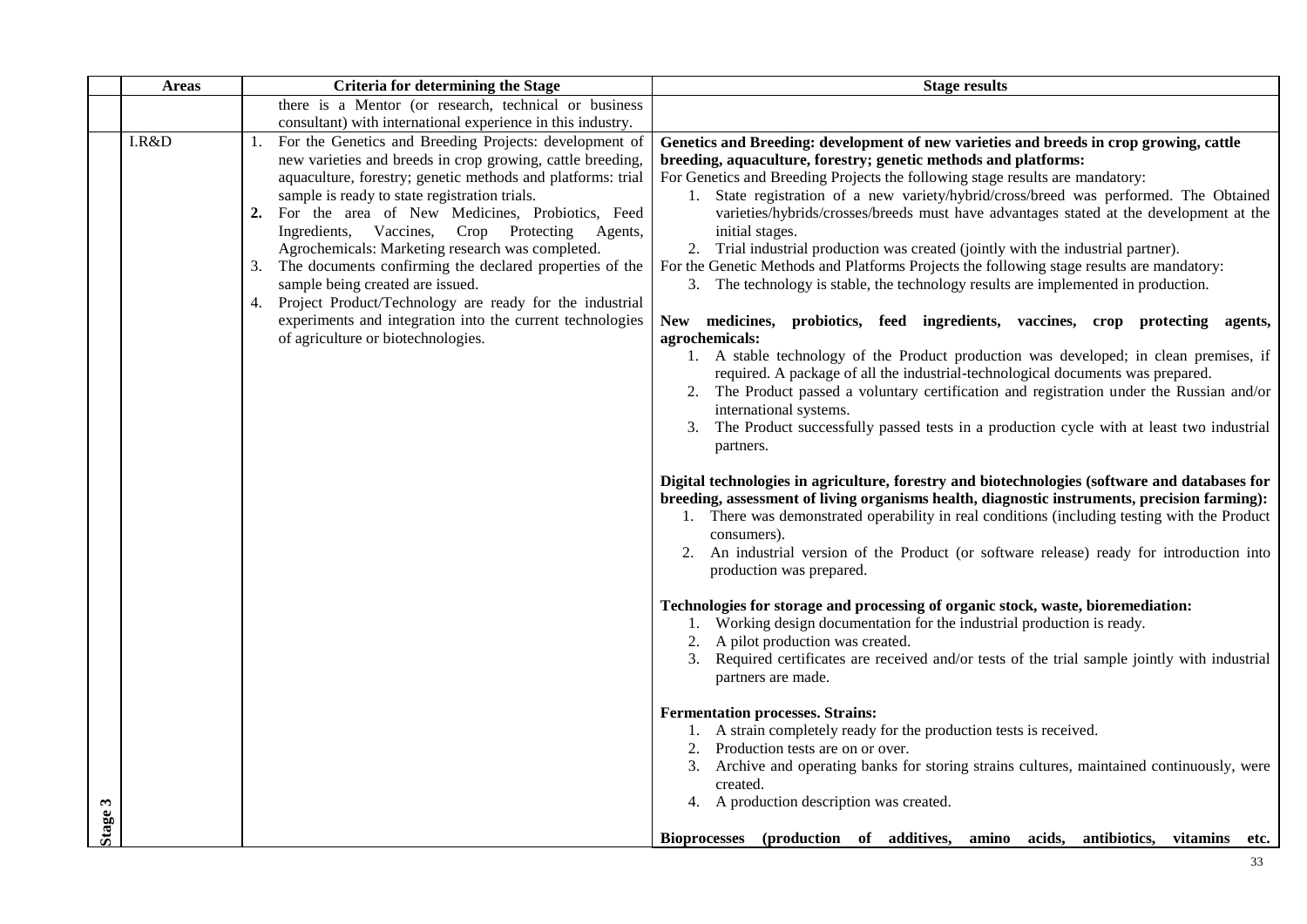| <b>Areas</b>                                 | <b>Criteria for determining the Stage</b>                                                                                                                                                                                                                                                                                                                                                                                                                                                                                                                                                                                                                                                                                                                                                                                                                                                                                                                                                                                                                                                                                                                                                                                                                          | <b>Stage results</b>                                                                                                                                                                                                                                                                                                                                                                                                                                                                                                                                                                                                                                                                                                                                                                                                                                                                                                                                                                                                                                                                                                                                                                                                                                                                                                                                                                                                                                                                                                                                                                                                                                                                                                                                                                                                                                                                                                       |
|----------------------------------------------|--------------------------------------------------------------------------------------------------------------------------------------------------------------------------------------------------------------------------------------------------------------------------------------------------------------------------------------------------------------------------------------------------------------------------------------------------------------------------------------------------------------------------------------------------------------------------------------------------------------------------------------------------------------------------------------------------------------------------------------------------------------------------------------------------------------------------------------------------------------------------------------------------------------------------------------------------------------------------------------------------------------------------------------------------------------------------------------------------------------------------------------------------------------------------------------------------------------------------------------------------------------------|----------------------------------------------------------------------------------------------------------------------------------------------------------------------------------------------------------------------------------------------------------------------------------------------------------------------------------------------------------------------------------------------------------------------------------------------------------------------------------------------------------------------------------------------------------------------------------------------------------------------------------------------------------------------------------------------------------------------------------------------------------------------------------------------------------------------------------------------------------------------------------------------------------------------------------------------------------------------------------------------------------------------------------------------------------------------------------------------------------------------------------------------------------------------------------------------------------------------------------------------------------------------------------------------------------------------------------------------------------------------------------------------------------------------------------------------------------------------------------------------------------------------------------------------------------------------------------------------------------------------------------------------------------------------------------------------------------------------------------------------------------------------------------------------------------------------------------------------------------------------------------------------------------------------------|
|                                              |                                                                                                                                                                                                                                                                                                                                                                                                                                                                                                                                                                                                                                                                                                                                                                                                                                                                                                                                                                                                                                                                                                                                                                                                                                                                    | biotechnologically). Scaling and production.<br>1. A full package of the technological documentation for industrial production was<br>developed.<br>2. Full-scale fermentation. Industrial procedure is brought to the parameters pre-set by the<br>Terms of Reference.<br>3. A pilot production was created.<br>4. Product samples were made, the technology was certified.<br>The technology successfully passed industrial tests.<br>5.<br>Engineering solutions for agriculture, forestry and biotechnologies: crop growing, cattle<br>breeding, aquaculture, product storage and processing, biotechnological processes:<br>1. Pilot production and/ or a technology of trial production was created.<br>Working design documentation for the industrial production is ready.<br>2.<br>Required certificates were received and/or tests of pre-serial (trial) sample were made<br>3.<br>jointly with the industrial partners.                                                                                                                                                                                                                                                                                                                                                                                                                                                                                                                                                                                                                                                                                                                                                                                                                                                                                                                                                                                         |
| Intellectual<br>П.<br>property<br>protection | Analysis of risks and prospects in the IP sphere was<br>1.<br>conducted for the developed (planned) Product, namely:<br>1.1. a patent clearance study was performed (in Russia<br>and in the planned markets, determined with regard<br>to the patent landscape);<br>1.2. The list of results of the third parties' intellectual<br>activity necessary and sufficient for the Project<br>implementation (including commercialization) (in<br>case of no patent novelty) was prepared.<br>1.3. the confidentiality (trade secret) status was<br>implemented; a non-disclosure agreement in Russian<br>and in a foreign language exists.<br>Licensing or other agreements were made, in respect of<br>intellectual property of third parties that are necessary and<br>for<br>the<br>implementation<br>sufficient<br>(including)<br>commercialization) of the Project (in the absence of patent<br>purity).<br>3. The relations with authors of the works for hire have been<br>finalized.<br>The production secrets (know-how) are identified and<br>4.<br>attached.<br>5.<br>Required Russian and/or foreign patents on the results of<br>the Project, the certificates of registration for Russian and<br>international (foreign) trademarks, etc. were received. | 1. Analysis of risks and prospects in the IP sphere was conducted for the developed<br>(planned) Product, namely:<br>1.1. patent clearance search was performed (in Russia and abroad, taking into consideration<br>the patent landscape), based on which a conclusion on refinement of Project<br>implementation results was prepared to achieve patent clearance;<br>1.2. Conclusion is prepared on the results of an inspection of actual use of copyrighted items<br>and any items of works for hire, for which the rights belong to third parties in Russia<br>and the planned markets.<br>1.3. The confidentiality (trade secret) status was updated, a non-disclosure agreement in<br>Russian and/or foreign language(s) exists;<br>1.4. relations with the authors of the official results of the intellectual property are<br>formalized (with regard to new employees).<br>2. The documents identifying and confirming certain production secrets (know-how) are<br>issued.<br>3. Documents defining the distribution of rights to the official results of intellectual activity,<br>the amount and procedures for remuneration payment to the authors are formalized.<br>4. For all target markets of the Project exclusive commercialization rights or licenses were<br>received in the required amount in respect of intellectual property of third parties that are<br>necessary and sufficient for the implementation (including commercialization) of the Project<br>(in the absence of patent purity or in case of doubts).<br>5. For the segment "Medicines, biomedical technologies" a protection document was received<br>in at least one of the planned countries of commercialization, or patent applications were<br>submitted in one or several planned countries of commercialization.<br>The protection in a know-how mode, without patenting, but with additional justification, is<br>allowed. |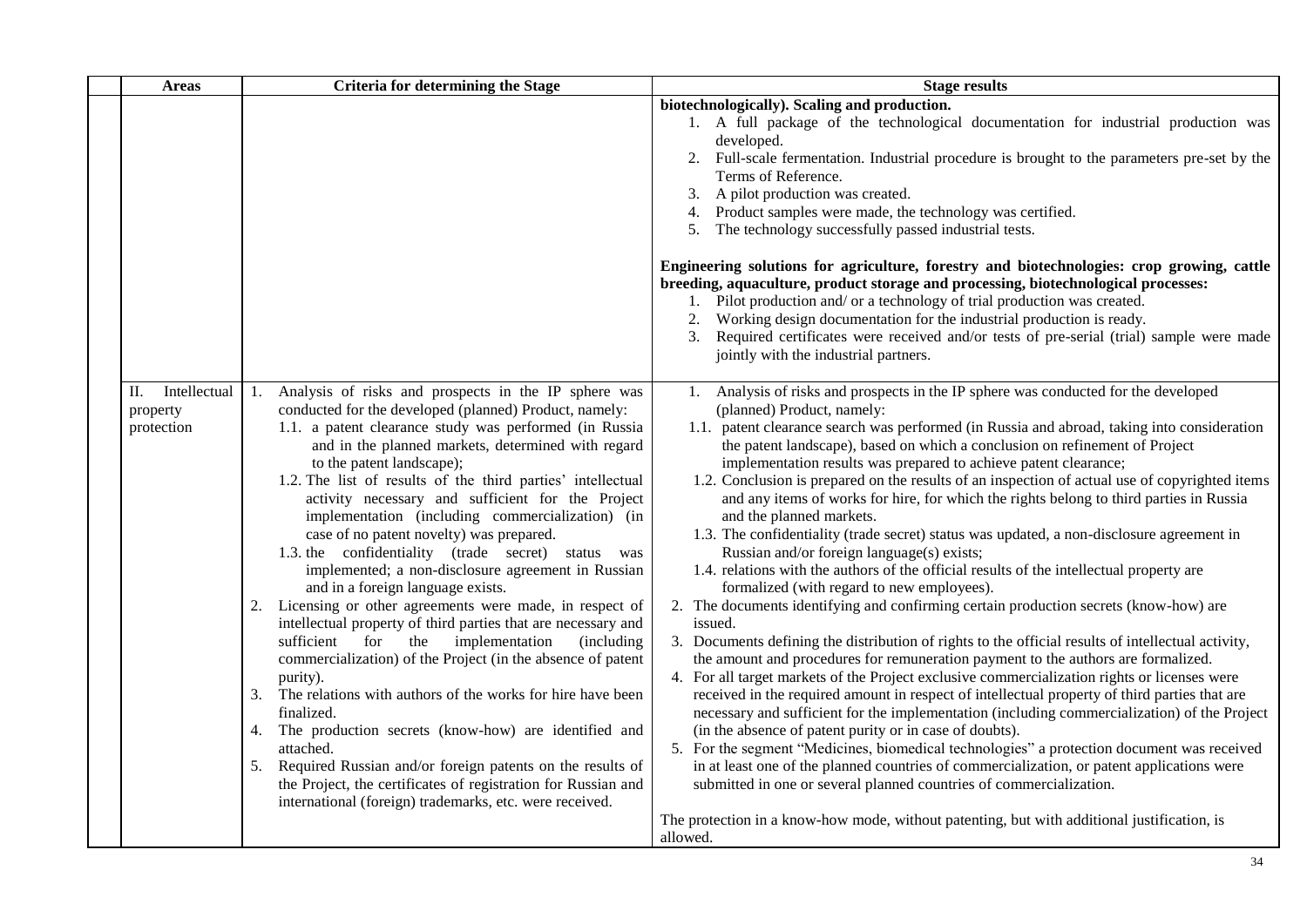| <b>Areas</b>       |    | <b>Criteria for determining the Stage</b>                     |    | <b>Stage results</b>                                                                                                                                                   |
|--------------------|----|---------------------------------------------------------------|----|------------------------------------------------------------------------------------------------------------------------------------------------------------------------|
| III. Creation of a |    | Presence of Skolkovo logo on marketing materials and          |    | Pilot implementation was performed.                                                                                                                                    |
| commercial         |    | documents (if any).                                           | 2. | Agreements with at least 1 consumer of the Product were signed.                                                                                                        |
| version of the     |    | 2. Competitive advantages over the foreign and Russian        | 3. | Partner (investor, buyer) or own strategy for commercialization was defined.                                                                                           |
| product.           |    | analogues were justified by the time of entering the          | 4. | Agreements of intent to test the Product were signed with independent customers of the                                                                                 |
| Marketing and      |    | market.                                                       |    | Product (commercial or non-commercial).                                                                                                                                |
| Implementation     |    | 3. Agreements of intent with at least 1 potential consumer of | 5. | The plan of commercialization, which may include licensing or contracts on IP rights                                                                                   |
|                    |    | the Product were signed.                                      |    | implemented.<br>developed<br>assignment,<br>has<br>and<br>been                                                                                                         |
|                    |    | 4. There was developed a plan of commercialization, which     |    |                                                                                                                                                                        |
|                    |    | can include licensing or contracts on IP rights assignment.   | 6. | The source of financing for the further implementation of the Project was determined.                                                                                  |
|                    |    |                                                               | 7. | Presence of Skolkovo logo on marketing materials and documents                                                                                                         |
|                    |    |                                                               |    |                                                                                                                                                                        |
| IV. Staff          |    | A Project Team was formed composed of at least 3              |    | There are at least 4 full-time employees, including:                                                                                                                   |
|                    |    | employees who agreed to participate in the Project (under     |    | 1.1. at least one researcher:                                                                                                                                          |
|                    |    | an employment agreement) with the following<br>requirements:  |    | 1.2. Chief process engineer (biologist, doctor, engineer etc.) with experience in the Project's<br>sphere (this position can be combined with that of the researcher); |
|                    |    | 1.1. at least one researcher;                                 |    | 1.3. at least one manager with experience in the marketing (sales, implementation) of the                                                                              |
|                    |    | 1.2. Chief process engineer (biologist, doctor and            |    | Product in the market area of the Project;                                                                                                                             |
|                    |    | engineer) with experience in the subject of the               |    | 1.4. at least one person with experience in clinical trials.                                                                                                           |
|                    |    | Project;                                                      |    | 1.5. an investment specialist experienced in investments or Project implementation for the                                                                             |
|                    |    | 1.3. at least one member of the team has proven               |    | respective activity.                                                                                                                                                   |
|                    |    | international experience in the market of the Project;        |    | 1.6. Of these team members, at least one member of the team has proven international                                                                                   |
|                    |    | 1.4. at least one person with experience in clinical trials.  |    | experience in the market of the Project.                                                                                                                               |
|                    | 2. | There is a Mentor (Consultant) or staff member on the         |    |                                                                                                                                                                        |
|                    |    | investment direction experienced in investment or Project     |    |                                                                                                                                                                        |
|                    |    | implementation for the respective activity.                   |    |                                                                                                                                                                        |
| V.<br>Investment   |    |                                                               |    | The contract for the sale of Project Participant's shares, the license agreement in respect of IP                                                                      |
| attraction<br>and  |    |                                                               |    | rights or the agreement on the cession of the rights for IP were made.                                                                                                 |
| financial          |    |                                                               |    | The partner (investor, buyer) for business development was determined.                                                                                                 |
| indicators         |    |                                                               |    |                                                                                                                                                                        |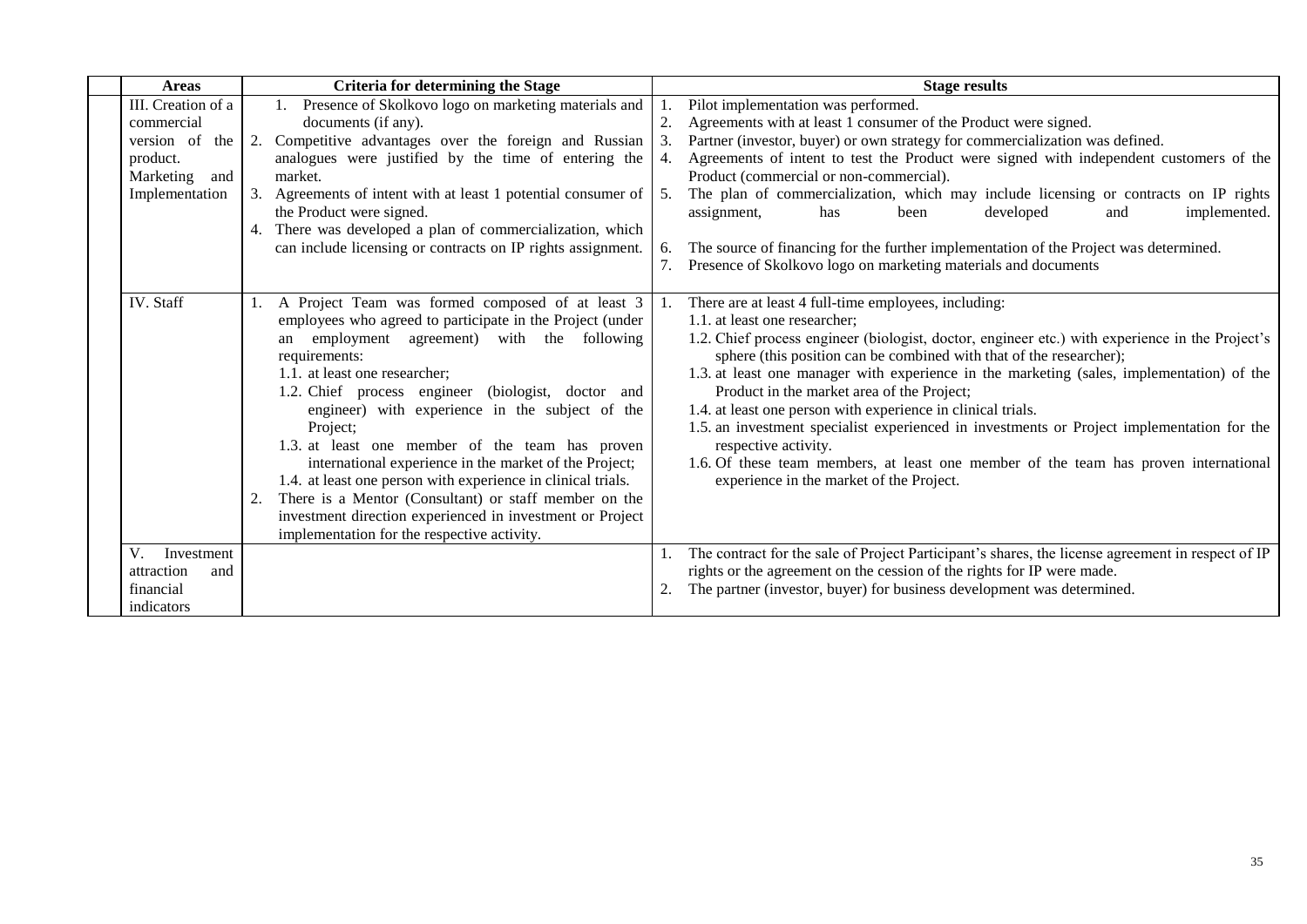### Annex 2

## to the Grant Policy

| <b>Item of the Budget</b>                                                         | <b>Compliance Criteria</b>                                                                                                                                                                                                                                                                                                                                                                                                                                                                                                                                                                                                                                                                                                                                                                                                                                                                                                                                                                                                                                                                             |
|-----------------------------------------------------------------------------------|--------------------------------------------------------------------------------------------------------------------------------------------------------------------------------------------------------------------------------------------------------------------------------------------------------------------------------------------------------------------------------------------------------------------------------------------------------------------------------------------------------------------------------------------------------------------------------------------------------------------------------------------------------------------------------------------------------------------------------------------------------------------------------------------------------------------------------------------------------------------------------------------------------------------------------------------------------------------------------------------------------------------------------------------------------------------------------------------------------|
| <b>Estimate</b>                                                                   |                                                                                                                                                                                                                                                                                                                                                                                                                                                                                                                                                                                                                                                                                                                                                                                                                                                                                                                                                                                                                                                                                                        |
| <b>Capital Expenditure</b><br>Equipment needed<br>for<br>research, the components | The equipment is required for the Project, according to the experts who evaluated the<br>Project, or the experts did not express specific views on this issue.                                                                                                                                                                                                                                                                                                                                                                                                                                                                                                                                                                                                                                                                                                                                                                                                                                                                                                                                         |
| for creating equipment<br>models available on the                                 | The Project Budget Estimate is based on the essential conformity of the intended<br>expenditure with the Stage of the Project for which the Grant is authorized.                                                                                                                                                                                                                                                                                                                                                                                                                                                                                                                                                                                                                                                                                                                                                                                                                                                                                                                                       |
| market                                                                            | Components are <b>not</b> designed to create mass production, standard equipment, buildings,<br>and infrastructure.                                                                                                                                                                                                                                                                                                                                                                                                                                                                                                                                                                                                                                                                                                                                                                                                                                                                                                                                                                                    |
|                                                                                   | The cost of purchased equipment does not exceed the market level.                                                                                                                                                                                                                                                                                                                                                                                                                                                                                                                                                                                                                                                                                                                                                                                                                                                                                                                                                                                                                                      |
|                                                                                   | A list and description of equipment, for which the unit value exceeds 1,000,000 rubles<br>(this restriction does not apply to the components of developed devices), must be sent to<br>Technopark Skolkovo, LLC to consider the possibility of purchasing it for use by two or<br>more Project Participants. In a case where Technopark Skolkovo LLC purchases the<br>equipment, the Grant Recipient will lease the equipment (and/or pay for the appropriate<br>service provision, the implementation of relevant works) on a reimbursable basis,<br>including through the use of Grant funds.                                                                                                                                                                                                                                                                                                                                                                                                                                                                                                        |
|                                                                                   | The Project Budget Estimate does not allow for purchasing vehicles and their<br>components, except when the Project is focused on the development and/or modification<br>of said vehicles or the vehicle is an integral part of the Product under development.                                                                                                                                                                                                                                                                                                                                                                                                                                                                                                                                                                                                                                                                                                                                                                                                                                         |
|                                                                                   | The procedure for the equipment purchasing should be agreed upon with the Foundation.<br>At the end of the Agreement term, in cases where the equipment is not required for<br>further implementation of the Project, the Project Participant has the right to sell the<br>equipment. Selling the equipment during the term of the Agreement is not allowed.                                                                                                                                                                                                                                                                                                                                                                                                                                                                                                                                                                                                                                                                                                                                           |
|                                                                                   | Expenses may include the cost of insurance on the equipment costing more than<br>1,000,000 rubles per unit for the term of the Agreement.                                                                                                                                                                                                                                                                                                                                                                                                                                                                                                                                                                                                                                                                                                                                                                                                                                                                                                                                                              |
|                                                                                   | Expenses may include the cost of transport vehicle insurance, when it is an integral part<br>of the developed product, except for the cost of hull insurance (KASKO).                                                                                                                                                                                                                                                                                                                                                                                                                                                                                                                                                                                                                                                                                                                                                                                                                                                                                                                                  |
|                                                                                   | It is not permitted to:<br>1. include the cost of repairs in the expenses of the Project, except in cases where<br>such repairs are technologically necessary for the preparation of the facilities or<br>the space for the installation of equipment, which is necessary for<br>implementation of the Project, as well as in cases where the expenses for repairs<br>are associated with safety requirements under the Project;<br>2. include repairs required to create Clean Rooms in the Project expenses. Expenses<br>to create Clean Rooms exclusively located within the Skolkovo Innovation<br>Center are allowed, except for dangerous production facilities, which must be<br>registered in the state register;<br>3. include the renovation and decoration of office premises in the expenses of the<br>Project;<br>4. include the cost of purchasing premium goods, works, and services in the<br>expenses of the Project;<br>5. provide loans to third parties from Grant funds, except for advances; it is also not<br>permitted to use Grant funds to repay a previously received loan. |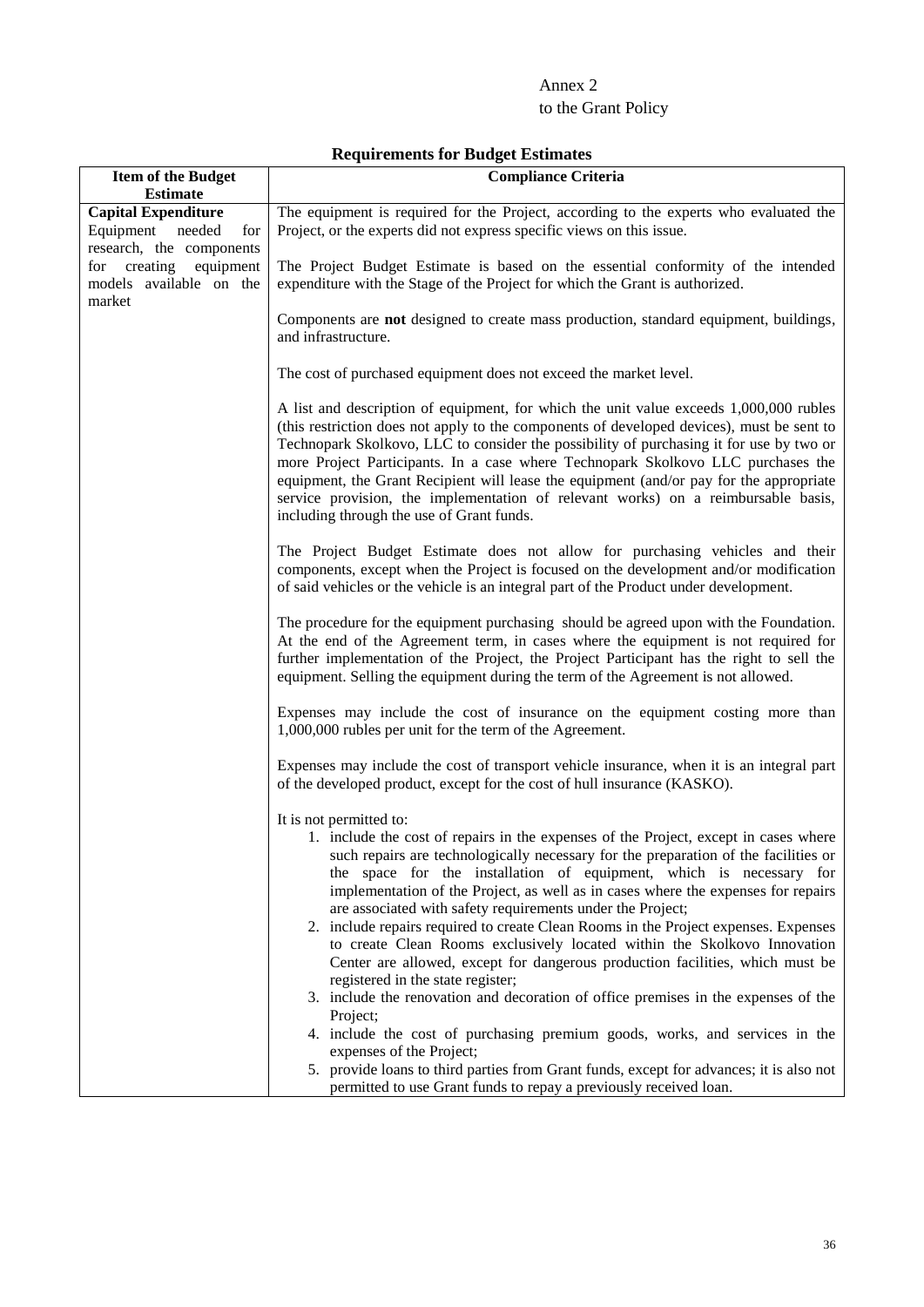| <b>Cost of Consumables</b><br>Raw materials for the test<br>samples, etc.                                                                                                                                                                                                                                                                                                                                                                                       | Supplies cannot be used for mass production, to create buildings and infrastructure, for<br>the manufacture of products on an industrial-scale or similar scale, or to build equipment<br>with similar capacity.<br>Expenditure on materials is reasonable, according to the experts who evaluated the<br>Project, or the experts did not express specific views on this issue.                                                                                                                                                                                                                                                                                                                                                                                                                                                                                                                                                                                                                                                                                                                                                                                                                                                             |
|-----------------------------------------------------------------------------------------------------------------------------------------------------------------------------------------------------------------------------------------------------------------------------------------------------------------------------------------------------------------------------------------------------------------------------------------------------------------|---------------------------------------------------------------------------------------------------------------------------------------------------------------------------------------------------------------------------------------------------------------------------------------------------------------------------------------------------------------------------------------------------------------------------------------------------------------------------------------------------------------------------------------------------------------------------------------------------------------------------------------------------------------------------------------------------------------------------------------------------------------------------------------------------------------------------------------------------------------------------------------------------------------------------------------------------------------------------------------------------------------------------------------------------------------------------------------------------------------------------------------------------------------------------------------------------------------------------------------------|
| <b>Salary fund</b><br>Staff wages, payments to<br>contractors and consultants<br>(individuals).                                                                                                                                                                                                                                                                                                                                                                 | The number of employees and those working for the Project Participant on the basis of<br>civil law contracts, does not exceed by more than 20% of the average number<br>recommended by the experts who evaluated the Project, or the experts did not express<br>specific views on this issue.<br>Management staff does not exceed 3 people in a team of up to 30 people inclusive, and<br>does not exceed 10% of the total number of employees if there are more than 30 people<br>on a team (rounded up).<br>Salaries for managerial and support staff should not exceed the market average,<br>according to the results of a labor market study. There may be a salary above the market<br>average amount, with proper justification.<br>The Budget Estimate does not include staff incentives, such as:                                                                                                                                                                                                                                                                                                                                                                                                                                  |
| Expenditures<br>on<br>intellectual<br>property-<br>related events<br>(including)<br>but not limited to patent<br>requests and/or registration<br>of a trademark<br>and/or<br>application software and/or<br>databases;<br>patent<br>information<br>research;<br>including<br>agreements,<br>license agreements<br>and<br>agreement on the alienation<br>of rights; registration of<br>relations with authors and<br>inventors; imposition of<br>non-disclosure) | Bonus payments;<br>1.<br>Voluntary Health Insurance;<br>2.<br>Payments for meals of personnel and/or counterparties;<br>3.<br>Compensation for meals of personnel and/or counterparties;<br>4.<br>Transfers, except for business trips;<br>5.<br>Training for administrative personnel. Expenses for training scientific and<br>6.<br>technical personnel should not exceed 1% of the salary fund;<br>7.<br>Expenses similar in content to those already listed above.<br>The Participant may consult with Technopark Skolkovo, LLC for the purpose of<br>recruiting personnel, with the costs of such a service being included in the Project budget.<br>Expenses for the recruitment of personnel are included in the Project budget, according to<br>a separate agreement with the Foundation.<br>The list and description of services related to registration and protection of rights to<br>intellectual property items shall be submitted to Intellectual Property Center for<br>estimation of their cost.<br>The estimated cost of services related to registration and protection of rights to<br>intellectual property items shall not exceed the cost specified in the estimate submitted to<br>the Intellectual Property Center. |
| <b>Other Expenses</b>                                                                                                                                                                                                                                                                                                                                                                                                                                           | <b>Rent:</b><br>1. The Project Budget Estimate accounts for the expense of renting an office,<br>laboratory and/or technical premises. The rental price for one square meter of<br>office space, including mandatory payments for rented premises, which are<br>rented by the Project Participant for the Project, shall not exceed the rental price<br>for the office space provided by Technopark Skolkovo, LLC, UDAS Skolkovo,<br>LLC.<br>2. Rental costs must not exceed the average rental rates for the given region and<br>location of the premises.<br>3. The cost and choice of rented technical facilities are to be agreed upon with the<br>Foundation.<br><b>Marketing and Roll-Out:</b><br>The Project Budget Estimate involves a marketing budget, including, depending on the<br>stage, expenses for:<br>1. Preparation and participation in trade shows, conferences, seminars;<br>2. The purchase of prepared market research on the subject of the Project or the<br>commissioning of research to external contractors for a total amount not<br>exceeding 300,000 rubles;<br>3. Advertising and promotional materials;<br>The creation of a Web Site.<br>4.                                                              |